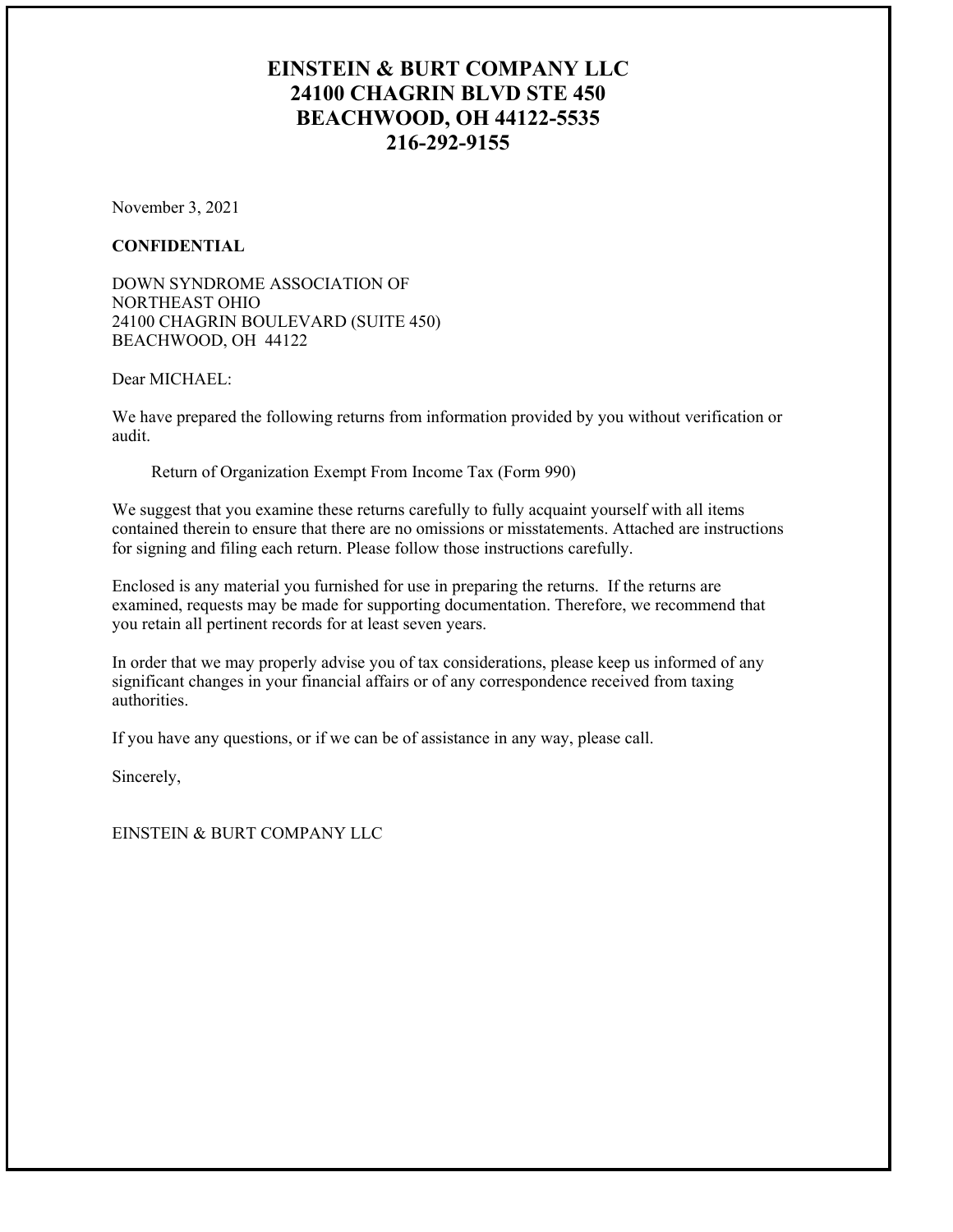# **Filing Instructions**

# **DOWN SYNDROME ASSOCIATION OF NORTHEAST OHIO**

# **Exempt Organization Tax Return**

# **Taxable Year Ended December 31, 2020**

- **Date Due:** November 15, 2021
- **Remittance:** None is required. Your Form 990 for the tax year ended 12/31/20 shows no balance due.
- **Signature:** You are using a Personal Identification Number (PIN) for signing your return electronically. Form 8879-EO, IRS *e-file* Signature Authorization for an Exempt Organization should be signed and dated by an authorized officer of the organization and returned to:

EINSTEIN & BURT COMPANY LLC 24100 CHAGRIN BLVD STE 450 BEACHWOOD, OH 44122-5535

*Important:* **Your return will not be filed with the IRS until the signed Form 8879-EO has been received by this office.**

**Other:** Your return is being filed electronically with the IRS and is not required to be mailed. If you Mail a paper copy of your return to the IRS it will delay the processing of your return.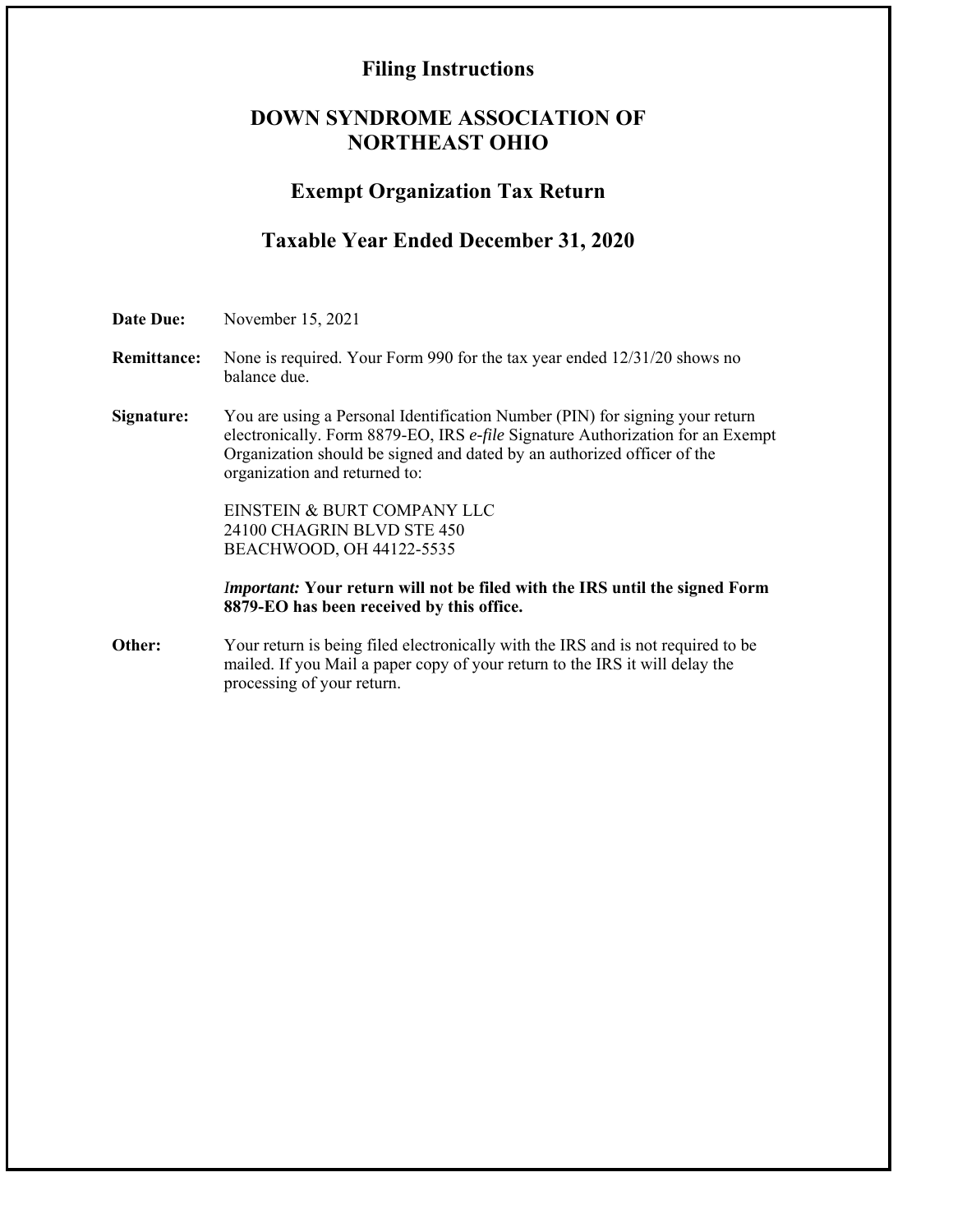| Form 8879-EO                                                  | <b>IRS e-file Signature Authorization</b><br>for an Exempt Organization                                                                                                                                                                                                                   | OMB No. 1545-0047                                 |                                 |
|---------------------------------------------------------------|-------------------------------------------------------------------------------------------------------------------------------------------------------------------------------------------------------------------------------------------------------------------------------------------|---------------------------------------------------|---------------------------------|
| Department of the Treasury<br><b>Internal Revenue Service</b> | Do not send to the IRS. Keep for your records.<br>Go to www.irs.gov/Form8879EO for the latest information.                                                                                                                                                                                |                                                   | 2020                            |
|                                                               | Name of exempt organization or person subject to tax DOWN SYNDROME ASSOCIATION OF<br><b>NORTHEAST OHIO</b>                                                                                                                                                                                | Taxpayer identification number<br>34-1630114      |                                 |
|                                                               | Name and title of officer or person subject to tax MICHAEL WINSCHEL                                                                                                                                                                                                                       |                                                   |                                 |
|                                                               | <b>TREASURER</b>                                                                                                                                                                                                                                                                          |                                                   |                                 |
| Part I                                                        | Type of Return and Return Information (Whole Dollars Only)                                                                                                                                                                                                                                |                                                   |                                 |
|                                                               | Check the box for the return for which you are using this Form 8879-EO and enter the applicable amount, if any, from the return. If you                                                                                                                                                   |                                                   |                                 |
|                                                               | check the box on line 1a, 2a, 3a, 4a, 5a, 6a, or 7a below, and the amount on that line for the return being filed with this form was<br>blank, then leave line 1b, 2b, 3b, 4b, 5b, 6b, or 7b, whichever is applicable, blank (do not enter -0-). But, if you entered -0- on the           |                                                   |                                 |
|                                                               | return, then enter -0- on the applicable line below. Do not complete more than one line in Part I.                                                                                                                                                                                        |                                                   |                                 |
| 1a Form 990 check here                                        | $ {\bf X} $<br>Total revenue, if any (Form 990, Part VIII, column (A), line 12)<br>b                                                                                                                                                                                                      | 1 <sub>b</sub>                                    | 539,343                         |
| 2a Form 990-EZ check here                                     |                                                                                                                                                                                                                                                                                           | 2b                                                |                                 |
| 3a Form 1120-POL check here ▶                                 |                                                                                                                                                                                                                                                                                           | 3b                                                |                                 |
| 4a Form 990-PF check here▶                                    | b Tax based on investment income (Form 990-PF, Part VI, line 5)                                                                                                                                                                                                                           | 4b                                                |                                 |
| 5a Form 8868 check here $\blacktriangleright$                 |                                                                                                                                                                                                                                                                                           | 5b                                                |                                 |
| 6a Form 990-T check here                                      |                                                                                                                                                                                                                                                                                           | 6b                                                |                                 |
| 7a Form 4720 check here ▶<br>Part II                          | Declaration and Signature Authorization of Officer or Person Subject to Tax                                                                                                                                                                                                               | 7b                                                |                                 |
|                                                               | Under penalties of perjury, I declare that $X$ I am an officer of the above organization of I am a person subject to tax with respect to                                                                                                                                                  |                                                   |                                 |
| (name of organization)                                        | , $(EIN)$                                                                                                                                                                                                                                                                                 |                                                   | and that I have examined a copy |
|                                                               | of the 2020 electronic return and accompanying schedules and statements, and, to the best of my knowledge and belief, they are                                                                                                                                                            |                                                   |                                 |
|                                                               | true, correct, and complete. I further declare that the amount in Part I above is the amount shown on the copy of the electronic return.                                                                                                                                                  |                                                   |                                 |
|                                                               | I consent to allow my intermediate service provider, transmitter, or electronic return originator (ERO) to send the return to the IRS and                                                                                                                                                 |                                                   |                                 |
|                                                               | to receive from the IRS (a) an acknowledgement of receipt or reason for rejection of the transmission, (b) the reason for any delay in                                                                                                                                                    |                                                   |                                 |
|                                                               | processing the return or refund, and (c) the date of any refund. If applicable, I authorize the U.S. Treasury and its designated Financial<br>Agent to initiate an electronic funds withdrawal (direct debit) entry to the financial institution account indicated in the tax preparation |                                                   |                                 |
|                                                               | software for payment of the federal taxes owed on this return, and the financial institution to debit the entry to this account. To revoke                                                                                                                                                |                                                   |                                 |
|                                                               | a payment, I must contact the U.S. Treasury Financial Agent at 1-888-353-4537 no later than 2 business days prior to the payment                                                                                                                                                          |                                                   |                                 |
|                                                               | (settlement) date. I also authorize the financial institutions involved in the processing of the electronic payment of taxes to receive                                                                                                                                                   |                                                   |                                 |
|                                                               | confidential information necessary to answer inquiries and resolve issues related to the payment. I have selected a personal                                                                                                                                                              |                                                   |                                 |
|                                                               | identification number (PIN) as my signature for the electronic return and, if applicable, the consent to electronic funds withdrawal.                                                                                                                                                     |                                                   |                                 |
| PIN: check one box only                                       |                                                                                                                                                                                                                                                                                           |                                                   |                                 |
|                                                               | $\frac{1}{2}$ to enter my PIN $\left[\frac{30114}{30114}\right]$ as my signature<br>X lauthorize EINSTEIN & BURT COMPANY LLC                                                                                                                                                              |                                                   |                                 |
|                                                               | ERO firm name                                                                                                                                                                                                                                                                             | Enter five numbers, but<br>do not enter all zeros |                                 |
|                                                               | on the tax year 2020 electronically filed return. If I have indicated within this return that a copy of the return is being filed with a                                                                                                                                                  |                                                   |                                 |
|                                                               | state agency(ies) regulating charities as part of the IRS Fed/State program, I also authorize the aforementioned ERO to enter my                                                                                                                                                          |                                                   |                                 |
|                                                               | PIN on the return's disclosure consent screen.                                                                                                                                                                                                                                            |                                                   |                                 |
|                                                               | As an officer or person subject to tax with respect to the organization, I will enter my PIN as my signature on the tax year 2020                                                                                                                                                         |                                                   |                                 |
|                                                               | electronically filed return. If I have indicated within this return that a copy of the return is being filed with a state agency(ies)                                                                                                                                                     |                                                   |                                 |
|                                                               | regulating charities as part of the IRS Fed/State program, I will enter my PIN on the return's disclosure consent screen.                                                                                                                                                                 |                                                   |                                 |
| Signature of officer or person subject to tax                 | Date $\rightarrow$                                                                                                                                                                                                                                                                        |                                                   |                                 |
| Part II                                                       | <b>Certification and Authentication</b>                                                                                                                                                                                                                                                   |                                                   |                                 |
|                                                               | <b>ERO's EFIN/PIN.</b> Enter your six-digit electronic filing identification                                                                                                                                                                                                              |                                                   |                                 |
|                                                               | number (EFIN) followed by your five-digit self-selected PIN.                                                                                                                                                                                                                              |                                                   | 34690844023                     |
|                                                               |                                                                                                                                                                                                                                                                                           |                                                   | Do not enter all zeros          |
|                                                               |                                                                                                                                                                                                                                                                                           |                                                   |                                 |
| IRS e-file Providers for Business Returns.                    | I certify that the above numeric entry is my PIN, which is my signature on the 2020 electronically filed return indicated above. I confirm<br>that I am submitting this return in accordance with the requirements of Pub. 4163, Modernized e-File (MeF) Information for Authorized       |                                                   |                                 |
|                                                               |                                                                                                                                                                                                                                                                                           |                                                   |                                 |
| ERO's signature $\blacktriangleright$                         | Date $\rightarrow$                                                                                                                                                                                                                                                                        |                                                   |                                 |
|                                                               | <b>ERO Must Retain This Form - See Instructions</b>                                                                                                                                                                                                                                       |                                                   |                                 |
|                                                               | Do Not Submit This Form to the IRS Unless Requested To Do So                                                                                                                                                                                                                              |                                                   |                                 |
|                                                               | For Paperwork Reduction Act Notice, see back of form.                                                                                                                                                                                                                                     |                                                   | Form 8879-EO (2020)             |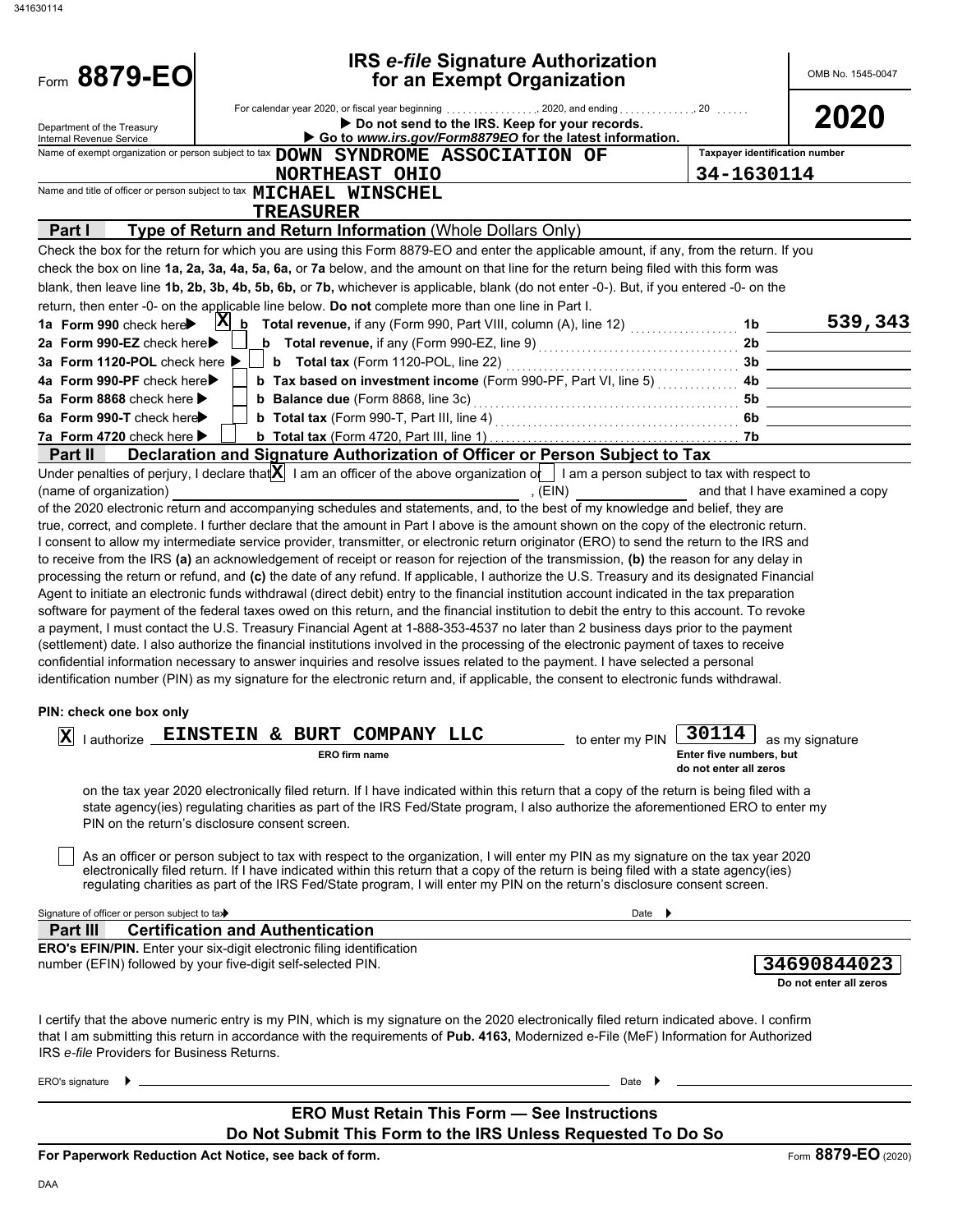| 30114                          |                                |                                                     |                                                                                                                                                                           |                                   |                                                                             |                  |                                                           |                                 |                                                    |                         |
|--------------------------------|--------------------------------|-----------------------------------------------------|---------------------------------------------------------------------------------------------------------------------------------------------------------------------------|-----------------------------------|-----------------------------------------------------------------------------|------------------|-----------------------------------------------------------|---------------------------------|----------------------------------------------------|-------------------------|
| Form                           |                                | 990<br>Department of the Treasury                   | <b>Return of Organization Exempt From Income Tax</b><br>Under section 501(c), 527, or 4947(a)(1) of the Internal Revenue Code (except private foundations)                |                                   | Do not enter social security numbers on this form as it may be made public. |                  |                                                           |                                 | OMB No. 1545-0047<br>2020<br><b>Open to Public</b> |                         |
|                                |                                | Internal Revenue Service                            |                                                                                                                                                                           |                                   | Go to www.irs.gov/Form990 for instructions and the latest information.      |                  |                                                           |                                 | <b>Inspection</b>                                  |                         |
|                                |                                |                                                     | For the 2020 calendar year, or tax year beginning<br>C Name of organization                                                                                               |                                   | and ending<br>DOWN SYNDROME ASSOCIATION OF                                  |                  |                                                           |                                 | D Employer identification number                   |                         |
|                                |                                | <b>B</b> Check if applicable:                       | NORTHEAST OHIO                                                                                                                                                            |                                   |                                                                             |                  |                                                           |                                 |                                                    |                         |
|                                | Address change                 |                                                     | Doing business as                                                                                                                                                         |                                   | C/O EINSTEIN & BURT COMPANY, LLC                                            |                  |                                                           |                                 | 34-1630114                                         |                         |
|                                | $ \mathbf{X} $ Name change     |                                                     | Number and street (or P.O. box if mail is not delivered to street address)                                                                                                |                                   |                                                                             |                  | Room/suite                                                | <b>E</b> Telephone number       |                                                    |                         |
|                                | Initial return                 |                                                     | 24100 CHAGRIN BOULEVARD (SUITE 450)                                                                                                                                       |                                   |                                                                             |                  |                                                           |                                 | 216-447-8763                                       |                         |
|                                | Final return/<br>terminated    |                                                     | City or town, state or province, country, and ZIP or foreign postal code                                                                                                  |                                   |                                                                             |                  |                                                           |                                 |                                                    |                         |
|                                | Amended return                 |                                                     | <b>BEACHWOOD</b>                                                                                                                                                          | OH 44122                          |                                                                             |                  |                                                           | G Gross receipts\$              |                                                    | 644,616                 |
|                                |                                |                                                     | F Name and address of principal officer:                                                                                                                                  |                                   |                                                                             |                  | H(a) Is this a group return for subordinates <sup>1</sup> |                                 | Yes                                                | $\boxed{\mathbf{X}}$ No |
|                                |                                | Application pending                                 | MICHAEL WINSCHEL                                                                                                                                                          |                                   |                                                                             |                  |                                                           |                                 |                                                    |                         |
|                                |                                |                                                     | PO BOX 31720                                                                                                                                                              |                                   |                                                                             |                  | H(b) Are all subordinates included?                       |                                 | Yes                                                | No                      |
|                                |                                |                                                     | <b>INDEPENDENCE</b>                                                                                                                                                       |                                   | OH 44131                                                                    |                  |                                                           |                                 | If "No," attach a list. See instructions           |                         |
|                                |                                | Tax-exempt status:                                  | $ \mathbf{X} $ 501(c)(3)<br>501(c)                                                                                                                                        | $\blacktriangleleft$ (insert no.) | 4947(a)(1) or                                                               | 527              |                                                           |                                 |                                                    |                         |
|                                | Website: $\blacktriangleright$ |                                                     | HTTP://WWW.THEUPSIDEOFDOWNS.ORG                                                                                                                                           |                                   |                                                                             |                  | $H(c)$ Group exemption number                             |                                 |                                                    |                         |
| κ                              |                                | $ \mathbf{X} $ Corporation<br>Form of organization: | Trust<br>Association                                                                                                                                                      | Other $\blacktriangleright$       |                                                                             |                  | L Year of formation: 1989                                 |                                 | M State of legal domicile: OH                      |                         |
|                                | Part I                         | <b>Summary</b>                                      |                                                                                                                                                                           |                                   |                                                                             |                  |                                                           |                                 |                                                    |                         |
|                                |                                |                                                     | 1 Briefly describe the organization's mission or most significant activities:                                                                                             |                                   |                                                                             |                  |                                                           |                                 |                                                    |                         |
|                                |                                |                                                     | PROVIDE SUPPORT, EDUCATION AND ADVOCACY FOR PEOPLE WITH DOWN SYNDROME,                                                                                                    |                                   |                                                                             |                  |                                                           |                                 |                                                    |                         |
|                                |                                |                                                     | THEIR FAMILIES AND COMMUNITIES THROUGHOUT NORTHEAST OHIO.                                                                                                                 |                                   |                                                                             |                  |                                                           |                                 |                                                    |                         |
|                                |                                |                                                     |                                                                                                                                                                           |                                   |                                                                             |                  |                                                           |                                 |                                                    |                         |
| Governance                     |                                |                                                     | 2 Check this box $\blacktriangleright$ if the organization discontinued its operations or disposed of more than 25% of its net assets.                                    |                                   |                                                                             |                  |                                                           |                                 |                                                    |                         |
|                                |                                |                                                     | 3 Number of voting members of the governing body (Part VI, line 1a)                                                                                                       |                                   |                                                                             |                  |                                                           | 3                               | 14                                                 |                         |
|                                |                                |                                                     | 4 Number of independent voting members of the governing body (Part VI, line 1b) [11] [11] Number of independent voting                                                    |                                   |                                                                             |                  |                                                           | $\overline{\mathbf{A}}$         | $\overline{14}$                                    |                         |
|                                |                                |                                                     |                                                                                                                                                                           |                                   |                                                                             |                  |                                                           | $\overline{\mathbf{5}}$         | $\overline{12}$                                    |                         |
| <b>Activities &amp;</b>        |                                |                                                     | 6 Total number of volunteers (estimate if necessary)                                                                                                                      |                                   |                                                                             |                  |                                                           | 6                               | 60                                                 |                         |
|                                |                                |                                                     |                                                                                                                                                                           |                                   |                                                                             |                  |                                                           | 7a                              |                                                    | 0                       |
|                                |                                |                                                     |                                                                                                                                                                           |                                   |                                                                             |                  |                                                           | 7b                              |                                                    | 0                       |
|                                |                                |                                                     |                                                                                                                                                                           |                                   |                                                                             |                  | <b>Prior Year</b>                                         |                                 | <b>Current Year</b>                                |                         |
|                                |                                |                                                     | 8 Contributions and grants (Part VIII, line 1h)                                                                                                                           |                                   |                                                                             |                  |                                                           | 658,903                         | 433,380                                            |                         |
| Revenue                        |                                |                                                     | 9 Program service revenue (Part VIII, line 2g)                                                                                                                            |                                   |                                                                             |                  |                                                           | 16,645                          |                                                    | 9,866                   |
|                                |                                |                                                     | 10 Investment income (Part VIII, column (A), lines 3, 4, and 7d)                                                                                                          |                                   |                                                                             |                  |                                                           | 8,954                           | 10,367                                             |                         |
|                                |                                |                                                     | 11 Other revenue (Part VIII, column (A), lines 5, 6d, 8c, 9c, 10c, and 11e)                                                                                               |                                   |                                                                             |                  |                                                           | $\overline{90,335}$             | 85,730                                             |                         |
|                                |                                |                                                     | 12 Total revenue - add lines 8 through 11 (must equal Part VIII, column (A), line 12)                                                                                     |                                   |                                                                             |                  |                                                           | 774,837                         | 539,343                                            |                         |
|                                |                                |                                                     | 13 Grants and similar amounts paid (Part IX, column (A), lines 1-3)                                                                                                       |                                   |                                                                             |                  |                                                           | 30,295                          | 20,647                                             |                         |
|                                |                                |                                                     | 14 Benefits paid to or for members (Part IX, column (A), line 4)                                                                                                          |                                   |                                                                             |                  |                                                           |                                 |                                                    |                         |
|                                |                                |                                                     | 15 Salaries, other compensation, employee benefits (Part IX, column (A), lines 5-10)                                                                                      |                                   |                                                                             |                  |                                                           | 231,661                         | 252,060                                            |                         |
|                                |                                |                                                     | 16aProfessional fundraising fees (Part IX, column (A), line 11e)                                                                                                          |                                   | 153,936                                                                     |                  |                                                           |                                 |                                                    |                         |
| Expenses                       |                                |                                                     | <b>b</b> Total fundraising expenses (Part IX, column (D), line 25) ▶                                                                                                      |                                   |                                                                             |                  |                                                           |                                 |                                                    |                         |
|                                |                                |                                                     |                                                                                                                                                                           |                                   |                                                                             |                  |                                                           | 280,009                         | 312,822                                            |                         |
|                                |                                |                                                     | 18 Total expenses. Add lines 13-17 (must equal Part IX, column (A), line 25)                                                                                              |                                   |                                                                             |                  |                                                           | 541,965<br>$\overline{232,872}$ | 585,529                                            |                         |
|                                |                                |                                                     | 19 Revenue less expenses. Subtract line 18 from line 12 [11] [11] Revenue less expenses. Subtract line 18 from line 12                                                    |                                   |                                                                             |                  | <b>Beginning of Current Year</b>                          |                                 | $-46,186$<br>End of Year                           |                         |
| Net Assets or<br>Fund Balances |                                | <b>20</b> Total assets (Part X, line 16)            |                                                                                                                                                                           |                                   |                                                                             |                  |                                                           | 867,985                         | 887,793                                            |                         |
|                                |                                | 21 Total liabilities (Part X, line 26)              |                                                                                                                                                                           |                                   |                                                                             |                  |                                                           | 33,953                          | 47,895                                             |                         |
|                                |                                |                                                     | 22 Net assets or fund balances. Subtract line 21 from line 20 [1, [1, [1, [1, [1, [1, [1]]]                                                                               |                                   |                                                                             |                  |                                                           | 834,032                         | 839,898                                            |                         |
|                                | Part II                        | <b>Signature Block</b>                              |                                                                                                                                                                           |                                   |                                                                             |                  |                                                           |                                 |                                                    |                         |
|                                |                                |                                                     | Under penalties of perjury, I declare that I have examined this return, including accompanying schedules and statements, and to the best of my knowledge and belief, it i |                                   |                                                                             |                  |                                                           |                                 |                                                    |                         |
|                                |                                |                                                     | true, correct, and complete. Declaration of preparer (other than officer) is based on all information of which preparer has any knowledge.                                |                                   |                                                                             |                  |                                                           |                                 |                                                    |                         |
|                                |                                |                                                     |                                                                                                                                                                           |                                   |                                                                             |                  |                                                           |                                 |                                                    |                         |
| Sign                           |                                | Signature of officer                                |                                                                                                                                                                           |                                   |                                                                             |                  |                                                           | Date                            |                                                    |                         |
| <b>Here</b>                    |                                |                                                     | MICHAEL WINSCHEL                                                                                                                                                          |                                   |                                                                             | <b>TREASURER</b> |                                                           |                                 |                                                    |                         |
|                                |                                |                                                     | Type or print name and title                                                                                                                                              |                                   |                                                                             |                  |                                                           |                                 |                                                    |                         |
|                                |                                | Print/Type preparer's name                          |                                                                                                                                                                           | Preparer's signature              |                                                                             |                  | Date                                                      | Check                           | X if<br><b>PTIN</b>                                |                         |
| Paid                           |                                | CARL P. EINSTEIN, CPA                               |                                                                                                                                                                           |                                   |                                                                             |                  |                                                           |                                 | self-employed<br>P00089028                         |                         |
|                                | Preparer                       | Firm's name                                         | EINSTEIN & BURT COMPANY LLC                                                                                                                                               |                                   |                                                                             |                  |                                                           | Firm's EIN ▶                    | 34-1848187                                         |                         |
|                                | <b>Use Only</b>                |                                                     | 24100 CHAGRIN BLVD STE 450                                                                                                                                                |                                   |                                                                             |                  |                                                           |                                 |                                                    |                         |
|                                |                                | Firm's address $\blacktriangleright$                | BEACHWOOD, OH                                                                                                                                                             |                                   | 44122-5535                                                                  |                  |                                                           | Phone no.                       | 216-292-9155                                       |                         |
|                                |                                |                                                     |                                                                                                                                                                           |                                   |                                                                             |                  |                                                           |                                 | X Yes                                              | No.                     |
|                                |                                |                                                     |                                                                                                                                                                           |                                   |                                                                             |                  |                                                           |                                 |                                                    |                         |

| Sign<br><b>Here</b>  | Signature of officer                                | <b>MICHAEL</b><br><b>WINSCHEL</b><br>Type or print name and title  |                  |                                                                                 | <b>TREASURER</b> |      |                           | Date                        |                                          |
|----------------------|-----------------------------------------------------|--------------------------------------------------------------------|------------------|---------------------------------------------------------------------------------|------------------|------|---------------------------|-----------------------------|------------------------------------------|
| Paid                 | Print/Type preparer's name<br>CARL P. EINSTEIN, CPA |                                                                    |                  | Preparer's signature                                                            |                  | Date |                           | х<br>Check<br>self-employed | PTIN<br>P00089028                        |
| Preparer<br>Use Only | Firm's name<br>Firm's address                       | <b>EINSTEIN</b><br>24100<br>BEACHWOOD,                             | BURT<br>&.<br>OH | COMPANY LLC<br><b>CHAGRIN BLVD STE 450</b><br>44122-5535                        |                  |      | Firm's $EIN$<br>Phone no. |                             | 34-1848187<br>216-292-9155               |
| <b>DAA</b>           |                                                     | For Paperwork Reduction Act Notice, see the separate instructions. |                  | May the IRS discuss this return with the preparer shown above? See instructions |                  |      |                           |                             | x<br>No<br><b>Yes</b><br>Form 990 (2020) |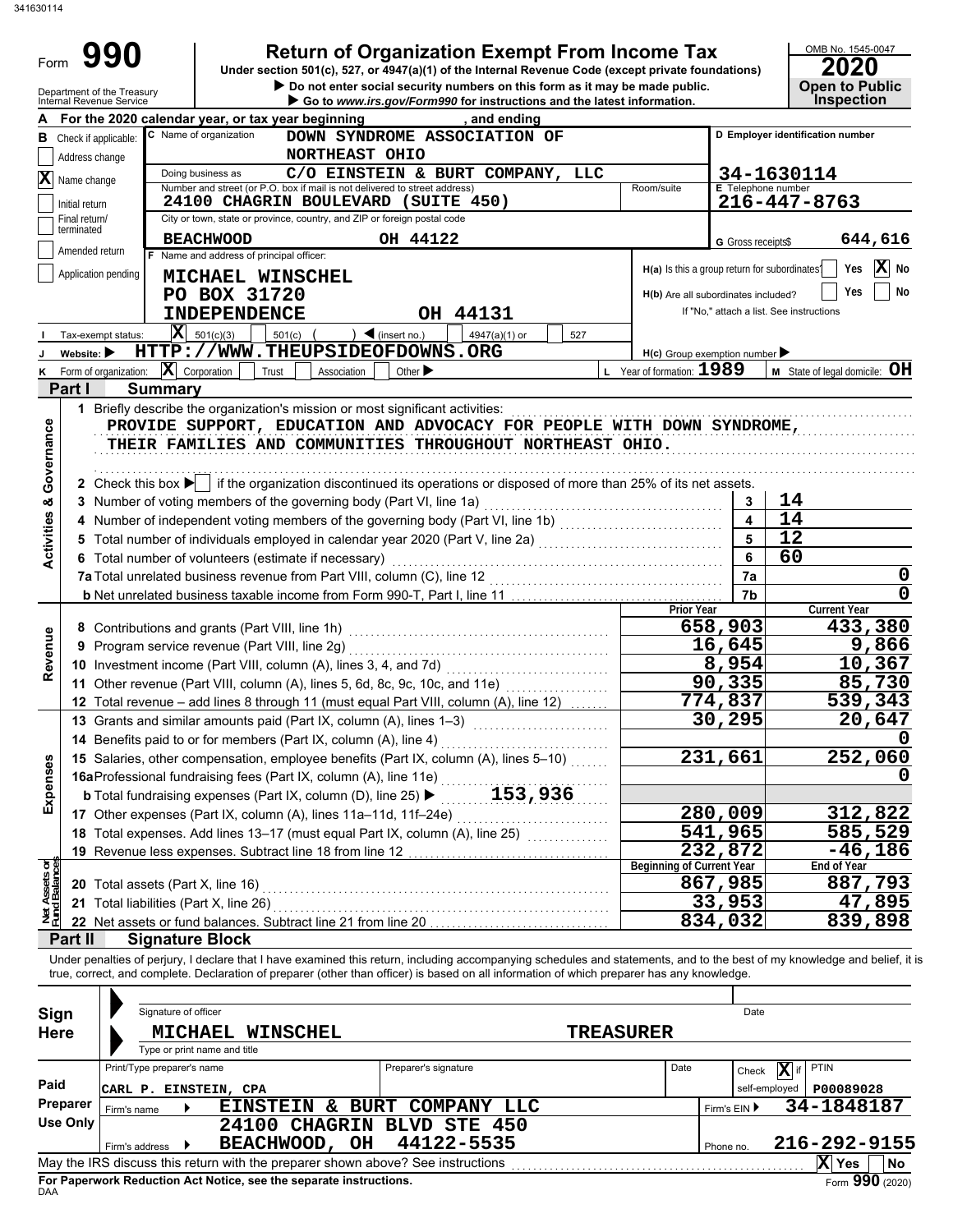|   |                                                      | Form 990 (2020) DOWN SYNDROME ASSOCIATION OF                                                                   | 34-1630114                                                                                                                     | Page 2                |
|---|------------------------------------------------------|----------------------------------------------------------------------------------------------------------------|--------------------------------------------------------------------------------------------------------------------------------|-----------------------|
|   | Part III                                             | <b>Statement of Program Service Accomplishments</b>                                                            |                                                                                                                                |                       |
|   |                                                      |                                                                                                                |                                                                                                                                |                       |
|   | 1 Briefly describe the organization's mission:       |                                                                                                                |                                                                                                                                |                       |
|   |                                                      |                                                                                                                | PROVIDE SUPPORT, EDUCATION AND ADVOCACY FOR PEOPLE WITH DOWN SYNDROME,                                                         |                       |
|   |                                                      | THEIR FAMILIES AND COMMUNITIES THROUGHOUT NORTHEAST OHIO.                                                      |                                                                                                                                |                       |
|   |                                                      |                                                                                                                |                                                                                                                                |                       |
|   |                                                      |                                                                                                                |                                                                                                                                |                       |
|   |                                                      | 2 Did the organization undertake any significant program services during the year which were not listed on the |                                                                                                                                |                       |
|   | prior Form 990 or 990-EZ?                            |                                                                                                                |                                                                                                                                | Yes $\overline{X}$ No |
|   | If "Yes," describe these new services on Schedule O. |                                                                                                                |                                                                                                                                |                       |
| 3 |                                                      | Did the organization cease conducting, or make significant changes in how it conducts, any program             |                                                                                                                                |                       |
|   | services?                                            |                                                                                                                |                                                                                                                                | Yes $\overline{X}$ No |
|   | If "Yes," describe these changes on Schedule O.      |                                                                                                                |                                                                                                                                |                       |
| 4 |                                                      |                                                                                                                | Describe the organization's program service accomplishments for each of its three largest program services, as measured by     |                       |
|   |                                                      |                                                                                                                | expenses. Section 501(c)(3) and 501(c)(4) organizations are required to report the amount of grants and allocations to others, |                       |
|   |                                                      | the total expenses, and revenue, if any, for each program service reported.                                    |                                                                                                                                |                       |
|   |                                                      |                                                                                                                |                                                                                                                                |                       |
|   | 4a (Code:<br>) (Expenses \$                          |                                                                                                                | 401,780 including grants of \$ 20,647 ) (Revenue \$                                                                            | 9,866                 |
|   |                                                      |                                                                                                                | PROGRAMS AND EVENTS CONDUCTED IN SUPPORT AND FULFILLMENT OF THE                                                                |                       |
|   |                                                      |                                                                                                                | ORGANIZATION'S MISSION REGARDING SUPPORT, EDUCATION AND ADVOCACY FOR                                                           |                       |
|   |                                                      |                                                                                                                | PEOPLE WITH DOWN SYNDROME, THEIR FAMILIES AND COMMUNITIES THROUGHOUT                                                           |                       |
|   | NORTHEAST OHIO.                                      |                                                                                                                |                                                                                                                                |                       |
|   |                                                      |                                                                                                                |                                                                                                                                |                       |
|   |                                                      |                                                                                                                |                                                                                                                                |                       |
|   |                                                      |                                                                                                                |                                                                                                                                |                       |
|   |                                                      |                                                                                                                |                                                                                                                                |                       |
|   |                                                      |                                                                                                                |                                                                                                                                |                       |
|   |                                                      |                                                                                                                |                                                                                                                                |                       |
|   |                                                      |                                                                                                                |                                                                                                                                |                       |
|   |                                                      |                                                                                                                |                                                                                                                                |                       |
|   |                                                      |                                                                                                                |                                                                                                                                |                       |
|   | 4b (Code:                                            |                                                                                                                | $(\textsf{Expenses $ }$                                                                                                        |                       |
|   | N/A                                                  |                                                                                                                |                                                                                                                                |                       |
|   |                                                      |                                                                                                                |                                                                                                                                |                       |
|   |                                                      |                                                                                                                |                                                                                                                                |                       |
|   |                                                      |                                                                                                                |                                                                                                                                |                       |
|   |                                                      |                                                                                                                |                                                                                                                                |                       |
|   |                                                      |                                                                                                                |                                                                                                                                |                       |
|   |                                                      |                                                                                                                |                                                                                                                                |                       |
|   |                                                      |                                                                                                                |                                                                                                                                |                       |
|   |                                                      |                                                                                                                |                                                                                                                                |                       |
|   |                                                      |                                                                                                                |                                                                                                                                |                       |
|   |                                                      |                                                                                                                |                                                                                                                                |                       |
|   |                                                      |                                                                                                                |                                                                                                                                |                       |
|   | 4c (Code:<br>) (Expenses \$                          | including grants of\$                                                                                          | ) (Revenue \$                                                                                                                  |                       |
|   | N/A                                                  |                                                                                                                |                                                                                                                                |                       |
|   |                                                      |                                                                                                                |                                                                                                                                |                       |
|   |                                                      |                                                                                                                |                                                                                                                                |                       |
|   |                                                      |                                                                                                                |                                                                                                                                |                       |
|   |                                                      |                                                                                                                |                                                                                                                                |                       |
|   |                                                      |                                                                                                                |                                                                                                                                |                       |
|   |                                                      |                                                                                                                |                                                                                                                                |                       |
|   |                                                      |                                                                                                                |                                                                                                                                |                       |
|   |                                                      |                                                                                                                |                                                                                                                                |                       |
|   |                                                      |                                                                                                                |                                                                                                                                |                       |
|   |                                                      |                                                                                                                |                                                                                                                                |                       |
|   |                                                      |                                                                                                                |                                                                                                                                |                       |
|   |                                                      |                                                                                                                |                                                                                                                                |                       |
|   | 4d Other program services (Describe on Schedule O.)  |                                                                                                                |                                                                                                                                |                       |
|   | (Expenses \$                                         | including grants of\$<br>401,780                                                                               | (Revenue \$                                                                                                                    |                       |
|   | 4e Total program service expenses ▶                  |                                                                                                                |                                                                                                                                |                       |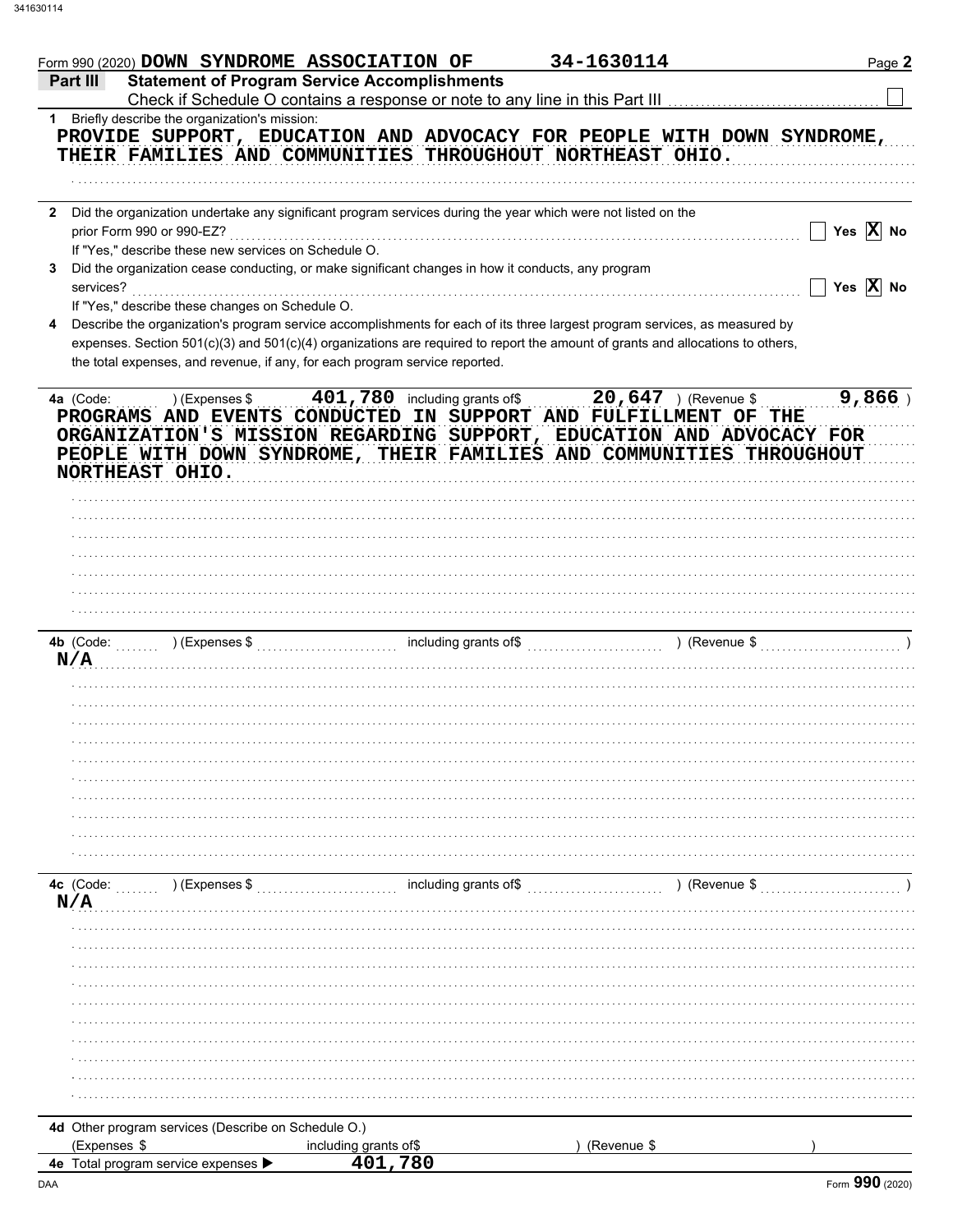### **Part IV Checklist of Required Schedules** Form 990 (2020) DOWN SYNDROME ASSOCIATION OF 34-1630114 Page 3

|     |                                                                                                                                                                                                   |                 | <b>Yes</b>  | No          |
|-----|---------------------------------------------------------------------------------------------------------------------------------------------------------------------------------------------------|-----------------|-------------|-------------|
| 1   | Is the organization described in section $501(c)(3)$ or $4947(a)(1)$ (other than a private foundation)? If "Yes,"                                                                                 |                 |             |             |
|     | complete Schedule A                                                                                                                                                                               | 1               | $\mathbf X$ |             |
| 2   | Is the organization required to complete Schedule B, Schedule of Contributors (see instructions)?                                                                                                 | $\mathbf{2}$    | $\mathbf X$ |             |
| 3   | Did the organization engage in direct or indirect political campaign activities on behalf of or in opposition to                                                                                  |                 |             |             |
|     | candidates for public office? If "Yes," complete Schedule C, Part I                                                                                                                               | 3               |             | X           |
| 4   | Section 501(c)(3) organizations. Did the organization engage in lobbying activities, or have a section 501(h)                                                                                     |                 |             |             |
|     | election in effect during the tax year? If "Yes," complete Schedule C, Part II                                                                                                                    | 4               |             | X           |
| 5   | Is the organization a section $501(c)(4)$ , $501(c)(5)$ , or $501(c)(6)$ organization that receives membership dues,                                                                              |                 |             |             |
|     | assessments, or similar amounts as defined in Revenue Procedure 98-19? If "Yes," complete Schedule C, Part III                                                                                    | 5               |             | X           |
| 6   | Did the organization maintain any donor advised funds or any similar funds or accounts for which donors                                                                                           |                 |             |             |
|     | have the right to provide advice on the distribution or investment of amounts in such funds or accounts? If                                                                                       |                 |             |             |
|     | "Yes," complete Schedule D, Part I                                                                                                                                                                | 6               |             | X           |
| 7   | Did the organization receive or hold a conservation easement, including easements to preserve open space,                                                                                         |                 |             |             |
|     | the environment, historic land areas, or historic structures? If "Yes," complete Schedule D, Part II                                                                                              | 7               |             | X           |
| 8   | Did the organization maintain collections of works of art, historical treasures, or other similar assets? If "Yes,"                                                                               | 8               |             | X           |
|     | complete Schedule D, Part III<br>Did the organization report an amount in Part X, line 21, for escrow or custodial account liability, serve as a                                                  |                 |             |             |
| 9   | custodian for amounts not listed in Part X; or provide credit counseling, debt management, credit repair, or                                                                                      |                 |             |             |
|     | debt negotiation services? If "Yes," complete Schedule D, Part IV                                                                                                                                 | 9               |             | X           |
| 10  | Did the organization, directly or through a related organization, hold assets in donor-restricted endowments                                                                                      |                 |             |             |
|     | or in quasi endowments? If "Yes," complete Schedule D, Part V                                                                                                                                     | 10              |             | X           |
| 11  | If the organization's answer to any of the following questions is "Yes," then complete Schedule D, Parts VI,                                                                                      |                 |             |             |
|     | VII, VIII, IX, or X as applicable.                                                                                                                                                                |                 |             |             |
|     | a Did the organization report an amount for land, buildings, and equipment in Part X, line 10? If "Yes,"                                                                                          |                 |             |             |
|     | complete Schedule D, Part VI                                                                                                                                                                      | 11a             | $\mathbf X$ |             |
|     | <b>b</b> Did the organization report an amount for investments-other securities in Part X, line 12, that is 5% or more                                                                            |                 |             |             |
|     | of its total assets reported in Part X, line 16? If "Yes," complete Schedule D, Part VII                                                                                                          | 11b             |             | X           |
|     | c Did the organization report an amount for investments—program related in Part X, line 13, that is 5% or more                                                                                    |                 |             |             |
|     | of its total assets reported in Part X, line 16? If "Yes," complete Schedule D, Part VIII                                                                                                         | 11c             |             | X           |
|     | d Did the organization report an amount for other assets in Part X, line 15, that is 5% or more of its total assets                                                                               |                 |             |             |
|     | reported in Part X, line 16? If "Yes," complete Schedule D, Part IX                                                                                                                               | 11d             | $\mathbf X$ |             |
|     | e Did the organization report an amount for other liabilities in Part X, line 25? If "Yes," complete Schedule D, Part X                                                                           | 11e             |             | X           |
| f   | Did the organization's separate or consolidated financial statements for the tax year include a footnote that addresses                                                                           |                 |             |             |
|     | the organization's liability for uncertain tax positions under FIN 48 (ASC 740)? If "Yes," complete Schedule D, Part X                                                                            | 11f             |             | X           |
|     | 12a Did the organization obtain separate, independent audited financial statements for the tax year? If "Yes," complete                                                                           |                 |             |             |
|     |                                                                                                                                                                                                   | 12a             | X           |             |
|     | Was the organization included in consolidated, independent audited financial statements for the tax year? If                                                                                      |                 |             |             |
|     | "Yes," and if the organization answered "No" to line 12a, then completing Schedule D, Parts XI and XII is optional                                                                                | 12 <sub>b</sub> |             | X           |
| 13  | Is the organization a school described in section 170(b)(1)(A)(ii)? If "Yes," complete Schedule E                                                                                                 | 13              |             | X           |
| 14a | Did the organization maintain an office, employees, or agents outside of the United States?                                                                                                       | 14a             |             | $\mathbf x$ |
| b   | Did the organization have aggregate revenues or expenses of more than \$10,000 from grantmaking,                                                                                                  |                 |             |             |
|     | fundraising, business, investment, and program service activities outside the United States, or aggregate                                                                                         |                 |             |             |
|     | foreign investments valued at \$100,000 or more? If "Yes," complete Schedule F, Parts I and IV                                                                                                    | 14 <sub>b</sub> |             | X           |
| 15  | Did the organization report on Part IX, column (A), line 3, more than \$5,000 of grants or other assistance to or<br>for any foreign organization? If "Yes," complete Schedule F, Parts II and IV | 15              |             | X           |
| 16  | Did the organization report on Part IX, column (A), line 3, more than \$5,000 of aggregate grants or other                                                                                        |                 |             |             |
|     | assistance to or for foreign individuals? If "Yes," complete Schedule F, Parts III and IV                                                                                                         | 16              |             | X           |
| 17  | Did the organization report a total of more than \$15,000 of expenses for professional fundraising services on                                                                                    |                 |             |             |
|     | Part IX, column (A), lines 6 and 11e? If "Yes," complete Schedule G, Part I See instructions [[[[[[[[[[[[[[[[                                                                                     | 17              |             | X           |
| 18  | Did the organization report more than \$15,000 total of fundraising event gross income and contributions on                                                                                       |                 |             |             |
|     | Part VIII, lines 1c and 8a? If "Yes," complete Schedule G, Part II                                                                                                                                | 18              | X           |             |
| 19  | Did the organization report more than \$15,000 of gross income from gaming activities on Part VIII, line 9a?                                                                                      |                 |             |             |
|     |                                                                                                                                                                                                   | 19              |             | X           |
| 20a | Did the organization operate one or more hospital facilities? If "Yes," complete Schedule H                                                                                                       | 20a             |             | $\mathbf x$ |
| b   |                                                                                                                                                                                                   | 20 <sub>b</sub> |             |             |
| 21  | Did the organization report more than \$5,000 of grants or other assistance to any domestic organization or                                                                                       |                 |             |             |
|     |                                                                                                                                                                                                   | 21              |             | X           |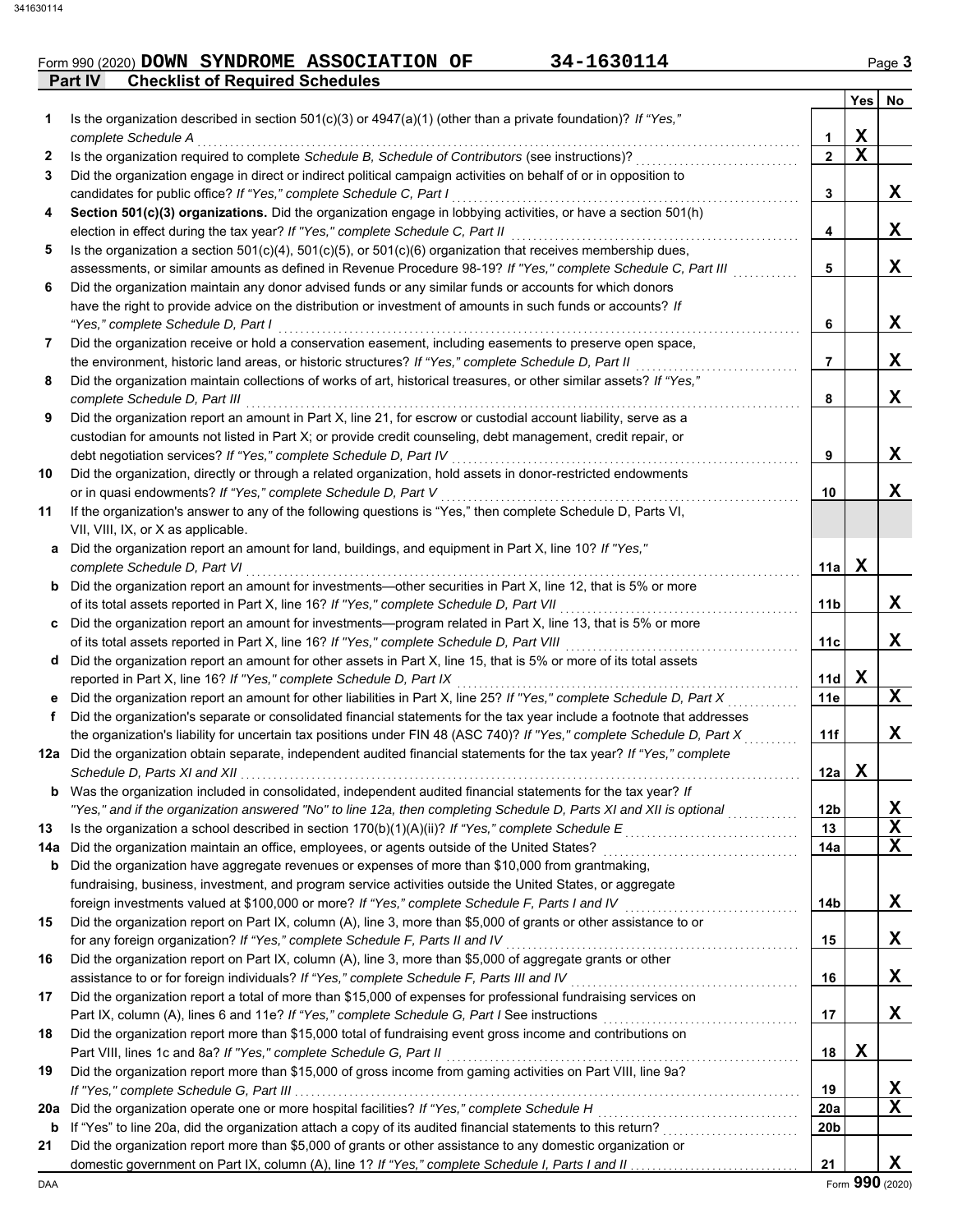|                |  | Form 990 (2020) DOWN SYNDROME ASSOCIATION OF       | 34-1630114 | Page 4 |
|----------------|--|----------------------------------------------------|------------|--------|
| <b>Part IV</b> |  | <b>Checklist of Required Schedules (continued)</b> |            |        |

|        |                                                                                                                                                                                                              |    |    |                        | <b>Yes</b>  | No              |
|--------|--------------------------------------------------------------------------------------------------------------------------------------------------------------------------------------------------------------|----|----|------------------------|-------------|-----------------|
| 22     | Did the organization report more than \$5,000 of grants or other assistance to or for domestic individuals on                                                                                                |    |    |                        |             |                 |
|        | Part IX, column (A), line 2? If "Yes," complete Schedule I, Parts I and III                                                                                                                                  |    |    | 22                     | $\mathbf X$ |                 |
| 23     | Did the organization answer "Yes" to Part VII, Section A, line 3, 4, or 5 about compensation of the                                                                                                          |    |    |                        |             |                 |
|        | organization's current and former officers, directors, trustees, key employees, and highest compensated                                                                                                      |    |    |                        |             |                 |
|        | employees? If "Yes," complete Schedule J<br>24a Did the organization have a tax-exempt bond issue with an outstanding principal amount of more than                                                          |    |    | 23                     |             | X               |
|        | \$100,000 as of the last day of the year, that was issued after December 31, 2002? If "Yes," answer lines 24b                                                                                                |    |    |                        |             |                 |
|        | through 24d and complete Schedule K. If "No," go to line 25a                                                                                                                                                 |    |    | 24a                    |             | X.              |
| b      | Did the organization invest any proceeds of tax-exempt bonds beyond a temporary period exception?                                                                                                            |    |    | 24b                    |             |                 |
| c      | Did the organization maintain an escrow account other than a refunding escrow at any time during the year                                                                                                    |    |    |                        |             |                 |
|        | to defease any tax-exempt bonds?                                                                                                                                                                             |    |    | 24c                    |             |                 |
| d      | Did the organization act as an "on behalf of" issuer for bonds outstanding at any time during the year?                                                                                                      |    |    | 24d                    |             |                 |
|        | 25a Section 501(c)(3), 501(c)(4), and 501(c)(29) organizations. Did the organization engage in an excess benefit                                                                                             |    |    |                        |             |                 |
|        | transaction with a disqualified person during the year? If "Yes," complete Schedule L, Part I                                                                                                                |    |    | 25a                    |             | X               |
| b      | Is the organization aware that it engaged in an excess benefit transaction with a disqualified person in a prior                                                                                             |    |    |                        |             |                 |
|        | year, and that the transaction has not been reported on any of the organization's prior Forms 990 or 990-EZ?                                                                                                 |    |    |                        |             |                 |
| 26     | If "Yes," complete Schedule L, Part I<br>Did the organization report any amount on Part X, line 5 or 22, for receivables from or payables to any current                                                     |    |    | 25b                    |             | X               |
|        | or former officer, director, trustee, key employee, creator or founder, substantial contributor, or 35%                                                                                                      |    |    |                        |             |                 |
|        | controlled entity or family member of any of these persons? If "Yes," complete Schedule L, Part II                                                                                                           |    |    | 26                     |             | X               |
| 27     | Did the organization provide a grant or other assistance to any current or former officer, director, trustee, key                                                                                            |    |    |                        |             |                 |
|        | employee, creator or founder, substantial contributor or employee thereof, a grant selection committee                                                                                                       |    |    |                        |             |                 |
|        | member, or to a 35% controlled entity (including an employee thereof) or family member of any of these                                                                                                       |    |    |                        |             |                 |
|        | persons? If "Yes," complete Schedule L, Part III                                                                                                                                                             |    |    | 27                     |             | X               |
| 28     | Was the organization a party to a business transaction with one of the following parties (see Schedule L, Part                                                                                               |    |    |                        |             |                 |
|        | IV instructions, for applicable filing thresholds, conditions, and exceptions):                                                                                                                              |    |    |                        |             |                 |
| a      | A current or former officer, director, trustee, key employee, creator or founder, or substantial contributor? If                                                                                             |    |    |                        |             |                 |
|        | "Yes," complete Schedule L, Part IV                                                                                                                                                                          |    |    | 28a<br>28 <sub>b</sub> |             | X<br>X          |
| b<br>c | A family member of any individual described in line 28a? If "Yes," complete Schedule L, Part IV<br>A 35% controlled entity of one or more individuals and/or organizations described in lines 28a or 28b? If |    |    |                        |             |                 |
|        | "Yes," complete Schedule L, Part IV                                                                                                                                                                          |    |    | 28c                    |             | x               |
| 29     | Did the organization receive more than \$25,000 in non-cash contributions? If "Yes," complete Schedule M                                                                                                     |    |    | 29                     |             | X               |
| 30     | Did the organization receive contributions of art, historical treasures, or other similar assets, or qualified                                                                                               |    |    |                        |             |                 |
|        | conservation contributions? If "Yes," complete Schedule M                                                                                                                                                    |    |    | 30                     |             | x               |
| 31     | Did the organization liquidate, terminate, or dissolve and cease operations? If "Yes," complete Schedule N, Part I                                                                                           |    |    | 31                     |             | X               |
| 32     | Did the organization sell, exchange, dispose of, or transfer more than 25% of its net assets? If "Yes,"                                                                                                      |    |    |                        |             |                 |
|        | complete Schedule N, Part II                                                                                                                                                                                 |    |    | 32                     |             | X               |
| 33     | Did the organization own 100% of an entity disregarded as separate from the organization under Regulations                                                                                                   |    |    |                        |             |                 |
|        | sections 301.7701-2 and 301.7701-3? If "Yes," complete Schedule R, Part I<br>Was the organization related to any tax-exempt or taxable entity? If "Yes," complete Schedule R, Part II, III,                  |    |    | 33                     |             | X.              |
| 34     | or IV, and Part V, line 1                                                                                                                                                                                    |    |    | 34                     |             | X               |
| 35a    |                                                                                                                                                                                                              |    |    | 35a                    |             | X               |
| b      | If "Yes" to line 35a, did the organization receive any payment from or engage in any transaction with a                                                                                                      |    |    |                        |             |                 |
|        | controlled entity within the meaning of section 512(b)(13)? If "Yes," complete Schedule R, Part V, line 2                                                                                                    |    |    | 35 <sub>b</sub>        |             |                 |
| 36     | Section 501(c)(3) organizations. Did the organization make any transfers to an exempt non-charitable                                                                                                         |    |    |                        |             |                 |
|        | related organization? If "Yes," complete Schedule R, Part V, line 2                                                                                                                                          |    |    | 36                     |             | X               |
| 37     | Did the organization conduct more than 5% of its activities through an entity that is not a related organization                                                                                             |    |    |                        |             |                 |
|        | and that is treated as a partnership for federal income tax purposes? If "Yes," complete Schedule R, Part VI                                                                                                 |    |    | 37                     |             | X.              |
| 38     | Did the organization complete Schedule O and provide explanations in Schedule O for Part VI, lines 11b and                                                                                                   |    |    |                        |             |                 |
|        | 19? Note: All Form 990 filers are required to complete Schedule O.                                                                                                                                           |    |    | 38                     | X           |                 |
|        | <b>Statements Regarding Other IRS Filings and Tax Compliance</b><br><b>Part V</b><br>Check if Schedule O contains a response or note to any line in this Part V                                              |    |    |                        |             |                 |
|        |                                                                                                                                                                                                              |    |    |                        | Yes         | No              |
| 1a     | Enter the number reported in Box 3 of Form 1096. Enter -0- if not applicable                                                                                                                                 | 1a | 16 |                        |             |                 |
| b      | Enter the number of Forms W-2G included in line 1a. Enter -0- if not applicable                                                                                                                              | 1b | 0  |                        |             |                 |
| c      | Did the organization comply with backup withholding rules for reportable payments to vendors and                                                                                                             |    |    |                        |             |                 |
|        |                                                                                                                                                                                                              |    |    | 1c                     | X           |                 |
| DAA    |                                                                                                                                                                                                              |    |    |                        |             | Form 990 (2020) |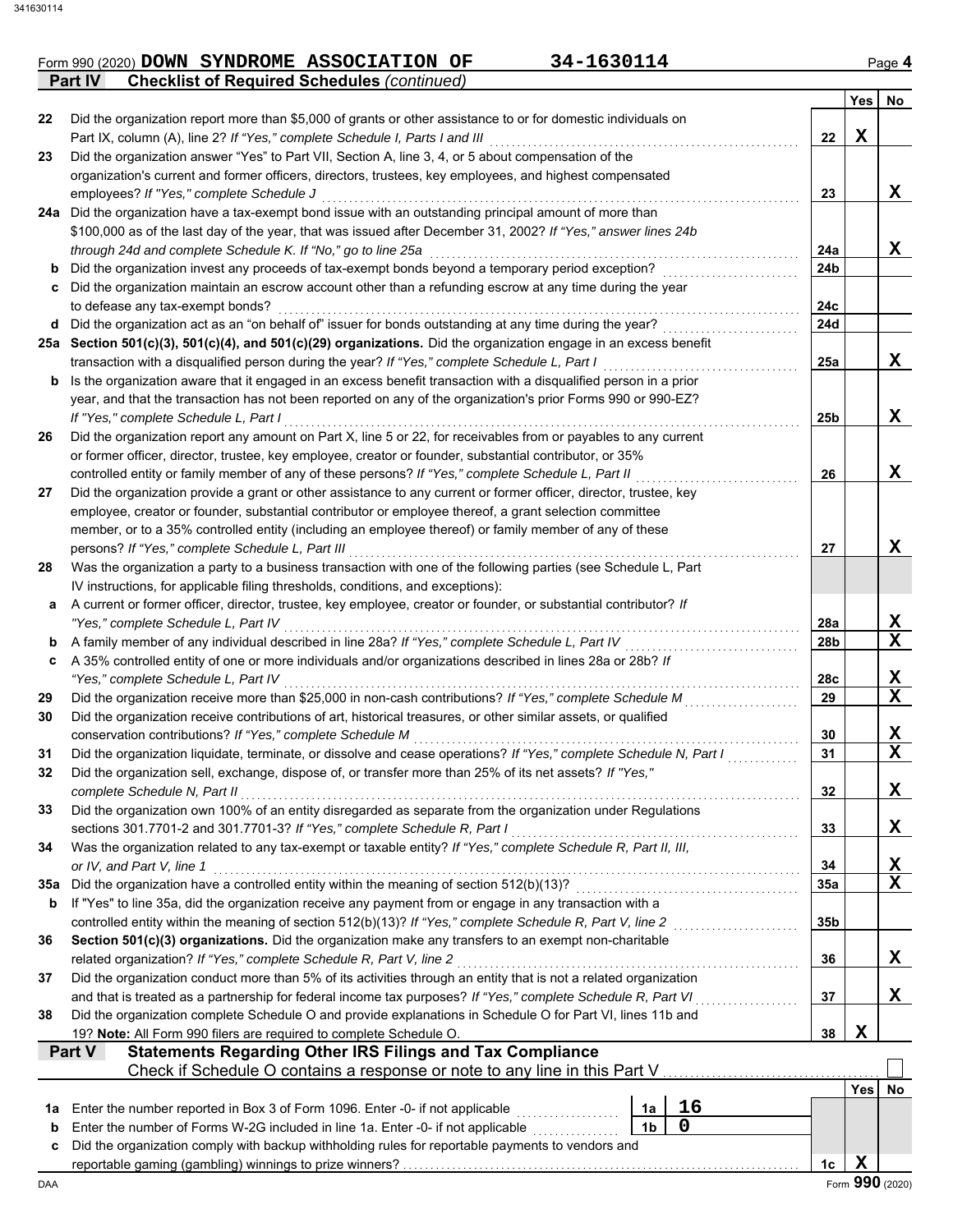|             | 34-1630114<br>Form 990 (2020) DOWN SYNDROME ASSOCIATION OF                                                                                                              |                 |           |             | Page 5 |
|-------------|-------------------------------------------------------------------------------------------------------------------------------------------------------------------------|-----------------|-----------|-------------|--------|
|             | Statements Regarding Other IRS Filings and Tax Compliance (continued)<br><b>Part V</b>                                                                                  |                 |           |             |        |
|             |                                                                                                                                                                         |                 |           | Yes No      |        |
| 2a          | Enter the number of employees reported on Form W-3, Transmittal of Wage and Tax                                                                                         |                 |           |             |        |
|             | Statements, filed for the calendar year ending with or within the year covered by this return                                                                           | 12<br>2a        |           |             |        |
| b           | If at least one is reported on line 2a, did the organization file all required federal employment tax returns?                                                          |                 | 2b        | X           |        |
|             | Note: If the sum of lines 1a and 2a is greater than 250, you may be required to e-file (see instructions)                                                               |                 |           |             |        |
| За          | Did the organization have unrelated business gross income of \$1,000 or more during the year?                                                                           |                 | За        |             | X      |
| b           | If "Yes," has it filed a Form 990-T for this year? If "No" to line 3b, provide an explanation on Schedule O                                                             |                 | 3b        |             |        |
| 4a          | At any time during the calendar year, did the organization have an interest in, or a signature or other authority over,                                                 |                 |           |             | x      |
|             | a financial account in a foreign country (such as a bank account, securities account, or other financial account)?<br>If "Yes," enter the name of the foreign country ▶ |                 | 4a        |             |        |
| b           | See instructions for filing requirements for FinCEN Form 114, Report of Foreign Bank and Financial Accounts (FBAR).                                                     |                 |           |             |        |
|             | Was the organization a party to a prohibited tax shelter transaction at any time during the tax year?                                                                   |                 | 5a        |             | X      |
| 5a          | Did any taxable party notify the organization that it was or is a party to a prohibited tax shelter transaction?                                                        | .               | <b>5b</b> |             | x      |
| $\mathbf b$ | If "Yes" to line 5a or 5b, did the organization file Form 8886-T?                                                                                                       |                 | 5c        |             |        |
| с           | Does the organization have annual gross receipts that are normally greater than \$100,000, and did the                                                                  |                 |           |             |        |
| 6a          | organization solicit any contributions that were not tax deductible as charitable contributions?                                                                        |                 | 6a        |             | x      |
|             | If "Yes," did the organization include with every solicitation an express statement that such contributions or                                                          |                 |           |             |        |
| b           | gifts were not tax deductible?                                                                                                                                          |                 | 6b        |             |        |
| 7           | Organizations that may receive deductible contributions under section 170(c).                                                                                           |                 |           |             |        |
|             | Did the organization receive a payment in excess of \$75 made partly as a contribution and partly for goods                                                             |                 |           |             |        |
| а           | and services provided to the payor?                                                                                                                                     |                 | 7a        | X           |        |
|             | If "Yes," did the organization notify the donor of the value of the goods or services provided?                                                                         |                 | 7b        | $\mathbf X$ |        |
| b           | Did the organization sell, exchange, or otherwise dispose of tangible personal property for which it was                                                                |                 |           |             |        |
| c           | required to file Form 8282?                                                                                                                                             |                 | 7с        |             | x      |
|             | If "Yes," indicate the number of Forms 8282 filed during the year                                                                                                       | 7d              |           |             |        |
| a           | Did the organization receive any funds, directly or indirectly, to pay premiums on a personal benefit contract?                                                         |                 | 7e        |             | X      |
| е           | Did the organization, during the year, pay premiums, directly or indirectly, on a personal benefit contract?                                                            |                 | 7f        |             | X      |
| Ť           | If the organization received a contribution of qualified intellectual property, did the organization file Form 8899 as required?                                        |                 | 7g        |             |        |
| g<br>h      | If the organization received a contribution of cars, boats, airplanes, or other vehicles, did the organization file a Form 1098-C?                                      |                 | 7h        |             |        |
| 8           | Sponsoring organizations maintaining donor advised funds. Did a donor advised fund maintained by the                                                                    |                 |           |             |        |
|             | sponsoring organization have excess business holdings at any time during the year?                                                                                      |                 | 8         |             |        |
| 9           | Sponsoring organizations maintaining donor advised funds.                                                                                                               |                 |           |             |        |
| а           | Did the sponsoring organization make any taxable distributions under section 4966?                                                                                      |                 | 9a        |             |        |
| $\mathbf b$ | Did the sponsoring organization make a distribution to a donor, donor advisor, or related person?                                                                       |                 | 9b        |             |        |
| 10          | Section 501(c)(7) organizations. Enter:                                                                                                                                 |                 |           |             |        |
| а           | Initiation fees and capital contributions included on Part VIII, line 12                                                                                                | 10a             |           |             |        |
| $\mathbf b$ | Gross receipts, included on Form 990, Part VIII, line 12, for public use of club facilities                                                                             | 10b             |           |             |        |
|             | Section 501(c)(12) organizations. Enter:                                                                                                                                |                 |           |             |        |
| 11<br>a     | Gross income from members or shareholders                                                                                                                               | 11a             |           |             |        |
| b           | Gross income from other sources (Do not net amounts due or paid to other sources                                                                                        |                 |           |             |        |
|             | against amounts due or received from them.)                                                                                                                             | 11 <sub>b</sub> |           |             |        |
| 12a         | Section 4947(a)(1) non-exempt charitable trusts. Is the organization filing Form 990 in lieu of Form 1041?                                                              |                 | 12a       |             |        |
| b           | If "Yes," enter the amount of tax-exempt interest received or accrued during the year                                                                                   | 12 <sub>b</sub> |           |             |        |
| 13          | Section 501(c)(29) qualified nonprofit health insurance issuers.                                                                                                        |                 |           |             |        |
|             | Is the organization licensed to issue qualified health plans in more than one state?                                                                                    |                 | 13а       |             |        |
| а           | Note: See the instructions for additional information the organization must report on Schedule O.                                                                       |                 |           |             |        |
| b           | Enter the amount of reserves the organization is required to maintain by the states in which                                                                            |                 |           |             |        |
|             | the organization is licensed to issue qualified health plans                                                                                                            | 13b             |           |             |        |
|             | Enter the amount of reserves on hand                                                                                                                                    | 13 <sub>c</sub> |           |             |        |
| c<br>14a    | Did the organization receive any payments for indoor tanning services during the tax year?                                                                              |                 | 14a       |             | X      |
| b           | If "Yes," has it filed a Form 720 to report these payments? If "No," provide an explanation on Schedule O                                                               |                 | 14b       |             |        |
| 15          | Is the organization subject to the section 4960 tax on payment(s) of more than \$1,000,000 in remuneration or                                                           |                 |           |             |        |
|             | excess parachute payment(s) during the year?                                                                                                                            |                 | 15        |             | X.     |
|             | If "Yes," see instructions and file Form 4720, Schedule N.                                                                                                              |                 |           |             |        |
| 16          | Is the organization an educational institution subject to the section 4968 excise tax on net investment income?                                                         |                 | 16        |             | X.     |
|             |                                                                                                                                                                         |                 |           |             |        |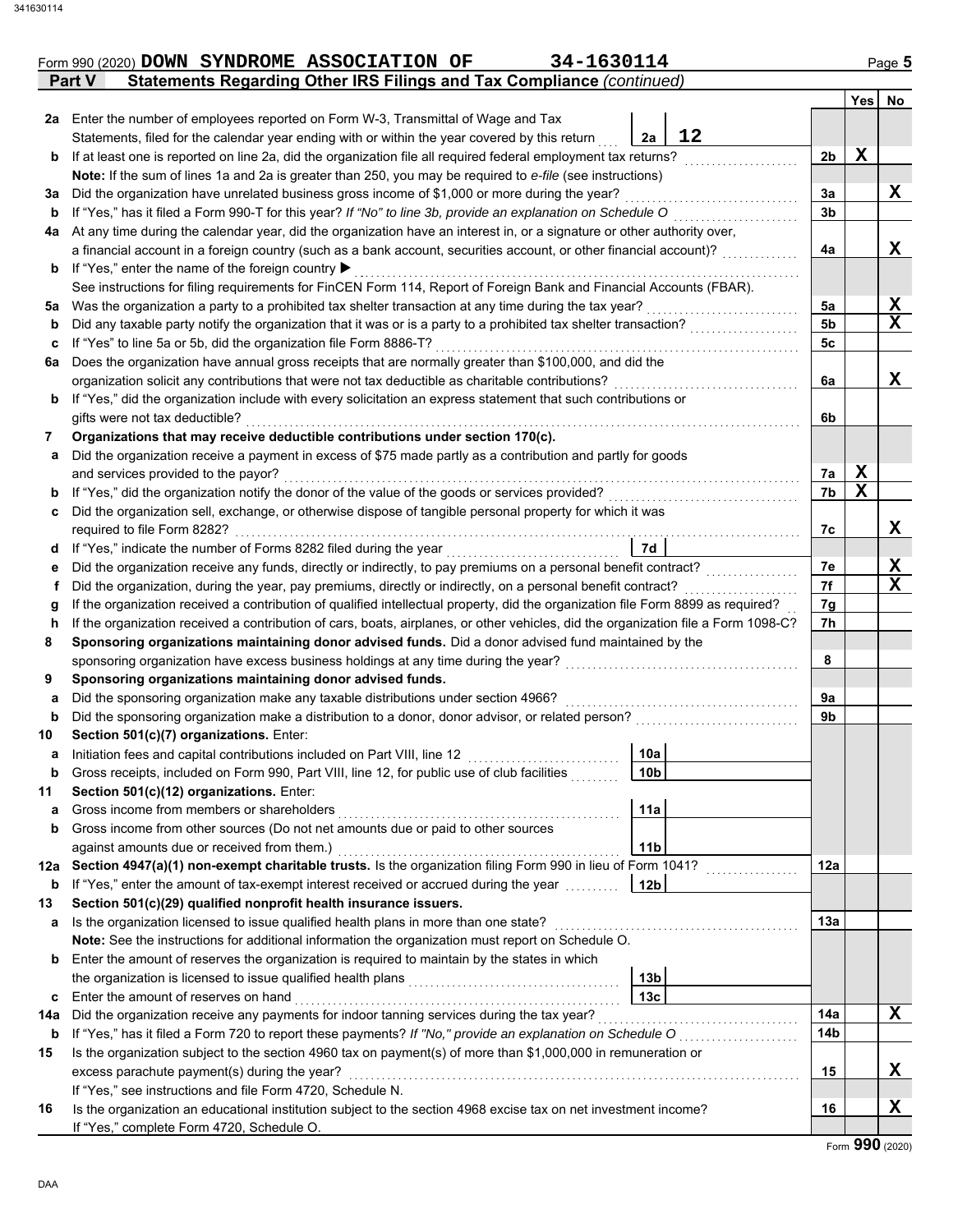|          | <b>Section A. Governing Body and Management</b>                                                                                                                                                      |                |    |                 |             |                         |
|----------|------------------------------------------------------------------------------------------------------------------------------------------------------------------------------------------------------|----------------|----|-----------------|-------------|-------------------------|
|          |                                                                                                                                                                                                      |                |    |                 | Yes         | No                      |
|          | 1a Enter the number of voting members of the governing body at the end of the tax year                                                                                                               | 1a             | 14 |                 |             |                         |
|          | If there are material differences in voting rights among members of the governing body, or                                                                                                           |                |    |                 |             |                         |
|          | if the governing body delegated broad authority to an executive committee or similar                                                                                                                 |                |    |                 |             |                         |
|          | committee, explain on Schedule O.                                                                                                                                                                    |                |    |                 |             |                         |
| b        | Enter the number of voting members included on line 1a, above, who are independent                                                                                                                   | 1 <sub>b</sub> | 14 |                 |             |                         |
| 2        | Did any officer, director, trustee, or key employee have a family relationship or a business relationship with                                                                                       |                |    |                 |             |                         |
|          | any other officer, director, trustee, or key employee?                                                                                                                                               |                |    | $\mathbf{2}$    |             | X                       |
| 3        | Did the organization delegate control over management duties customarily performed by or under the direct                                                                                            |                |    |                 |             |                         |
|          | supervision of officers, directors, trustees, or key employees to a management company or other person?                                                                                              |                |    | 3               |             | <u>x</u>                |
| 4        | Did the organization make any significant changes to its governing documents since the prior Form 990 was filed?                                                                                     |                |    | 4               |             | $\overline{\mathbf{X}}$ |
| 5        | Did the organization become aware during the year of a significant diversion of the organization's assets?                                                                                           |                |    | 5               |             | $\overline{\mathbf{x}}$ |
| 6        | Did the organization have members or stockholders?                                                                                                                                                   |                |    | 6               |             | $\mathbf x$             |
| 7a       | Did the organization have members, stockholders, or other persons who had the power to elect or appoint                                                                                              |                |    |                 |             |                         |
|          | one or more members of the governing body?                                                                                                                                                           |                |    | 7a              |             | X                       |
| b        | Are any governance decisions of the organization reserved to (or subject to approval by) members,                                                                                                    |                |    |                 |             |                         |
|          | stockholders, or persons other than the governing body?                                                                                                                                              |                |    | 7b              |             | x                       |
| 8        | Did the organization contemporaneously document the meetings held or written actions undertaken during the year by the following:                                                                    |                |    |                 |             |                         |
| a        | The governing body?                                                                                                                                                                                  |                |    | 8a              | X           |                         |
| b        | Each committee with authority to act on behalf of the governing body?                                                                                                                                |                |    | 8b              | $\mathbf X$ |                         |
| 9        | Is there any officer, director, trustee, or key employee listed in Part VII, Section A, who cannot be reached at                                                                                     |                |    |                 |             |                         |
|          | the organization's mailing address? If "Yes," provide the names and addresses on Schedule O                                                                                                          |                |    | 9               |             | X                       |
|          | Section B. Policies (This Section B requests information about policies not required by the Internal Revenue Code.)                                                                                  |                |    |                 |             |                         |
|          |                                                                                                                                                                                                      |                |    |                 | Yes         | No                      |
| 10a      | Did the organization have local chapters, branches, or affiliates?                                                                                                                                   |                |    | 10a             |             | X                       |
| b        | If "Yes," did the organization have written policies and procedures governing the activities of such chapters,                                                                                       |                |    |                 |             |                         |
|          | affiliates, and branches to ensure their operations are consistent with the organization's exempt purposes?                                                                                          |                |    | 10b             |             |                         |
|          | 11a Has the organization provided a complete copy of this Form 990 to all members of its governing body before filing the form?                                                                      |                |    | 11a             | X           |                         |
| b        | Describe in Schedule O the process, if any, used by the organization to review this Form 990.                                                                                                        |                |    |                 |             |                         |
| 12a      | Did the organization have a written conflict of interest policy? If "No," go to line 13                                                                                                              |                |    | 12a             | X           |                         |
| b        | Were officers, directors, or trustees, and key employees required to disclose annually interests that could give rise to conflicts?                                                                  |                |    | 12 <sub>b</sub> | X           |                         |
| c        | Did the organization regularly and consistently monitor and enforce compliance with the policy? If "Yes,"                                                                                            |                |    |                 |             |                         |
|          | describe in Schedule O how this was done                                                                                                                                                             |                |    | 12 <sub>c</sub> |             | x                       |
|          | Did the organization have a written whistleblower policy?                                                                                                                                            |                |    | 13              | X           |                         |
| 14       | Did the organization have a written document retention and destruction policy?                                                                                                                       |                |    | 14              | X           |                         |
| 15       | Did the process for determining compensation of the following persons include a review and approval by                                                                                               |                |    |                 |             |                         |
|          | independent persons, comparability data, and contemporaneous substantiation of the deliberation and decision?                                                                                        |                |    |                 |             |                         |
| a        | The organization's CEO, Executive Director, or top management official                                                                                                                               |                |    | 15a             |             | X                       |
| b        | Other officers or key employees of the organization                                                                                                                                                  |                |    | 15b             |             | $\mathbf X$             |
|          | If "Yes" to line 15a or 15b, describe the process in Schedule O (see instructions).                                                                                                                  |                |    |                 |             |                         |
|          | 16a Did the organization invest in, contribute assets to, or participate in a joint venture or similar arrangement                                                                                   |                |    |                 |             |                         |
|          | with a taxable entity during the year?                                                                                                                                                               |                |    | 16a             |             | X                       |
|          | If "Yes," did the organization follow a written policy or procedure requiring the organization to evaluate its                                                                                       |                |    |                 |             |                         |
| b        | participation in joint venture arrangements under applicable federal tax law, and take steps to safeguard the                                                                                        |                |    |                 |             |                         |
|          |                                                                                                                                                                                                      |                |    | 16b             |             |                         |
|          |                                                                                                                                                                                                      |                |    |                 |             |                         |
|          | <b>Section C. Disclosure</b>                                                                                                                                                                         |                |    |                 |             |                         |
|          | List the states with which a copy of this Form 990 is required to be filed $\blacktriangleright$ OH                                                                                                  |                |    |                 |             |                         |
| 17<br>18 | Section 6104 requires an organization to make its Forms 1023 (1024 or 1024-A, if applicable), 990, and 990-T (Section 501(c)                                                                         |                |    |                 |             |                         |
|          |                                                                                                                                                                                                      |                |    |                 |             |                         |
|          | (3)s only) available for public inspection. Indicate how you made these available. Check all that apply.<br>Other (explain on Schedule O)<br>$\pm$                                                   |                |    |                 |             |                         |
| 19       | Own website $ \mathbf{X} $ Another's website $ \mathbf{X} $ Upon request                                                                                                                             |                |    |                 |             |                         |
|          | Describe on Schedule O whether (and if so, how) the organization made its governing documents, conflict of interest policy, and<br>financial statements available to the public during the tax year. |                |    |                 |             |                         |

**INDEPENDENCE**<br>AA **CH 44131** 216-447-8763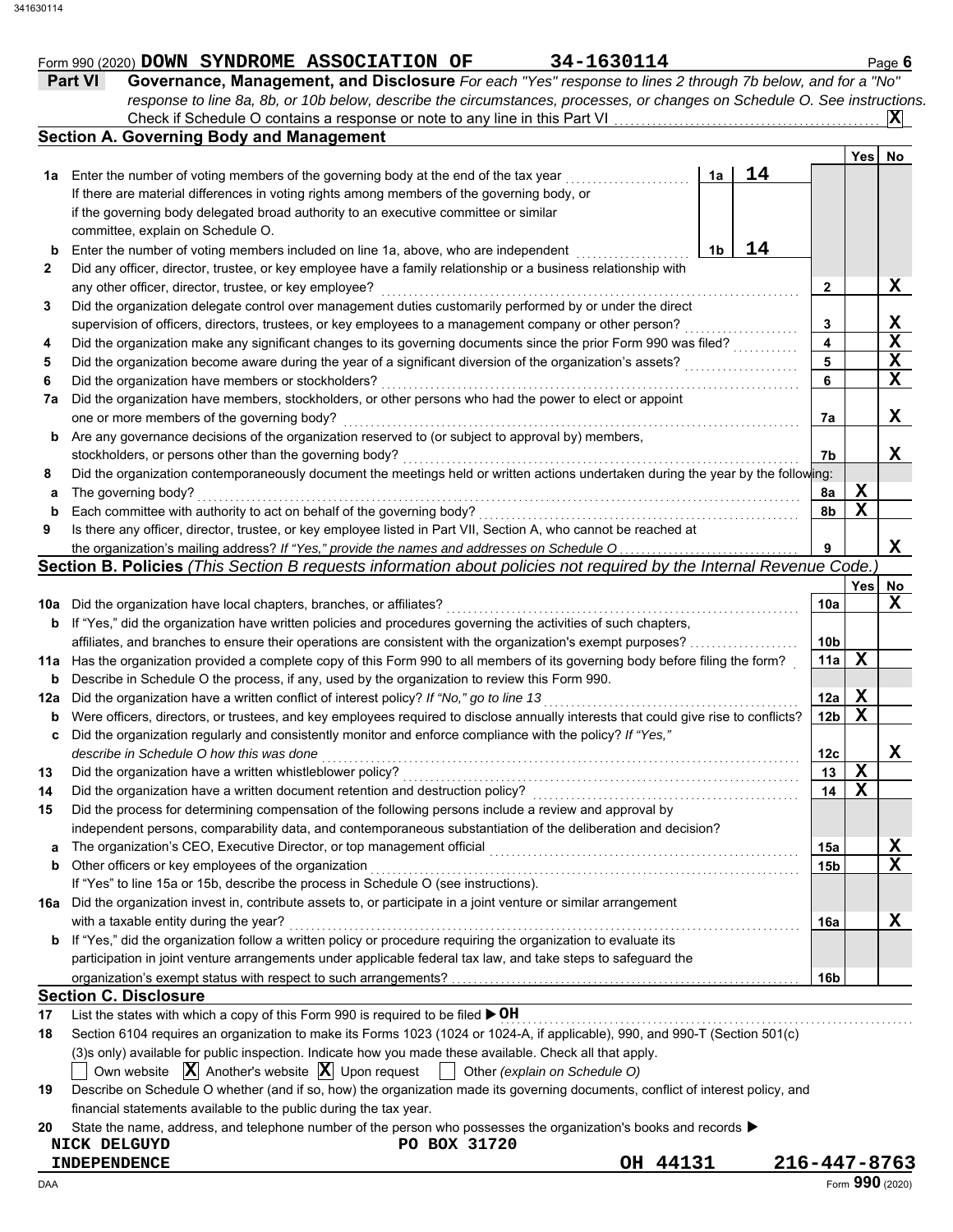## Form 990 (2020) DOWN SYNDROME ASSOCIATION OF 34-1630114 Page 7

|                   | Part VII Compensation of Officers, Directors, Trustees, Key Employees, Highest Compensated Employees, and |
|-------------------|-----------------------------------------------------------------------------------------------------------|
|                   | <b>Independent Contractors</b>                                                                            |
|                   | Check if Schedule O contains a response or note to any line in this Part VII                              |
| <b>Section A.</b> | Officers, Directors, Trustees, Key Employees, and Highest Compensated Employees                           |

**1a** Complete this table for all persons required to be listed. Report compensation for the calendar year ending with or within the organization's tax year.

■ List all of the organization's **current** officers, directors, trustees (whether individuals or organizations), regardless of amount of compensation. Enter -0- in columns (D), (E), and (F) if no compensation was paid.

List all of the organization's **current** key employees, if any. See instructions for definition of "key employee."

■ List all of the organization's **current** key employees, if any. See instructions for definition of "key employee."<br>■ List the organization's five **current** highest compensated employees (other than an officer, director,

who received reportable compensation (Box 5 of Form W-2 and/or Box 7 of Form 1099-MISC) of more than \$100,000 from the organization and any related organizations.

• List all of the organization's **former** officers, key employees, and highest compensated employees who received more than<br>00,000 of reportable compensation from the organization and any related erganizations. \$100,000 of reportable compensation from the organization and any related organizations.

• List all of the organization's **former directors or trustees** that received, in the capacity as a former director or trustee of the anization more than \$10,000 of reportable compensation from the organization and any rel organization, more than \$10,000 of reportable compensation from the organization and any related organizations. See instructions for the order in which to list the persons above.

 $\bar{\bm{\mathrm{X}}}$  Check this box if neither the organization nor any related organization compensated any current officer, director, or trustee.

| Name and title            | (B)<br>Average<br>hours<br>per week<br>(list any               |                                   |                      | (C)<br>Position |              | (do not check more than one<br>box, unless person is both an<br>officer and a director/trustee) | (D)<br>Reportable<br>compensation<br>from the<br>organization<br>(W-2/1099-MISC) | (E)<br>Reportable<br>compensation<br>from related<br>organizations<br>(W-2/1099-MISC) | (F)<br>Estimated amount<br>of other<br>compensation<br>from the<br>organization and |
|---------------------------|----------------------------------------------------------------|-----------------------------------|----------------------|-----------------|--------------|-------------------------------------------------------------------------------------------------|----------------------------------------------------------------------------------|---------------------------------------------------------------------------------------|-------------------------------------------------------------------------------------|
|                           | hours for<br>related<br>organizations<br>below<br>dotted line) | Individual trustee<br>or director | nstitutional trustee | Officer         | Key employee | Former<br>Highest compensated<br>employee                                                       |                                                                                  |                                                                                       | related organizations                                                               |
| (1) DAVID BARTH           |                                                                |                                   |                      |                 |              |                                                                                                 |                                                                                  |                                                                                       |                                                                                     |
| <b>DIRECTOR</b>           | 1.00<br>0.00                                                   | $\mathbf X$                       |                      |                 |              |                                                                                                 | 0                                                                                | $\mathbf 0$                                                                           | 0                                                                                   |
| (2) BRUCE BATISTA         |                                                                |                                   |                      |                 |              |                                                                                                 |                                                                                  |                                                                                       |                                                                                     |
| <b>DIRECTOR</b>           | 1.00<br>0.00                                                   | $\mathbf X$                       |                      |                 |              |                                                                                                 | 0                                                                                | 0                                                                                     | 0                                                                                   |
| (3) SARAH CSONGEI         |                                                                |                                   |                      |                 |              |                                                                                                 |                                                                                  |                                                                                       |                                                                                     |
| <b>SECRETARY</b>          | 1.00<br>0.00                                                   | $\mathbf X$                       |                      | $\mathbf x$     |              |                                                                                                 | 0                                                                                | 0                                                                                     | $\mathbf 0$                                                                         |
| (4) DAVID GIFFORD         |                                                                |                                   |                      |                 |              |                                                                                                 |                                                                                  |                                                                                       |                                                                                     |
|                           | 1.00                                                           |                                   |                      |                 |              |                                                                                                 |                                                                                  |                                                                                       |                                                                                     |
| <b>DIRECTOR</b>           | 0.00                                                           | $\mathbf X$                       |                      |                 |              |                                                                                                 | 0                                                                                | 0                                                                                     | $\mathbf 0$                                                                         |
| (5) KATHERINE KOENIG      |                                                                |                                   |                      |                 |              |                                                                                                 |                                                                                  |                                                                                       |                                                                                     |
| <b>DIRECTOR</b>           | 1.00<br>0.00                                                   | $\mathbf x$                       |                      |                 |              |                                                                                                 | 0                                                                                | 0                                                                                     | $\mathbf 0$                                                                         |
| (6) DR. EVA KUBICZEK-LOVE |                                                                |                                   |                      |                 |              |                                                                                                 |                                                                                  |                                                                                       |                                                                                     |
|                           | 1.00                                                           |                                   |                      |                 |              |                                                                                                 |                                                                                  |                                                                                       |                                                                                     |
| VICE-CHAIR                | 0.00                                                           | $\mathbf X$                       |                      | $\mathbf x$     |              |                                                                                                 | 0                                                                                | $\mathbf 0$                                                                           | $\pmb{0}$                                                                           |
| (7) BETSY LAMBERT         | 1.00                                                           |                                   |                      |                 |              |                                                                                                 |                                                                                  |                                                                                       |                                                                                     |
| <b>DIRECTOR</b>           | 0.00                                                           | $\mathbf X$                       |                      |                 |              |                                                                                                 | 0                                                                                | 0                                                                                     | $\mathbf 0$                                                                         |
| (8) ROB NIEHAUS           |                                                                |                                   |                      |                 |              |                                                                                                 |                                                                                  |                                                                                       |                                                                                     |
|                           | 1.00                                                           |                                   |                      |                 |              |                                                                                                 |                                                                                  |                                                                                       |                                                                                     |
| <b>DIRECTOR</b>           | 0.00                                                           | $\mathbf X$                       |                      |                 |              |                                                                                                 | 0                                                                                | 0                                                                                     | $\mathbf 0$                                                                         |
| (9) ERIN O'TOOLE          | 1.00                                                           |                                   |                      |                 |              |                                                                                                 |                                                                                  |                                                                                       |                                                                                     |
| <b>DIRECTOR</b>           | 0.00                                                           | $\mathbf X$                       |                      |                 |              |                                                                                                 | 0                                                                                | $\mathbf 0$                                                                           | $\pmb{0}$                                                                           |
| (10) MICHAEL QUINLAN      |                                                                |                                   |                      |                 |              |                                                                                                 |                                                                                  |                                                                                       |                                                                                     |
|                           | 1.00                                                           |                                   |                      |                 |              |                                                                                                 |                                                                                  |                                                                                       |                                                                                     |
| <b>DIRECTOR</b>           | 0.00                                                           | $\mathbf x$                       |                      |                 |              |                                                                                                 | 0                                                                                | 0                                                                                     | $\mathbf 0$                                                                         |
| (11) DEIRDRE ROSELLI      |                                                                |                                   |                      |                 |              |                                                                                                 |                                                                                  |                                                                                       |                                                                                     |
| <b>CHAIR</b>              | 1.00<br>0.00                                                   | $\mathbf X$                       |                      | $\mathbf x$     |              |                                                                                                 | 0                                                                                | $\mathbf 0$                                                                           | $\mathbf 0$                                                                         |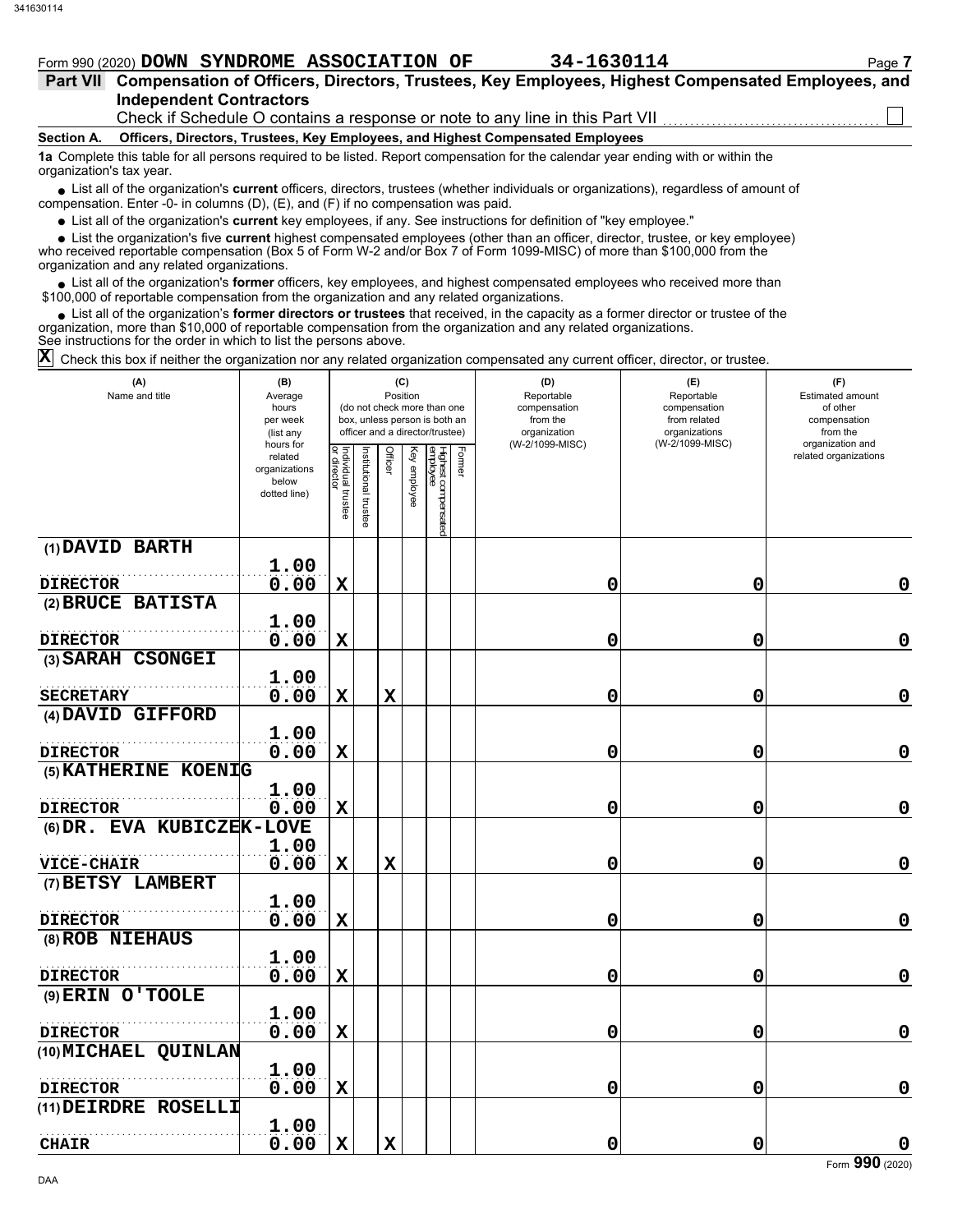| Form 990 (2020) DOWN SYNDROME ASSOCIATION OF                                |                                                                |                                   |                       |             |                 |                                                                                                 |        | 34-1630114                                                                                                                                                                                                                                             |                                                                    | Page 8                                                                 |
|-----------------------------------------------------------------------------|----------------------------------------------------------------|-----------------------------------|-----------------------|-------------|-----------------|-------------------------------------------------------------------------------------------------|--------|--------------------------------------------------------------------------------------------------------------------------------------------------------------------------------------------------------------------------------------------------------|--------------------------------------------------------------------|------------------------------------------------------------------------|
| <b>Part VII</b>                                                             |                                                                |                                   |                       |             |                 |                                                                                                 |        | Section A. Officers, Directors, Trustees, Key Employees, and Highest Compensated Employees (continued)                                                                                                                                                 |                                                                    |                                                                        |
| (A)<br>Name and title                                                       | (B)<br>Average<br>hours<br>per week<br>(list any               |                                   |                       |             | (C)<br>Position | (do not check more than one<br>box, unless person is both an<br>officer and a director/trustee) |        | (D)<br>Reportable<br>compensation<br>from the<br>organization                                                                                                                                                                                          | (E)<br>Reportable<br>compensation<br>from related<br>organizations | (F)<br><b>Estimated amount</b><br>of other<br>compensation<br>from the |
|                                                                             | hours for<br>related<br>organizations<br>below<br>dotted line) | Individual trustee<br>or director | Institutional trustee | Officer     | Key employee    | Highest compensatec<br>employee                                                                 | Former | (W-2/1099-MISC)                                                                                                                                                                                                                                        | (W-2/1099-MISC)                                                    | organization and<br>related organizations                              |
| (12)<br><b>ELLEN SPEAR</b>                                                  | 1.00                                                           |                                   |                       |             |                 |                                                                                                 |        |                                                                                                                                                                                                                                                        |                                                                    |                                                                        |
| <b>DIRECTOR</b>                                                             | 0.00                                                           | $\mathbf x$                       |                       |             |                 |                                                                                                 |        | 0                                                                                                                                                                                                                                                      | $\mathbf 0$                                                        | 0                                                                      |
| MARK SZCZEPANIK<br>(13)                                                     |                                                                |                                   |                       |             |                 |                                                                                                 |        |                                                                                                                                                                                                                                                        |                                                                    |                                                                        |
| <b>DIRECTOR</b>                                                             | 1.00<br>0.00                                                   | $\mathbf x$                       |                       |             |                 |                                                                                                 |        | 0                                                                                                                                                                                                                                                      | $\mathbf 0$                                                        | 0                                                                      |
| MICHAEL WINSCHEL<br>(14)                                                    |                                                                |                                   |                       |             |                 |                                                                                                 |        |                                                                                                                                                                                                                                                        |                                                                    |                                                                        |
| <b>TREASURER</b>                                                            | 1.00<br>0.00                                                   | $\mathbf x$                       |                       | $\mathbf X$ |                 |                                                                                                 |        | 0                                                                                                                                                                                                                                                      | 0                                                                  | $\mathbf 0$                                                            |
|                                                                             |                                                                |                                   |                       |             |                 |                                                                                                 |        |                                                                                                                                                                                                                                                        |                                                                    |                                                                        |
|                                                                             |                                                                |                                   |                       |             |                 |                                                                                                 |        |                                                                                                                                                                                                                                                        |                                                                    |                                                                        |
|                                                                             |                                                                |                                   |                       |             |                 |                                                                                                 |        |                                                                                                                                                                                                                                                        |                                                                    |                                                                        |
|                                                                             |                                                                |                                   |                       |             |                 |                                                                                                 |        |                                                                                                                                                                                                                                                        |                                                                    |                                                                        |
|                                                                             |                                                                |                                   |                       |             |                 |                                                                                                 |        |                                                                                                                                                                                                                                                        |                                                                    |                                                                        |
|                                                                             |                                                                |                                   |                       |             |                 |                                                                                                 |        |                                                                                                                                                                                                                                                        |                                                                    |                                                                        |
|                                                                             |                                                                |                                   |                       |             |                 |                                                                                                 |        |                                                                                                                                                                                                                                                        |                                                                    |                                                                        |
| c Total from continuation sheets to Part VII, Section A                     |                                                                |                                   |                       |             |                 |                                                                                                 |        |                                                                                                                                                                                                                                                        |                                                                    |                                                                        |
| 2<br>reportable compensation from the organization $\bigtriangledown 0$     |                                                                |                                   |                       |             |                 |                                                                                                 |        | Total number of individuals (including but not limited to those listed above) who received more than \$100,000 of                                                                                                                                      |                                                                    |                                                                        |
| 3                                                                           |                                                                |                                   |                       |             |                 |                                                                                                 |        | Did the organization list any former officer, director, trustee, key employee, or highest compensated                                                                                                                                                  |                                                                    | Yes<br>$\overline{N}$                                                  |
| employee on line 1a? If "Yes," complete Schedule J for such individual<br>4 |                                                                |                                   |                       |             |                 |                                                                                                 |        | For any individual listed on line 1a, is the sum of reportable compensation and other compensation from the<br>organization and related organizations greater than \$150,000? If "Yes," complete Schedule J for such                                   |                                                                    | X<br>3                                                                 |
| individual<br>5                                                             |                                                                |                                   |                       |             |                 |                                                                                                 |        | marviouar<br>Did any person listed on line 1a receive or accrue compensation from any unrelated organization or individual                                                                                                                             |                                                                    | X<br>4                                                                 |
|                                                                             |                                                                |                                   |                       |             |                 |                                                                                                 |        | for services rendered to the organization? If "Yes," complete Schedule J for such person                                                                                                                                                               |                                                                    | X<br>5                                                                 |
| <b>Section B. Independent Contractors</b>                                   |                                                                |                                   |                       |             |                 |                                                                                                 |        |                                                                                                                                                                                                                                                        |                                                                    |                                                                        |
| 1                                                                           |                                                                |                                   |                       |             |                 |                                                                                                 |        | Complete this table for your five highest compensated independent contractors that received more than \$100,000 of<br>compensation from the organization. Report compensation for the calendar year ending with or within the organization's tax year. |                                                                    |                                                                        |
|                                                                             | (A)<br>Name and business address                               |                                   |                       |             |                 |                                                                                                 |        |                                                                                                                                                                                                                                                        | (B)<br>Description of services                                     | (C)<br>Compensation                                                    |
|                                                                             |                                                                |                                   |                       |             |                 |                                                                                                 |        |                                                                                                                                                                                                                                                        |                                                                    |                                                                        |
|                                                                             |                                                                |                                   |                       |             |                 |                                                                                                 |        |                                                                                                                                                                                                                                                        |                                                                    |                                                                        |
|                                                                             |                                                                |                                   |                       |             |                 |                                                                                                 |        |                                                                                                                                                                                                                                                        |                                                                    |                                                                        |
|                                                                             |                                                                |                                   |                       |             |                 |                                                                                                 |        |                                                                                                                                                                                                                                                        |                                                                    |                                                                        |
|                                                                             |                                                                |                                   |                       |             |                 |                                                                                                 |        |                                                                                                                                                                                                                                                        |                                                                    |                                                                        |
| 2<br>received more than \$100,000 of compensation from the organization ▶   |                                                                |                                   |                       |             |                 |                                                                                                 |        | Total number of independent contractors (including but not limited to those listed above) who                                                                                                                                                          | 0                                                                  |                                                                        |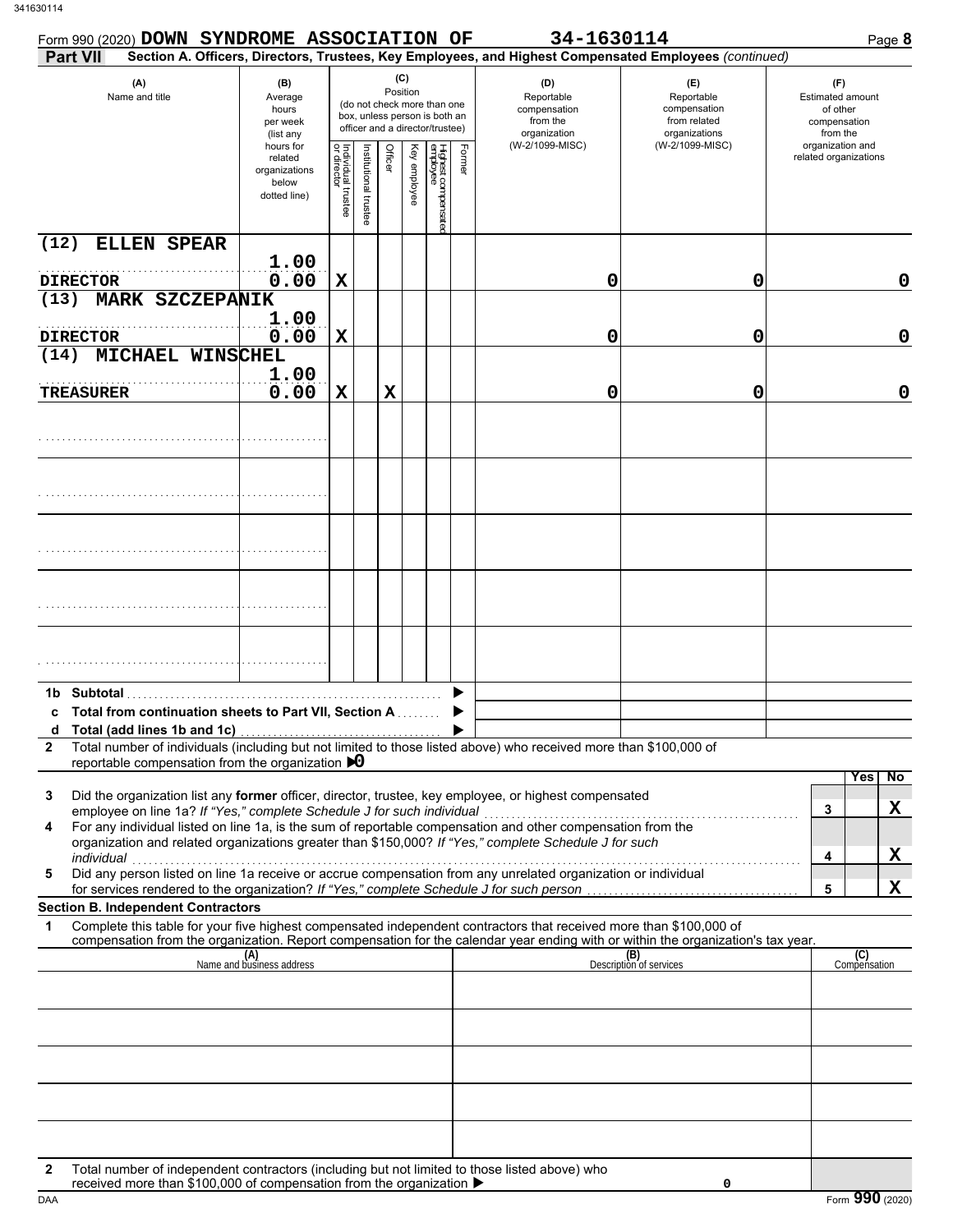# Form 990 (2020) DOWN SYNDROME ASSOCIATION OF 34-1630114 Page 9

## **Part VIII Statement of Revenue**

|                                                           |          |                                                        |                |                |                 |                      | Check if Schedule O contains a response or note to any line in this Part VIII |                                              |                                      |                                                               |
|-----------------------------------------------------------|----------|--------------------------------------------------------|----------------|----------------|-----------------|----------------------|-------------------------------------------------------------------------------|----------------------------------------------|--------------------------------------|---------------------------------------------------------------|
|                                                           |          |                                                        |                |                |                 |                      | (A)<br>Total revenue                                                          | (B)<br>Related or exempt<br>function revenue | (C)<br>Unrelated<br>business revenue | (D)<br>Revenue excluded<br>from tax under<br>sections 512-514 |
|                                                           |          |                                                        |                |                | 1a              |                      |                                                                               |                                              |                                      |                                                               |
| Contributions, Gifts, Grants<br>and Other Similar Amounts |          | <b>b</b> Membership dues <i></i>                       |                |                | 1 <sub>b</sub>  |                      |                                                                               |                                              |                                      |                                                               |
|                                                           |          | c Fundraising events                                   |                |                | 1 <sub>c</sub>  | 196,231              |                                                                               |                                              |                                      |                                                               |
|                                                           |          | d Related organizations                                |                |                | 1 <sub>d</sub>  |                      |                                                                               |                                              |                                      |                                                               |
|                                                           |          | e Government grants (contributions)<br>                |                | 1e             |                 |                      |                                                                               |                                              |                                      |                                                               |
|                                                           |          | f All other contributions, gifts, grants,              |                |                |                 |                      |                                                                               |                                              |                                      |                                                               |
|                                                           |          | and similar amounts not included above                 |                |                | 1f              | 237,149              |                                                                               |                                              |                                      |                                                               |
|                                                           |          | <b>g</b> Noncash contributions included in lines 1a-1f |                |                | $1g$ \$         |                      |                                                                               |                                              |                                      |                                                               |
|                                                           |          |                                                        |                |                |                 |                      | 433,380                                                                       |                                              |                                      |                                                               |
|                                                           |          |                                                        |                |                |                 | <b>Business Code</b> |                                                                               |                                              |                                      |                                                               |
|                                                           | 2a       | PROGRAMMING INCOME                                     |                |                |                 |                      | 9,866                                                                         | 9,866                                        |                                      |                                                               |
| Program Service<br>Revenue                                | b        |                                                        |                |                |                 |                      |                                                                               |                                              |                                      |                                                               |
|                                                           | c        |                                                        |                |                |                 |                      |                                                                               |                                              |                                      |                                                               |
|                                                           | d        |                                                        |                |                |                 |                      |                                                                               |                                              |                                      |                                                               |
|                                                           |          |                                                        |                |                |                 |                      |                                                                               |                                              |                                      |                                                               |
|                                                           |          | f All other program service revenue                    |                |                |                 |                      |                                                                               |                                              |                                      |                                                               |
|                                                           |          |                                                        |                |                |                 | ▶                    | 9,866                                                                         |                                              |                                      |                                                               |
|                                                           | 3        | Investment income (including dividends, interest, and  |                |                |                 |                      |                                                                               |                                              |                                      |                                                               |
|                                                           |          | other similar amounts)                                 |                |                |                 |                      | 10,367                                                                        | 10,367                                       |                                      |                                                               |
|                                                           | 4        | Income from investment of tax-exempt bond proceeds     |                |                |                 |                      |                                                                               |                                              |                                      |                                                               |
|                                                           | 5        |                                                        |                |                |                 |                      |                                                                               |                                              |                                      |                                                               |
|                                                           |          |                                                        |                | (i) Real       |                 | (ii) Personal        |                                                                               |                                              |                                      |                                                               |
|                                                           |          | 6a Gross rents                                         | 6a             |                |                 |                      |                                                                               |                                              |                                      |                                                               |
|                                                           |          | $\mathbf b$ Less: rental expenses                      | 6 <sub>b</sub> |                |                 |                      |                                                                               |                                              |                                      |                                                               |
|                                                           |          | <b>c</b> Rental inc. or (loss)                         | 6c             |                |                 |                      |                                                                               |                                              |                                      |                                                               |
|                                                           |          | <b>d</b> Net rental income or (loss)                   |                |                |                 |                      |                                                                               |                                              |                                      |                                                               |
|                                                           |          | <b>7a</b> Gross amount from<br>sales of assets         |                | (i) Securities |                 | (ii) Other           |                                                                               |                                              |                                      |                                                               |
|                                                           |          | other than inventory                                   | 7а             |                |                 |                      |                                                                               |                                              |                                      |                                                               |
|                                                           |          | <b>b</b> Less: cost or other                           |                |                |                 |                      |                                                                               |                                              |                                      |                                                               |
|                                                           |          | basis and sales exps                                   | 7b             |                |                 |                      |                                                                               |                                              |                                      |                                                               |
| Other Revenue                                             |          | c Gain or (loss)                                       | 7c             |                |                 |                      |                                                                               |                                              |                                      |                                                               |
|                                                           |          |                                                        |                |                |                 | ▶                    |                                                                               |                                              |                                      |                                                               |
|                                                           |          | 8a Gross income from fundraising events                |                |                |                 |                      |                                                                               |                                              |                                      |                                                               |
|                                                           |          | (not including $$$ 196, 231                            |                |                |                 |                      |                                                                               |                                              |                                      |                                                               |
|                                                           |          | of contributions reported on line 1c).                 |                |                |                 |                      |                                                                               |                                              |                                      |                                                               |
|                                                           |          | See Part IV, line 18                                   |                | .              | 8а              | 146,185              |                                                                               |                                              |                                      |                                                               |
|                                                           |          | <b>b</b> Less: direct expenses                         |                |                | 8b              | 105,273              |                                                                               |                                              |                                      |                                                               |
|                                                           |          | c Net income or (loss) from fundraising events         |                |                |                 |                      | 40,912                                                                        |                                              |                                      |                                                               |
|                                                           |          | 9a Gross income from gaming activities.                |                |                |                 |                      |                                                                               |                                              |                                      |                                                               |
|                                                           |          | See Part IV, line 19                                   |                | .              | 9a              |                      |                                                                               |                                              |                                      |                                                               |
|                                                           |          | <b>b</b> Less: direct expenses <i>minimum</i>          |                |                | 9 <sub>b</sub>  |                      |                                                                               |                                              |                                      |                                                               |
|                                                           |          | c Net income or (loss) from gaming activities          |                |                |                 |                      |                                                                               |                                              |                                      |                                                               |
|                                                           |          | 10a Gross sales of inventory, less                     |                |                |                 |                      |                                                                               |                                              |                                      |                                                               |
|                                                           |          | returns and allowances                                 |                | .              | 10a             |                      |                                                                               |                                              |                                      |                                                               |
|                                                           |          | <b>b</b> Less: cost of goods sold                      |                |                | 10 <sub>b</sub> |                      |                                                                               |                                              |                                      |                                                               |
|                                                           |          | c Net income or (loss) from sales of inventory         |                |                |                 | <b>Business Code</b> |                                                                               |                                              |                                      |                                                               |
| Miscellaneous<br>Revenue                                  |          |                                                        |                |                |                 |                      | 43,900                                                                        | 43,900                                       |                                      |                                                               |
|                                                           | 11a<br>b | PPP LOAN FORGIVENESS                                   |                |                |                 |                      | 918                                                                           | 918                                          |                                      |                                                               |
|                                                           |          | <b>REALIZED GAIN</b>                                   |                |                |                 |                      |                                                                               |                                              |                                      |                                                               |
|                                                           |          |                                                        |                |                |                 |                      |                                                                               |                                              |                                      |                                                               |
|                                                           |          |                                                        |                |                |                 | ▶                    | 44,818                                                                        |                                              |                                      |                                                               |
|                                                           |          |                                                        |                |                |                 |                      | 539,343                                                                       | 65,051                                       | 0                                    | 0                                                             |
|                                                           |          |                                                        |                |                |                 |                      |                                                                               |                                              |                                      |                                                               |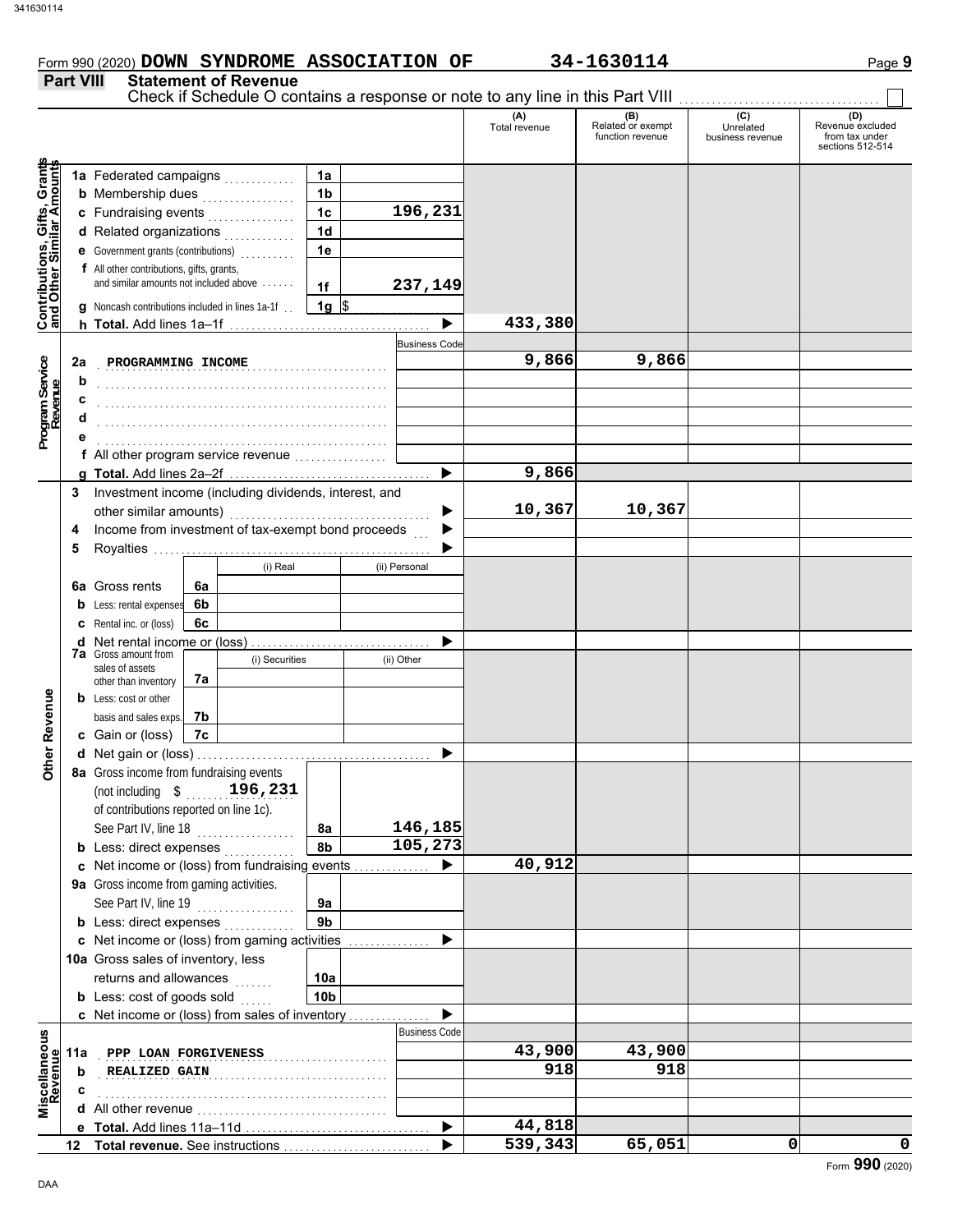**Part IX Statement of Functional Expenses** Form 990 (2020) **DOWN SYNDROME ASSOCIATION OF 34-1630114** Page 10 *Section 501(c)(3) and 501(c)(4) organizations must complete all columns. All other organizations must complete column (A). Do not include amounts reported on lines 6b, 7b, 8b, 9b, and 10b of Part VIII.* **1 2 3 4 5 6 7 8 9 10 11 a** Management .............................. **b** Legal **c** Accounting . . . . . . . . . . . . . . . . . . . . . . . . . . . . . . . . **d** Lobbying . . . . . . . . . . . . . . . . . . . . . . . . . . . . . . . . . . . **e f g** Other. (If line 11g amount exceeds 10% of line 25, column **12** Advertising and promotion **. . . . . . . . . . . .** . . **13 14 15 16 17 18 19 20 21 22 23 24 a b c d e** All other expenses . . . . . . . . . . . . . . . . . . . . . . . . **25 Total functional expenses.** Add lines 1 through 24e . . . **26** Grants and other assistance to domestic organizations and domestic governments. See Part IV, line 21 Grants and other assistance to domestic individuals. See Part IV, line 22 Grants and other assistance to foreign organizations, foreign governments, and foreign individuals. See Part IV, lines 15 and 16 . . . . . . . . Benefits paid to or for members . . . . . . . . . . Compensation of current officers, directors, trustees, and key employees Compensation not included above to disqualified persons (as defined under section 4958(f)(1)) and persons described in section 4958(c)(3)(B) Other salaries and wages .................. Pension plan accruals and contributions (include section 401(k) and 403(b) employer contributions) Other employee benefits ................... Payroll taxes . . . . . . . . . . . . . . . . . . . . . . . . . . . . . . Fees for services (nonemployees): Legal . . . . . . . . . . . . . . . . . . . . . . . . . . . . . . . . . . . . . . Professional fundraising services. See Part IV, line 1 Investment management fees ............. Office expenses . . . . . . . . . . . . . . . . . . . . . . . . . . . Information technology . . . . . . . . . . . . . . . . . . . . Royalties . . . . . . . . . . . . . . . . . . . . . . . . . . . . . . . . . . Occupancy . . . . . . . . . . . . . . . . . . . . . . . . . . . . . . . . Travel . . . . . . . . . . . . . . . . . . . . . . . . . . . . . . . . . . . . . . Payments of travel or entertainment expenses for any federal, state, or local public officials Conferences, conventions, and meetings . Interest . . . . . . . . . . . . . . . . . . . . . . . . . . . . . . . . . . . . Payments to affiliates . . . . . . . . . . . . . . . Depreciation, depletion, and amortization . Insurance . . . . . . . . . . . . . . . . . . . . . . . . . . . . . . . . . . Other expenses. Itemize expenses not covered above (List miscellaneous expenses on line 24e. If line 24e amount exceeds 10% of line 25, column (A) amount, list line 24e expenses on Schedule O.) fundraising solicitation. Check here  $\blacktriangleright$  | if organization reported in column (B) joint costs from a combined educational campaign and following SOP 98-2 (ASC 958-720) **(A) (B)** (B) (B) (C) (C) (A) (D)<br>Total expenses Program service Management and Fundrai expenses and general expenses (D)<br>Fundraising expenses **INDEPENDENT CONTRACTORS** 21,369 15,638 5,731 **CONSIGNMENT COMMISSIONS 9,283** 9,283 . . . . . . . . . . . . . . . . . . . . . . . . . . . . . . . . . . . . . . . . . . . . . **GIFTS TO FAMILIES 4,090 4,090** ADVOCACY SERVICES 2,242 2,242 Check if Schedule O contains a response or note to any line in this Part IX **Joint costs.** Complete this line only if the (A) amount, list line 11g expenses on Schedule O.) . . . . . . . **20,647 20,647 229,915 195,428 11,496 22,991 22,145 16,705 3,475 1,965 17,469 5,823 5,823 5,823 344 344 78,342 56,245 2,585 19,512 19,097 15,254 674 3,169 29,598 22,198 3,700 3,700 4,145 4,006 139 103,682 13,775 361 89,546 21,872 19,684 1,094 1,094 798 266 266 266 491 152 339 585,529 401,780 29,813 153,936**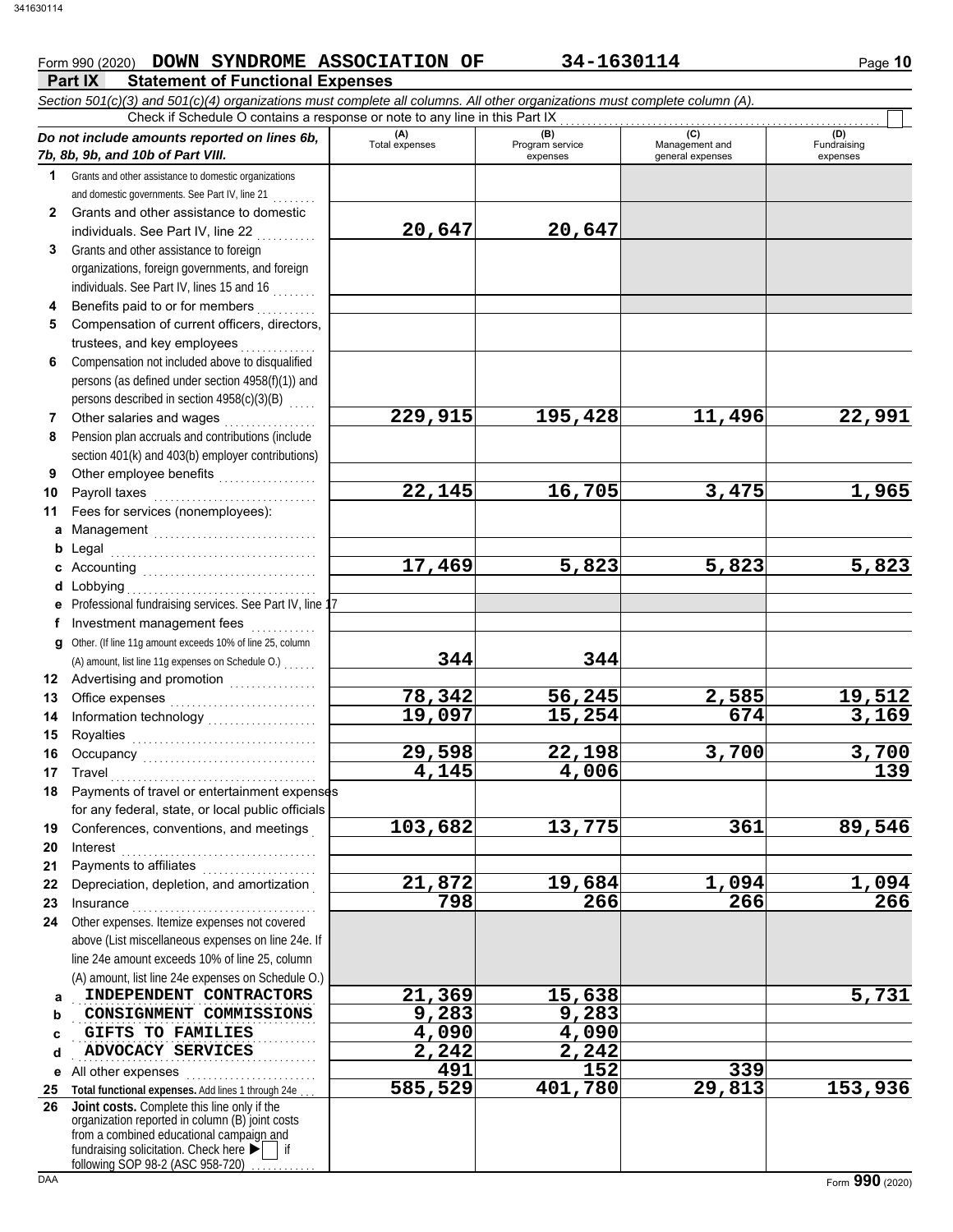**Part X** Balance Sheet

# Form 990 (2020) **DOWN SYNDROME ASSOCIATION OF 34-1630114** Page 11

|                             |    | Check if Schedule O contains a response or note to any line in this Part X                                                                                                                                                          |                     |              |                   |    |               |
|-----------------------------|----|-------------------------------------------------------------------------------------------------------------------------------------------------------------------------------------------------------------------------------------|---------------------|--------------|-------------------|----|---------------|
|                             |    |                                                                                                                                                                                                                                     |                     |              | (A)               |    | (B)           |
|                             |    |                                                                                                                                                                                                                                     |                     |              | Beginning of year |    | End of year   |
|                             | 1. | Cash-non-interest-bearing                                                                                                                                                                                                           |                     |              | 344,344           | 1  | 336,229       |
|                             | 2  |                                                                                                                                                                                                                                     |                     | $\mathbf{2}$ |                   |    |               |
|                             | 3  |                                                                                                                                                                                                                                     | $\overline{5}$ ,000 | 3            |                   |    |               |
|                             | 4  | Accounts receivable, net                                                                                                                                                                                                            |                     |              |                   | 4  |               |
|                             | 5  | Loans and other receivables from any current or former officer, director,                                                                                                                                                           |                     |              |                   |    |               |
|                             |    | trustee, key employee, creator or founder, substantial contributor, or 35%                                                                                                                                                          |                     |              |                   |    |               |
|                             |    | controlled entity or family member of any of these persons                                                                                                                                                                          |                     | 5            |                   |    |               |
|                             | 6  | Loans and other receivables from other disqualified persons (as defined                                                                                                                                                             |                     |              |                   |    |               |
|                             |    | under section $4958(f)(1)$ ), and persons described in section $4958(c)(3)(B)$                                                                                                                                                      |                     | 6            |                   |    |               |
| Assets                      | 7  | Notes and loans receivable, net <b>construction</b> and construction of the set of the set of the set of the set of the set of the set of the set of the set of the set of the set of the set of the set of the set of the set of t |                     |              |                   | 7  |               |
|                             | 8  | Inventories for sale or use                                                                                                                                                                                                         |                     |              |                   | 8  |               |
|                             | 9  | Prepaid expenses and deferred charges                                                                                                                                                                                               |                     |              | 6,956             | 9  | 3,602         |
|                             |    | 10a Land, buildings, and equipment: cost or other                                                                                                                                                                                   |                     |              |                   |    |               |
|                             |    | basis. Complete Part VI of Schedule D                                                                                                                                                                                               | 10a                 | 122,373      |                   |    |               |
|                             |    | <b>b</b> Less: accumulated depreciation<br>.                                                                                                                                                                                        | 10 <sub>b</sub>     | 101,908      | 42, 338 10c       |    | 20,465        |
|                             | 11 |                                                                                                                                                                                                                                     |                     |              | 101,729           | 11 | 104,566       |
|                             | 12 |                                                                                                                                                                                                                                     |                     |              |                   | 12 |               |
|                             | 13 |                                                                                                                                                                                                                                     |                     |              |                   | 13 |               |
|                             | 14 | Intangible assets                                                                                                                                                                                                                   |                     | 14           |                   |    |               |
|                             | 15 | Other assets. See Part IV, line 11                                                                                                                                                                                                  |                     |              | 367,618           | 15 | 422,931       |
|                             | 16 |                                                                                                                                                                                                                                     |                     |              | 867,985           | 16 | 887,793       |
|                             | 17 |                                                                                                                                                                                                                                     |                     |              | 32,631            | 17 | 36,914        |
|                             | 18 | Grants payable                                                                                                                                                                                                                      |                     |              |                   | 18 |               |
|                             | 19 | Deferred revenue                                                                                                                                                                                                                    |                     |              |                   | 19 | 10,981        |
|                             | 20 | Tax-exempt bond liabilities                                                                                                                                                                                                         |                     |              |                   | 20 |               |
|                             | 21 | Escrow or custodial account liability. Complete Part IV of Schedule D                                                                                                                                                               |                     |              |                   | 21 |               |
|                             | 22 | Loans and other payables to any current or former officer, director,                                                                                                                                                                |                     |              |                   |    |               |
| Liabilities                 |    | trustee, key employee, creator or founder, substantial contributor, or 35%                                                                                                                                                          |                     |              |                   |    |               |
|                             |    | controlled entity or family member of any of these persons                                                                                                                                                                          |                     |              |                   | 22 |               |
|                             | 23 |                                                                                                                                                                                                                                     |                     |              |                   | 23 |               |
|                             | 24 | Unsecured notes and loans payable to unrelated third parties                                                                                                                                                                        |                     |              |                   | 24 |               |
|                             | 25 | Other liabilities (including federal income tax, payables to related third                                                                                                                                                          |                     |              |                   |    |               |
|                             |    | parties, and other liabilities not included on lines 17-24). Complete Part X                                                                                                                                                        |                     |              |                   |    |               |
|                             |    | of Schedule D $\overline{D}$                                                                                                                                                                                                        |                     |              | 1,322             | 25 |               |
|                             | 26 | Total liabilities. Add lines 17 through 25                                                                                                                                                                                          |                     |              | <u>33,953</u>     | 26 | <u>47,895</u> |
|                             |    | Organizations that follow FASB ASC 958, check here X                                                                                                                                                                                |                     |              |                   |    |               |
|                             |    | and complete lines 27, 28, 32, and 33.                                                                                                                                                                                              |                     |              |                   |    |               |
|                             | 27 | Net assets without donor restrictions                                                                                                                                                                                               |                     |              | 764,495           | 27 | 839,898       |
|                             | 28 | Net assets with donor restrictions                                                                                                                                                                                                  |                     |              | 69,537            | 28 |               |
|                             |    | Net assets with donor restrictions<br>Organizations that do not follow FASB ASC 958, check here ▶                                                                                                                                   |                     |              |                   |    |               |
|                             |    | and complete lines 29 through 33.                                                                                                                                                                                                   |                     |              |                   |    |               |
|                             | 29 | Capital stock or trust principal, or current funds                                                                                                                                                                                  |                     |              |                   | 29 |               |
|                             | 30 | Paid-in or capital surplus, or land, building, or equipment fund                                                                                                                                                                    |                     |              |                   | 30 |               |
|                             | 31 | Retained earnings, endowment, accumulated income, or other funds                                                                                                                                                                    |                     | .            |                   | 31 |               |
| Net Assets or Fund Balances | 32 | Total net assets or fund balances                                                                                                                                                                                                   |                     |              | 834,032           | 32 | 839,898       |
|                             | 33 |                                                                                                                                                                                                                                     |                     |              | 867,985           | 33 | 887,793       |

Form **990** (2020)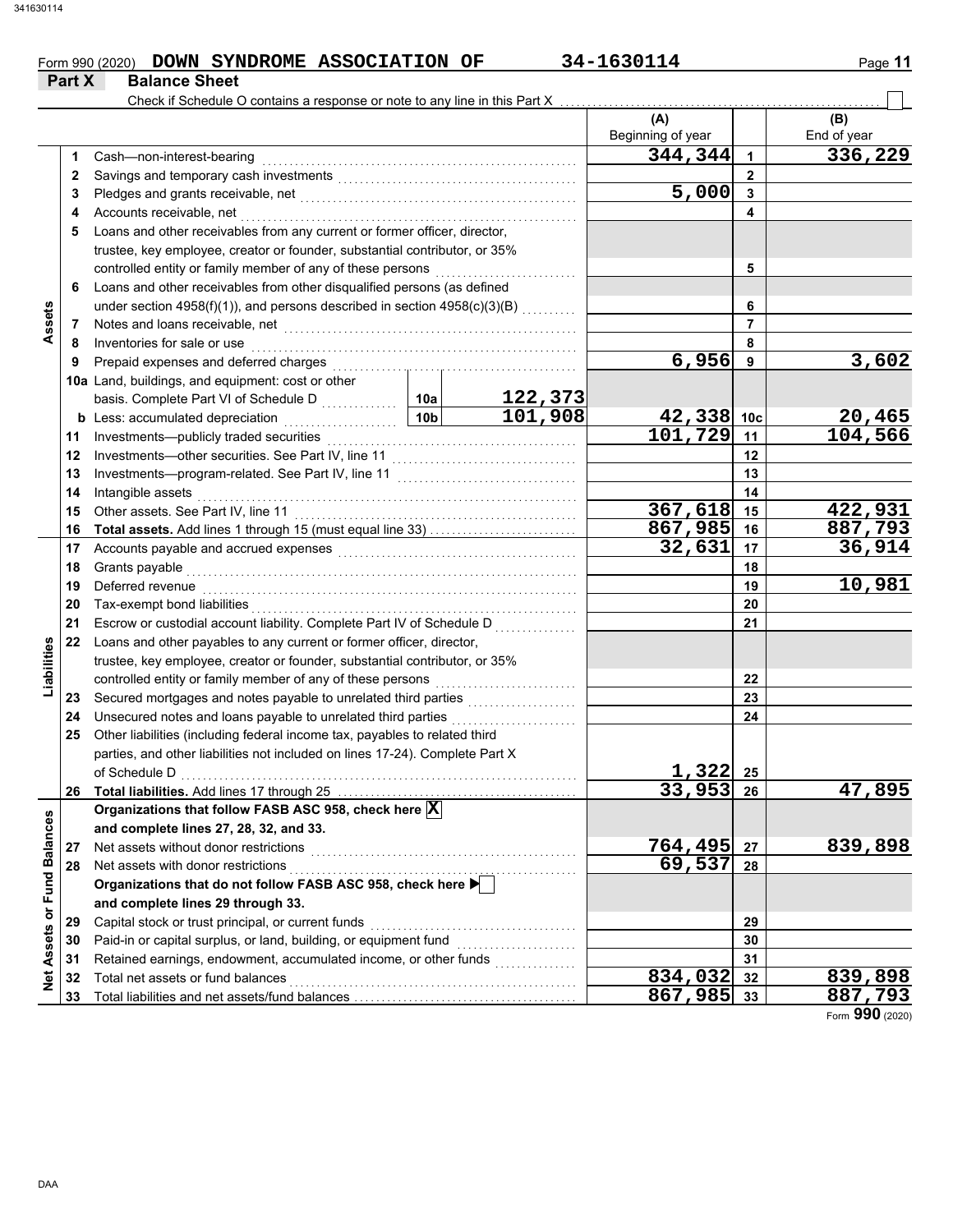|    | 34-1630114<br>Form 990 (2020) DOWN SYNDROME ASSOCIATION OF                                                                                                                                                                     |                         |                |             | Page 12   |
|----|--------------------------------------------------------------------------------------------------------------------------------------------------------------------------------------------------------------------------------|-------------------------|----------------|-------------|-----------|
|    | <b>Part XI</b><br><b>Reconciliation of Net Assets</b>                                                                                                                                                                          |                         |                |             |           |
|    |                                                                                                                                                                                                                                |                         |                |             |           |
| 1  | Total revenue (must equal Part VIII, column (A), line 12)                                                                                                                                                                      | $\mathbf{1}$            |                |             | 539, 343  |
| 2  |                                                                                                                                                                                                                                | $\overline{2}$          |                |             | 585,529   |
| 3  | Revenue less expenses. Subtract line 2 from line 1                                                                                                                                                                             | $\overline{3}$          |                |             | $-46,186$ |
| 4  | Net assets or fund balances at beginning of year (must equal Part X, line 32, column (A)) [[[[[[[[[[[[[[[[[[[                                                                                                                  | $\overline{\mathbf{4}}$ |                |             | 834,032   |
| 5  | Net unrealized gains (losses) on investments [11] with the content of the content of the content of the content of the content of the content of the content of the content of the content of the content of the content of th | 5                       |                |             | 52,052    |
| 6  |                                                                                                                                                                                                                                | 6                       |                |             |           |
| 7  | Investment expenses                                                                                                                                                                                                            | $\overline{7}$          |                |             |           |
| 8  | Prior period adjustments entertainments and a series of the contract of the contract of the contract of the contract of the contract of the contract of the contract of the contract of the contract of the contract of the co | 8                       |                |             |           |
| 9  | Other changes in net assets or fund balances (explain on Schedule O)                                                                                                                                                           | 9                       |                |             |           |
| 10 | Net assets or fund balances at end of year. Combine lines 3 through 9 (must equal Part X, line                                                                                                                                 |                         |                |             |           |
|    | $32$ , column $(B)$ )                                                                                                                                                                                                          | 10                      |                |             | 839,898   |
|    | <b>Financial Statements and Reporting</b><br><b>Part XII</b>                                                                                                                                                                   |                         |                |             |           |
|    |                                                                                                                                                                                                                                |                         |                |             |           |
|    |                                                                                                                                                                                                                                |                         |                | Yes         | <b>No</b> |
| 1  | $ \mathbf{X} $ Accrual<br>Accounting method used to prepare the Form 990:     Cash<br>Other                                                                                                                                    |                         |                |             |           |
|    | If the organization changed its method of accounting from a prior year or checked "Other," explain in                                                                                                                          |                         |                |             |           |
|    | Schedule O.                                                                                                                                                                                                                    |                         |                |             |           |
|    | 2a Were the organization's financial statements compiled or reviewed by an independent accountant?                                                                                                                             |                         | 2a             |             | x         |
|    | If "Yes," check a box below to indicate whether the financial statements for the year were compiled or                                                                                                                         |                         |                |             |           |
|    | reviewed on a separate basis, consolidated basis, or both:                                                                                                                                                                     |                         |                |             |           |
|    | Both consolidated and separate basis<br>Separate basis<br>Consolidated basis<br>$\mathcal{L}$                                                                                                                                  |                         |                |             |           |
|    | <b>b</b> Were the organization's financial statements audited by an independent accountant?                                                                                                                                    |                         | 2 <sub>b</sub> | $\mathbf X$ |           |
|    | If "Yes," check a box below to indicate whether the financial statements for the year were audited on a                                                                                                                        |                         |                |             |           |
|    | separate basis, consolidated basis, or both:                                                                                                                                                                                   |                         |                |             |           |
|    | $ \mathbf{X} $ Separate basis<br><b>Consolidated basis</b><br>Both consolidated and separate basis                                                                                                                             |                         |                |             |           |
|    | c If "Yes" to line 2a or 2b, does the organization have a committee that assumes responsibility for oversight of                                                                                                               |                         |                |             |           |
|    | the audit, review, or compilation of its financial statements and selection of an independent accountant?                                                                                                                      |                         | 2с             | $\mathbf x$ |           |
|    | If the organization changed either its oversight process or selection process during the tax year, explain on                                                                                                                  |                         |                |             |           |
|    | Schedule O.                                                                                                                                                                                                                    |                         |                |             |           |
|    | 3a As a result of a federal award, was the organization required to undergo an audit or audits as set forth in the                                                                                                             |                         |                |             |           |
|    | Single Audit Act and OMB Circular A-133?                                                                                                                                                                                       |                         | 3a             |             | X         |
|    | <b>b</b> If "Yes," did the organization undergo the required audit or audits? If the organization did not undergo the                                                                                                          |                         |                |             |           |
|    | required audit or audits, explain why on Schedule O and describe any steps taken to undergo such audits                                                                                                                        |                         | 3 <sub>b</sub> | nn n        |           |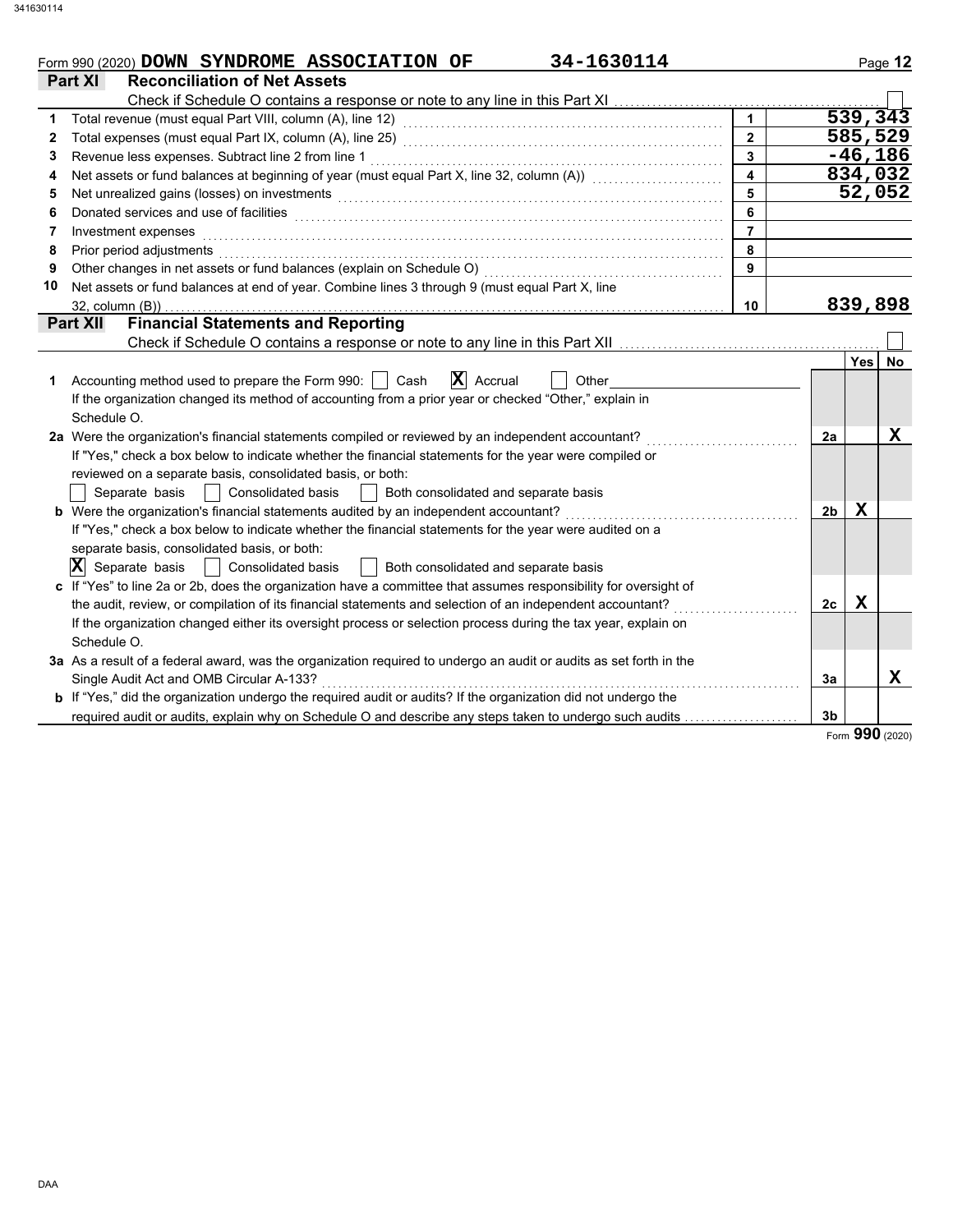| <b>SCHEDULE A</b><br>(Form 990 or 990-EZ)              |                                                            | <b>Public Charity Status and Public Support</b>                                                                                                                                                                                                                 |                                                                   |    |                                                         | OMB No. 1545-0047                                     |
|--------------------------------------------------------|------------------------------------------------------------|-----------------------------------------------------------------------------------------------------------------------------------------------------------------------------------------------------------------------------------------------------------------|-------------------------------------------------------------------|----|---------------------------------------------------------|-------------------------------------------------------|
|                                                        |                                                            | Complete if the organization is a section 501(c)(3) organization or a section 4947(a)(1) nonexempt charitable trust.                                                                                                                                            |                                                                   |    |                                                         | <b>2020</b>                                           |
| Department of the Treasury<br>Internal Revenue Service |                                                            | Attach to Form 990 or Form 990-EZ.                                                                                                                                                                                                                              |                                                                   |    |                                                         | <b>Open to Public</b>                                 |
|                                                        |                                                            | Go to www.irs.gov/Form990 for instructions and the latest information.                                                                                                                                                                                          |                                                                   |    |                                                         | Inspection                                            |
| Name of the organization                               | <b>NORTHEAST OHIO</b>                                      | DOWN SYNDROME ASSOCIATION OF                                                                                                                                                                                                                                    |                                                                   |    | 34-1630114                                              | <b>Employer identification number</b>                 |
| Part I                                                 |                                                            | Reason for Public Charity Status. (All organizations must complete this part.) See instructions.                                                                                                                                                                |                                                                   |    |                                                         |                                                       |
|                                                        |                                                            | The organization is not a private foundation because it is: (For lines 1 through 12, check only one box.)                                                                                                                                                       |                                                                   |    |                                                         |                                                       |
| 1                                                      |                                                            | A church, convention of churches, or association of churches described in section 170(b)(1)(A)(i).                                                                                                                                                              |                                                                   |    |                                                         |                                                       |
| 2                                                      |                                                            | A school described in section 170(b)(1)(A)(ii). (Attach Schedule E (Form 990 or 990-EZ).)                                                                                                                                                                       |                                                                   |    |                                                         |                                                       |
| 3                                                      |                                                            | A hospital or a cooperative hospital service organization described in section 170(b)(1)(A)(iii).                                                                                                                                                               |                                                                   |    |                                                         |                                                       |
| 4<br>city, and state:                                  |                                                            | A medical research organization operated in conjunction with a hospital described in section 170(b)(1)(A)(iii). Enter the hospital's name,                                                                                                                      |                                                                   |    |                                                         |                                                       |
| 5                                                      |                                                            | An organization operated for the benefit of a college or university owned or operated by a governmental unit described in                                                                                                                                       |                                                                   |    |                                                         |                                                       |
|                                                        | section 170(b)(1)(A)(iv). (Complete Part II.)              |                                                                                                                                                                                                                                                                 |                                                                   |    |                                                         |                                                       |
| 6<br>$\overline{7}$                                    |                                                            | A federal, state, or local government or governmental unit described in section 170(b)(1)(A)(v).<br>An organization that normally receives a substantial part of its support from a governmental unit or from the general public                                |                                                                   |    |                                                         |                                                       |
|                                                        | described in section 170(b)(1)(A)(vi). (Complete Part II.) |                                                                                                                                                                                                                                                                 |                                                                   |    |                                                         |                                                       |
| 8                                                      |                                                            | A community trust described in section 170(b)(1)(A)(vi). (Complete Part II.)                                                                                                                                                                                    |                                                                   |    |                                                         |                                                       |
| 9                                                      |                                                            | An agricultural research organization described in section 170(b)(1)(A)(ix) operated in conjunction with a land-grant college<br>or university or a non-land-grant college of agriculture (see instructions). Enter the name, city, and state of the college or |                                                                   |    |                                                         |                                                       |
| university:<br>$\vert \mathbf{x} \vert$<br>10          |                                                            | An organization that normally receives: (1) more than 33 1/3% of its support from contributions, membership fees, and gross                                                                                                                                     |                                                                   |    |                                                         |                                                       |
|                                                        |                                                            | receipts from activities related to its exempt functions, subject to certain exceptions; and (2) no more than 331/3% of its<br>support from gross investment income and unrelated business taxable income (less section 511 tax) from businesses                |                                                                   |    |                                                         |                                                       |
|                                                        |                                                            | acquired by the organization after June 30, 1975. See section 509(a)(2). (Complete Part III.)                                                                                                                                                                   |                                                                   |    |                                                         |                                                       |
| 11<br>12                                               |                                                            | An organization organized and operated exclusively to test for public safety. See section 509(a)(4).<br>An organization organized and operated exclusively for the benefit of, to perform the functions of, or to carry out the purposes                        |                                                                   |    |                                                         |                                                       |
|                                                        |                                                            | of one or more publicly supported organizations described in section 509(a)(1) or section 509(a)(2). See section 509(a)(3).<br>Check the box in lines 12a through 12d that describes the type of supporting organization and complete lines 12e, 12f, and 12g.  |                                                                   |    |                                                         |                                                       |
| а                                                      |                                                            | Type I. A supporting organization operated, supervised, or controlled by its supported organization(s), typically by giving<br>the supported organization(s) the power to regularly appoint or elect a majority of the directors or trustees of the             |                                                                   |    |                                                         |                                                       |
|                                                        |                                                            | supporting organization. You must complete Part IV, Sections A and B.                                                                                                                                                                                           |                                                                   |    |                                                         |                                                       |
| b                                                      |                                                            | Type II. A supporting organization supervised or controlled in connection with its supported organization(s), by having                                                                                                                                         |                                                                   |    |                                                         |                                                       |
|                                                        |                                                            | control or management of the supporting organization vested in the same persons that control or manage the supported<br>organization(s). You must complete Part IV, Sections A and C.                                                                           |                                                                   |    |                                                         |                                                       |
| c                                                      |                                                            | Type III functionally integrated. A supporting organization operated in connection with, and functionally integrated with,<br>its supported organization(s) (see instructions). You must complete Part IV, Sections A, D, and E.                                |                                                                   |    |                                                         |                                                       |
| d                                                      |                                                            | Type III non-functionally integrated. A supporting organization operated in connection with its supported organization(s)<br>that is not functionally integrated. The organization generally must satisfy a distribution requirement and an attentiveness       |                                                                   |    |                                                         |                                                       |
|                                                        |                                                            | requirement (see instructions). You must complete Part IV, Sections A and D, and Part V.                                                                                                                                                                        |                                                                   |    |                                                         |                                                       |
| е                                                      |                                                            | Check this box if the organization received a written determination from the IRS that it is a Type I, Type II, Type III<br>functionally integrated, or Type III non-functionally integrated supporting organization.                                            |                                                                   |    |                                                         |                                                       |
| f.                                                     | Enter the number of supported organizations                |                                                                                                                                                                                                                                                                 |                                                                   |    |                                                         |                                                       |
| g                                                      |                                                            | Provide the following information about the supported organization(s).                                                                                                                                                                                          |                                                                   |    |                                                         |                                                       |
| (i) Name of supported<br>organization                  | (ii) EIN                                                   | (iii) Type of organization<br>(described on lines 1-10<br>above (see instructions))                                                                                                                                                                             | (iv) Is the organization<br>listed in your governing<br>document? |    | (v) Amount of monetary<br>support (see<br>instructions) | (vi) Amount of<br>other support (see<br>instructions) |
|                                                        |                                                            |                                                                                                                                                                                                                                                                 | Yes                                                               | No |                                                         |                                                       |
| (A)                                                    |                                                            |                                                                                                                                                                                                                                                                 |                                                                   |    |                                                         |                                                       |
| (B)                                                    |                                                            |                                                                                                                                                                                                                                                                 |                                                                   |    |                                                         |                                                       |
| (C)                                                    |                                                            |                                                                                                                                                                                                                                                                 |                                                                   |    |                                                         |                                                       |
| (D)                                                    |                                                            |                                                                                                                                                                                                                                                                 |                                                                   |    |                                                         |                                                       |
| (E)                                                    |                                                            |                                                                                                                                                                                                                                                                 |                                                                   |    |                                                         |                                                       |
| Total                                                  |                                                            |                                                                                                                                                                                                                                                                 |                                                                   |    |                                                         |                                                       |
|                                                        |                                                            |                                                                                                                                                                                                                                                                 |                                                                   |    |                                                         |                                                       |

**For Paperwork Reduction Act Notice, see the Instructions for Form 990 or 990-EZ.**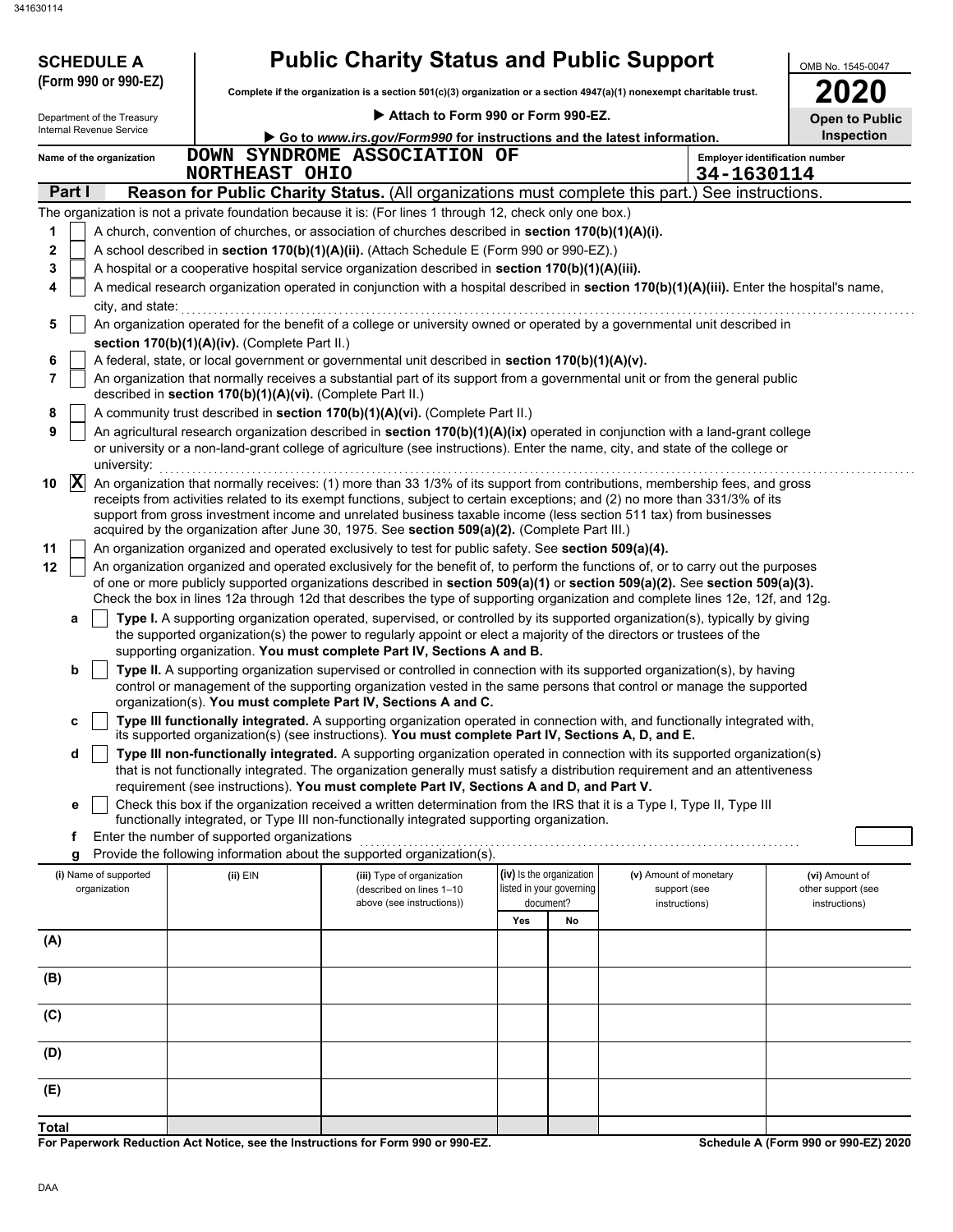| Schedule A (Form 990 or 990-EZ) 2020 |  | DOWN SYNDROME ASSOCIATION OF |  |
|--------------------------------------|--|------------------------------|--|

|              | Schedule A (Form 990 or 990-EZ) 2020<br>Support Schedule for Organizations Described in Sections 170(b)(1)(A)(iv) and 170(b)(1)(A)(vi)<br>Part II<br>(Complete only if you checked the box on line 5, 7, or 8 of Part I or if the organization failed to qualify under<br>Part III. If the organization fails to qualify under the tests listed below, please complete Part III.) |          |          | DOWN SYNDROME ASSOCIATION OF |            | 34-1630114 | Page 2    |
|--------------|-----------------------------------------------------------------------------------------------------------------------------------------------------------------------------------------------------------------------------------------------------------------------------------------------------------------------------------------------------------------------------------|----------|----------|------------------------------|------------|------------|-----------|
|              | <b>Section A. Public Support</b>                                                                                                                                                                                                                                                                                                                                                  |          |          |                              |            |            |           |
|              | Calendar year (or fiscal year beginning in) $\blacktriangleright$                                                                                                                                                                                                                                                                                                                 | (a) 2016 | (b) 2017 | $(c)$ 2018                   | $(d)$ 2019 | (e) 2020   | (f) Total |
| 1.           | Gifts, grants, contributions, and<br>membership fees received. (Do not<br>include any "unusual grants.")                                                                                                                                                                                                                                                                          |          |          |                              |            |            |           |
| $\mathbf{2}$ | Tax revenues levied for the<br>organization's benefit and either paid<br>to or expended on its behalf                                                                                                                                                                                                                                                                             |          |          |                              |            |            |           |
| 3            | The value of services or facilities<br>furnished by a governmental unit to the<br>organization without charge                                                                                                                                                                                                                                                                     |          |          |                              |            |            |           |
| 4            | Total. Add lines 1 through 3<br>.                                                                                                                                                                                                                                                                                                                                                 |          |          |                              |            |            |           |
| 5            | The portion of total contributions by<br>each person (other than a<br>governmental unit or publicly<br>supported organization) included on<br>line 1 that exceeds 2% of the amount<br>shown on line 11, column $(f)$                                                                                                                                                              |          |          |                              |            |            |           |
| 6            | Public support. Subtract line 5 from line 4                                                                                                                                                                                                                                                                                                                                       |          |          |                              |            |            |           |
|              | <b>Section B. Total Support</b>                                                                                                                                                                                                                                                                                                                                                   |          |          |                              |            |            |           |
|              | Calendar year (or fiscal year beginning in) $\blacktriangleright$                                                                                                                                                                                                                                                                                                                 | (a) 2016 | (b) 2017 | $(c)$ 2018                   | $(d)$ 2019 | (e) 2020   | (f) Total |
| 7            | Amounts from line 4<br>.                                                                                                                                                                                                                                                                                                                                                          |          |          |                              |            |            |           |
| 8            | Gross income from interest, dividends,<br>payments received on securities loans,<br>rents, royalties, and income from<br>similar sources                                                                                                                                                                                                                                          |          |          |                              |            |            |           |
| 9            | Net income from unrelated business<br>activities, whether or not the business<br>is regularly carried on                                                                                                                                                                                                                                                                          |          |          |                              |            |            |           |
| 10           | Other income. Do not include gain or<br>loss from the sale of capital assets<br>(Explain in Part VI.)                                                                                                                                                                                                                                                                             |          |          |                              |            |            |           |
| 11           | Total support. Add lines 7 through 10                                                                                                                                                                                                                                                                                                                                             |          |          |                              |            |            |           |
| 12           | Gross receipts from related activities, etc. (see instructions)                                                                                                                                                                                                                                                                                                                   |          |          |                              |            | 12         |           |
| 13           | First 5 years. If the Form 990 is for the organization's first, second, third, fourth, or fifth tax year as a section 501(c)(3)                                                                                                                                                                                                                                                   |          |          |                              |            |            |           |
|              | organization, check this box and stop here                                                                                                                                                                                                                                                                                                                                        |          |          |                              |            |            |           |
|              | <b>Section C. Computation of Public Support Percentage</b>                                                                                                                                                                                                                                                                                                                        |          |          |                              |            |            |           |
| 14           |                                                                                                                                                                                                                                                                                                                                                                                   |          |          |                              |            | 14         | $\%$      |
| 15           | Public support percentage from 2019 Schedule A, Part II, line 14<br>33 1/3% support test-2020. If the organization did not check the box on line 13, and line 14 is 33 1/3% or more, check this                                                                                                                                                                                   |          |          |                              |            | 15         | $\%$      |
| 16a          | box and stop here. The organization qualifies as a publicly supported organization                                                                                                                                                                                                                                                                                                |          |          |                              |            |            |           |
| b            | 33 1/3% support test-2019. If the organization did not check a box on line 13 or 16a, and line 15 is 33 1/3% or more, check                                                                                                                                                                                                                                                       |          |          |                              |            |            |           |
|              | this box and stop here. The organization qualifies as a publicly supported organization                                                                                                                                                                                                                                                                                           |          |          |                              |            |            |           |
| 17а          | 10%-facts-and-circumstances test-2020. If the organization did not check a box on line 13, 16a, or 16b, and line 14 is                                                                                                                                                                                                                                                            |          |          |                              |            |            |           |
|              | 10% or more, and if the organization meets the "facts-and-circumstances" test, check this box and stop here. Explain in                                                                                                                                                                                                                                                           |          |          |                              |            |            |           |
|              | Part VI how the organization meets the "facts-and-circumstances" test. The organization qualifies as a publicly supported                                                                                                                                                                                                                                                         |          |          |                              |            |            |           |
|              | organization                                                                                                                                                                                                                                                                                                                                                                      |          |          |                              |            |            |           |
| b            | 10%-facts-and-circumstances test-2019. If the organization did not check a box on line 13, 16a, 16b, or 17a, and line                                                                                                                                                                                                                                                             |          |          |                              |            |            |           |
|              | 15 is 10% or more, and if the organization meets the "facts-and-circumstances" test, check this box and stop here. Explain                                                                                                                                                                                                                                                        |          |          |                              |            |            |           |
|              | in Part VI how the organization meets the "facts-and-circumstances" test. The organization qualifies as a publicly supported                                                                                                                                                                                                                                                      |          |          |                              |            |            |           |
|              | organization                                                                                                                                                                                                                                                                                                                                                                      |          |          |                              |            |            |           |
| 18           | Private foundation. If the organization did not check a box on line 13, 16a, 16b, 17a, or 17b, check this box and see                                                                                                                                                                                                                                                             |          |          |                              |            |            |           |
|              |                                                                                                                                                                                                                                                                                                                                                                                   |          |          |                              |            |            |           |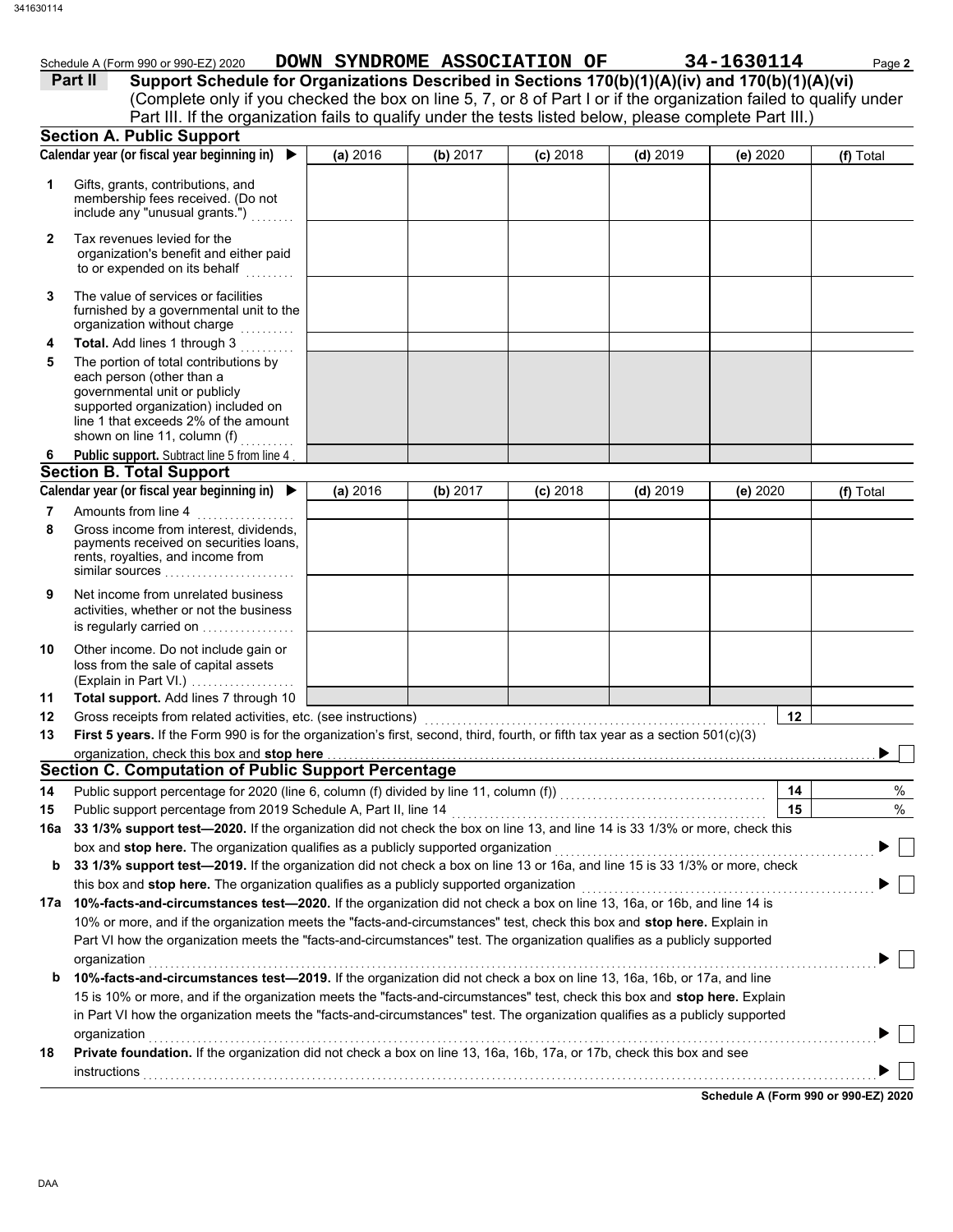|                |                                                                                                                                                                                                                                                                                                                                             | DOWN SYNDROME ASSOCIATION OF |          |            |            | 34-1630114 |                                               |
|----------------|---------------------------------------------------------------------------------------------------------------------------------------------------------------------------------------------------------------------------------------------------------------------------------------------------------------------------------------------|------------------------------|----------|------------|------------|------------|-----------------------------------------------|
|                | Schedule A (Form 990 or 990-EZ) 2020<br>Part III<br>Support Schedule for Organizations Described in Section 509(a)(2)<br>(Complete only if you checked the box on line 10 of Part I or if the organization failed to qualify under Part II.<br>If the organization fails to qualify under the tests listed below, please complete Part II.) |                              |          |            |            |            | Page 3                                        |
|                | <b>Section A. Public Support</b>                                                                                                                                                                                                                                                                                                            |                              |          |            |            |            |                                               |
|                | Calendar year (or fiscal year beginning in)                                                                                                                                                                                                                                                                                                 | (a) 2016                     | (b) 2017 | $(c)$ 2018 | $(d)$ 2019 | (e) 2020   | (f) Total                                     |
| 1              | Gifts, grants, contributions, and membership fees<br>received. (Do not include any "unusual grants.")                                                                                                                                                                                                                                       | 321,536                      | 424,077  | 384,643    | 658,903    | 433,380    | 2,222,539                                     |
| $\overline{2}$ | Gross receipts from admissions, merchandise<br>sold or services performed, or facilities<br>furnished in any activity that is related to the<br>organization's tax-exempt purpose                                                                                                                                                           | 125,884                      | 198,634  | 213,472    | 228,339    | 211,236    | 977,565                                       |
| 3              | Gross receipts from activities that are not an<br>unrelated trade or business under section 513                                                                                                                                                                                                                                             |                              |          |            |            |            |                                               |
| 4              | Tax revenues levied for the<br>organization's benefit and either paid<br>to or expended on its behalf                                                                                                                                                                                                                                       |                              |          |            |            |            |                                               |
| 5              | The value of services or facilities<br>furnished by a governmental unit to the<br>organization without charge                                                                                                                                                                                                                               |                              |          |            |            |            |                                               |
| 6              | Total. Add lines 1 through 5                                                                                                                                                                                                                                                                                                                | 447,420                      | 622,711  | 598,115    | 887,242    | 644,616    | 3,200,104                                     |
|                | <b>7a</b> Amounts included on lines 1, 2, and 3<br>received from disqualified persons                                                                                                                                                                                                                                                       |                              |          |            |            |            |                                               |
| b              | Amounts included on lines 2 and 3<br>received from other than disqualified<br>persons that exceed the greater of \$5,000<br>or 1% of the amount on line 13 for the year                                                                                                                                                                     |                              |          |            |            |            |                                               |
|                | c Add lines 7a and 7b<br>.                                                                                                                                                                                                                                                                                                                  |                              |          |            |            |            |                                               |
| 8              | Public support. (Subtract line 7c from<br>line $6.$ )                                                                                                                                                                                                                                                                                       |                              |          |            |            |            | 3,200,104                                     |
|                | <b>Section B. Total Support</b>                                                                                                                                                                                                                                                                                                             |                              |          |            |            |            |                                               |
|                | Calendar year (or fiscal year beginning in)                                                                                                                                                                                                                                                                                                 | (a) 2016                     | (b) 2017 | $(c)$ 2018 | $(d)$ 2019 | (e) 2020   | (f) Total                                     |
| 9              | Amounts from line 6<br>and the contract of the contract of the contract of the contract of the contract of the contract of the contract of the contract of the contract of the contract of the contract of the contract of the contract of the contra                                                                                       | 447,420                      | 622,711  | 598,115    | 887,242    | 644,616    | 3,200,104                                     |
|                | <b>10a</b> Gross income from interest, dividends,<br>payments received on securities loans, rents,<br>royalties, and income from similar sources.                                                                                                                                                                                           | 423                          | 1,282    | 2,602      | 8,954      |            | 13,261                                        |
|                | <b>b</b> Unrelated business taxable income (less<br>section 511 taxes) from businesses<br>acquired after June 30, 1975                                                                                                                                                                                                                      |                              |          |            |            |            |                                               |
| c              | Add lines 10a and 10b                                                                                                                                                                                                                                                                                                                       | 423                          | 1,282    | 2,602      | 8,954      |            | 13,261                                        |
| 11             | Net income from unrelated business<br>activities not included in line 10b, whether<br>or not the business is regularly carried on.                                                                                                                                                                                                          |                              |          |            |            |            |                                               |
| 12             | Other income. Do not include gain or<br>loss from the sale of capital assets<br>(Explain in Part VI.)                                                                                                                                                                                                                                       |                              |          |            |            |            |                                               |
| 13             | Total support. (Add lines 9, 10c, 11,                                                                                                                                                                                                                                                                                                       |                              |          |            |            |            |                                               |
|                | and $12.$ )                                                                                                                                                                                                                                                                                                                                 | 447,843                      | 623,993  | 600,717    | 896,196    | 644,616    | 3, 213, 365                                   |
| 14             | First 5 years. If the Form 990 is for the organization's first, second, third, fourth, or fifth tax year as a section 501(c)(3)<br>organization, check this box and stop here                                                                                                                                                               |                              |          |            |            |            |                                               |
|                | <b>Section C. Computation of Public Support Percentage</b>                                                                                                                                                                                                                                                                                  |                              |          |            |            |            |                                               |
| 15             | Public support percentage for 2020 (line 8, column (f), divided by line 13, column (f)) [[[[[[[[[[[[[[[[[[[[[                                                                                                                                                                                                                               |                              |          |            |            | 15         | 99.59%                                        |
| 16             |                                                                                                                                                                                                                                                                                                                                             |                              |          |            |            | 16         | 99.55%                                        |
|                | Section D. Computation of Investment Income Percentage                                                                                                                                                                                                                                                                                      |                              |          |            |            |            |                                               |
| 17             |                                                                                                                                                                                                                                                                                                                                             |                              |          |            |            | 17         | %                                             |
|                | 18 Investment income percentage from 2019 Schedule A, Part III, line 17                                                                                                                                                                                                                                                                     |                              |          |            |            | 18         | $\%$                                          |
|                | 19a 33 1/3% support tests-2020. If the organization did not check the box on line 14, and line 15 is more than 33 1/3%, and line<br>17 is not more than 33 1/3%, check this box and stop here. The organization qualifies as a publicly supported organization                                                                              |                              |          |            |            |            | $\blacktriangleright$ $\overline{\mathbf{X}}$ |
|                | b 33 1/3% support tests-2019. If the organization did not check a box on line 14 or line 19a, and line 16 is more than 33 1/3%, and                                                                                                                                                                                                         |                              |          |            |            |            |                                               |

line 18 is not more than 33 1/3%, check this box and **stop here.** The organization qualifies as a publicly supported organization . . . . . . . . . .

**20 Private foundation.** If the organization did not check a box on line 14, 19a, or 19b, check this box and see instructions . . . . . . . . . . . . . . . . . . .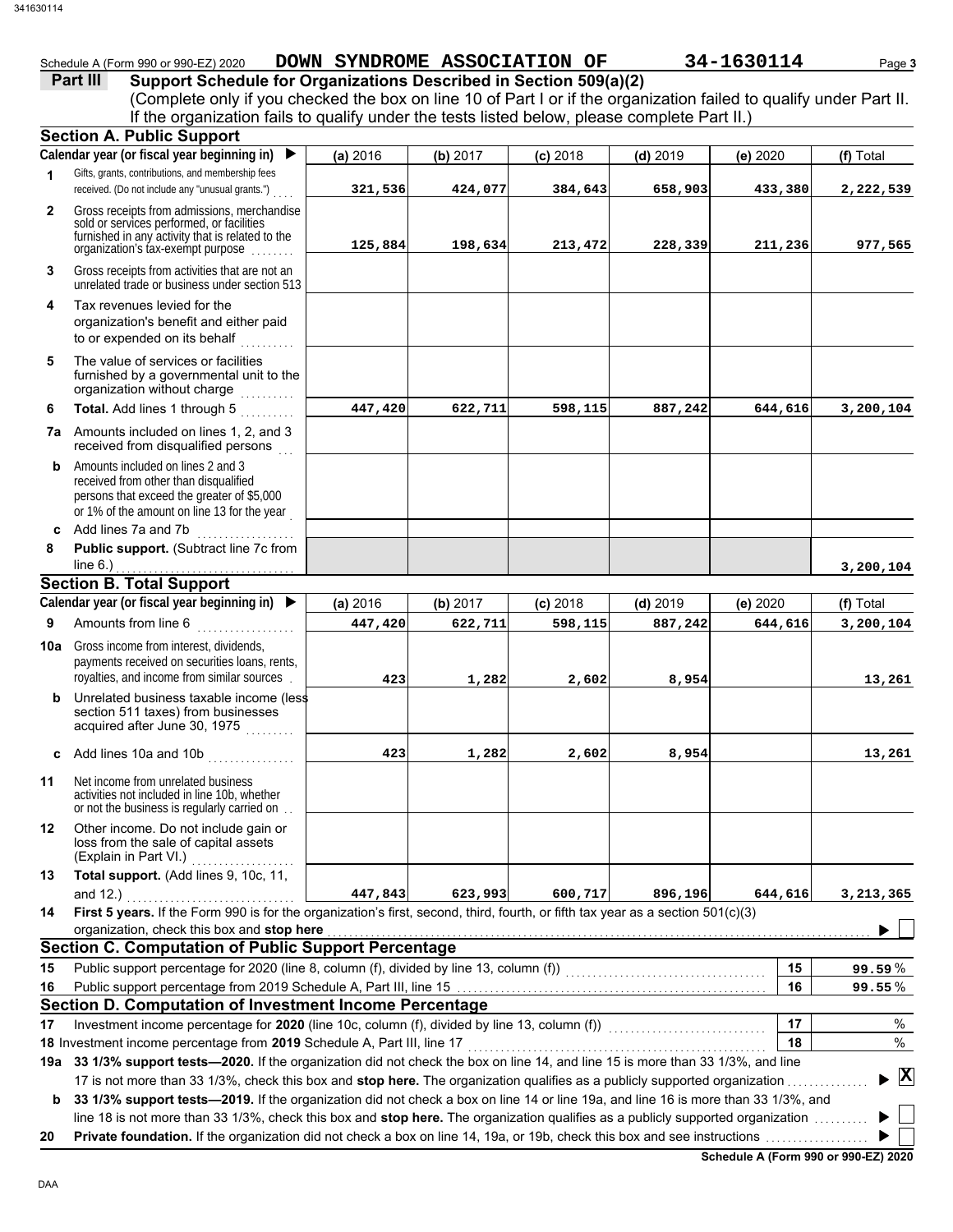#### **Part IV Supporting Organizations** Sections A, D, and E. If you checked box 12d, Part I, complete Sections A and D, and complete Part V.) Schedule A (Form 990 or 990-EZ) 2020 **DOWN SYNDROME ASSOCIATION OF 34-1630114** Page 4 **Section A. All Supporting Organizations** (Complete only if you checked a box in line 12 on Part I. If you checked box 12a, Part I, complete Sections A and B. If you checked box 12b, Part I, complete Sections A and C. If you checked box 12c, Part I, complete Are all of the organization's supported organizations listed by name in the organization's governing documents? *If "No," describe in Part VI how the supported organizations are designated. If designated by class or purpose, describe the designation. If historic and continuing relationship, explain.* Did the organization have any supported organization that does not have an IRS determination of status under section 509(a)(1) or (2)? *If "Yes," explain in Part VI how the organization determined that the supported organization was described in section 509(a)(1) or (2).* **1 2 3a** Did the organization have a supported organization described in section 501(c)(4), (5), or (6)? *If "Yes," answer* **b c** Did the organization ensure that all support to such organizations was used exclusively for section 170(c)(2)(B) **4a** Was any supported organization not organized in the United States ("foreign supported organization")? *If* **b c** Did the organization support any foreign supported organization that does not have an IRS determination **5a** Did the organization add, substitute, or remove any supported organizations during the tax year? *If "Yes," lines 3b and 3c below.* Did the organization confirm that each supported organization qualified under section 501(c)(4), (5), or (6) and satisfied the public support tests under section 509(a)(2)? *If "Yes," describe in Part VI when and how the organization made the determination.* purposes? *If "Yes," explain in Part VI what controls the organization put in place to ensure such use. "Yes," and if you checked 12a or 12b in Part I, answer (b) and (c) below.* Did the organization have ultimate control and discretion in deciding whether to make grants to the foreign supported organization? *If "Yes," describe in Part VI how the organization had such control and discretion despite being controlled or supervised by or in connection with its supported organizations.* under sections 501(c)(3) and 509(a)(1) or (2)? *If "Yes," explain in Part VI what controls the organization used to ensure that all support to the foreign supported organization was used exclusively for section 170(c)(2)(B) purposes. answer lines 5b and 5c below (if applicable). Also, provide detail in Part VI, including (i) the names and EIN numbers of the supported organizations added, substituted, or removed; (ii) the reasons for each such action; (iii) the authority under the organization's organizing document authorizing such action; and (iv) how the action* **Yes No 1 2 3a 3b 3c 4a 4b 4c** 341630114

**b Type I or Type II only.** Was any added or substituted supported organization part of a class already designated in the organization's organizing document?

*was accomplished (such as by amendment to the organizing document).*

- **c Substitutions only.** Was the substitution the result of an event beyond the organization's control?
- **6** Did the organization provide support (whether in the form of grants or the provision of services or facilities) to anyone other than (i) its supported organizations, (ii) individuals that are part of the charitable class benefited by one or more of its supported organizations, or (iii) other supporting organizations that also support or benefit one or more of the filing organization's supported organizations? *If "Yes," provide detail in Part VI.*
- **7** Did the organization provide a grant, loan, compensation, or other similar payment to a substantial contributor (as defined in section 4958(c)(3)(C)), a family member of a substantial contributor, or a 35% controlled entity with regard to a substantial contributor? *If "Yes," complete Part I of Schedule L (Form 990 or 990-EZ).*
- **8** Did the organization make a loan to a disqualified person (as defined in section 4958) not described in line 7? *If "Yes," complete Part I of Schedule L (Form 990 or 990-EZ).*
- **9a** Was the organization controlled directly or indirectly at any time during the tax year by one or more disqualified persons, as defined in section 4946 (other than foundation managers and organizations described in section 509(a)(1) or (2))? *If "Yes," provide detail in Part VI.*
- **b** Did one or more disqualified persons (as defined in line 9a) hold a controlling interest in any entity in which the supporting organization had an interest? *If "Yes," provide detail in Part VI.*
- **c** Did a disqualified person (as defined in line 9a) have an ownership interest in, or derive any personal benefit from, assets in which the supporting organization also had an interest? *If "Yes," provide detail in Part VI.*
- **10a** Was the organization subject to the excess business holdings rules of section 4943 because of section 4943(f) (regarding certain Type II supporting organizations, and all Type III non-functionally integrated supporting organizations)? *If "Yes," answer line 10b below.*
- **b** Did the organization have any excess business holdings in the tax year? *(Use Schedule C, Form 4720, to determine whether the organization had excess business holdings.)*

**5a 5b 5c 6 7 8 9a 9b 9c 10a 10b**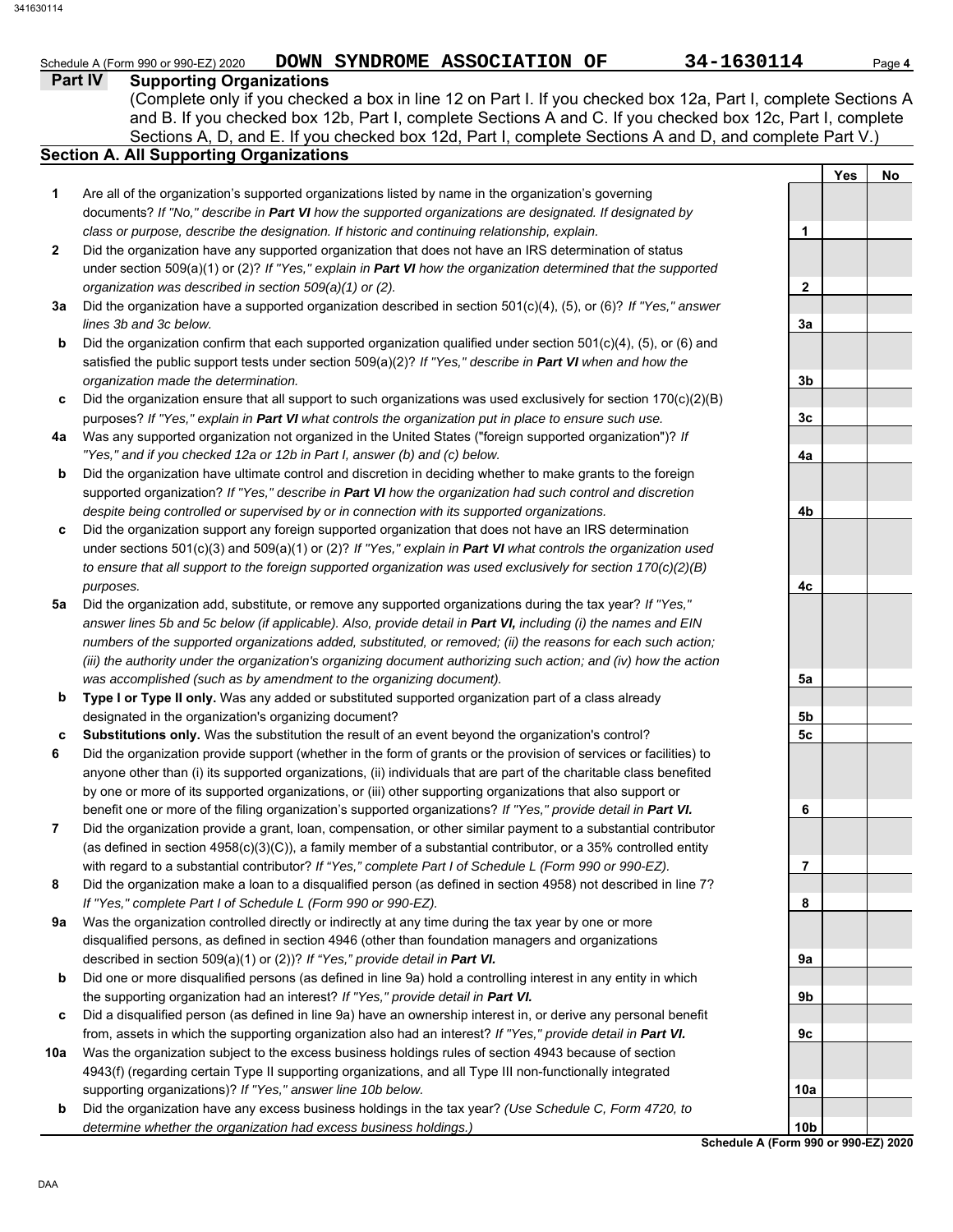| Yes<br>No<br>Has the organization accepted a gift or contribution from any of the following persons?<br>A person who directly or indirectly controls, either alone or together with persons described in lines 11b and<br>a<br>11c below, the governing body of a supported organization?<br>11a<br><b>b</b> A family member of a person described in line 11a above?<br>11 <sub>b</sub><br>c A 35% controlled entity of a person described in line 11a or 11b above? If "Yes" to line 11a, 11b, or 11c, provide<br>detail in Part VI.<br>11c<br><b>Section B. Type I Supporting Organizations</b><br>Yes<br><b>No</b><br>Did the governing body, members of the governing body, officers acting in their official capacity, or membership of one or<br>1<br>more supported organizations have the power to regularly appoint or elect at least a majority of the organization's officers,<br>directors, or trustees at all times during the tax year? If "No," describe in Part VI how the supported organization(s)<br>effectively operated, supervised, or controlled the organization's activities. If the organization had more than one supported<br>organization, describe how the powers to appoint and/or remove officers, directors, or trustees were allocated among the<br>supported organizations and what conditions or restrictions, if any, applied to such powers during the tax year.<br>1<br>Did the organization operate for the benefit of any supported organization other than the supported<br>$\mathbf{2}$<br>organization(s) that operated, supervised, or controlled the supporting organization? If "Yes," explain in Part<br>VI how providing such benefit carried out the purposes of the supported organization(s) that operated,<br>supervised, or controlled the supporting organization.<br>$\mathbf{2}$<br><b>Section C. Type II Supporting Organizations</b><br><b>Yes</b><br>No<br>Were a majority of the organization's directors or trustees during the tax year also a majority of the directors<br>1<br>or trustees of each of the organization's supported organization(s)? If "No," describe in Part VI how control<br>or management of the supporting organization was vested in the same persons that controlled or managed<br>the supported organization(s).<br>1<br><b>Section D. All Type III Supporting Organizations</b><br>Yes<br>No<br>Did the organization provide to each of its supported organizations, by the last day of the fifth month of the<br>1<br>organization's tax year, (i) a written notice describing the type and amount of support provided during the prior tax<br>year, (ii) a copy of the Form 990 that was most recently filed as of the date of notification, and (iii) copies of the<br>organization's governing documents in effect on the date of notification, to the extent not previously provided?<br>1 |    | <b>Part IV</b><br><b>Supporting Organizations (continued)</b> |  |  |
|--------------------------------------------------------------------------------------------------------------------------------------------------------------------------------------------------------------------------------------------------------------------------------------------------------------------------------------------------------------------------------------------------------------------------------------------------------------------------------------------------------------------------------------------------------------------------------------------------------------------------------------------------------------------------------------------------------------------------------------------------------------------------------------------------------------------------------------------------------------------------------------------------------------------------------------------------------------------------------------------------------------------------------------------------------------------------------------------------------------------------------------------------------------------------------------------------------------------------------------------------------------------------------------------------------------------------------------------------------------------------------------------------------------------------------------------------------------------------------------------------------------------------------------------------------------------------------------------------------------------------------------------------------------------------------------------------------------------------------------------------------------------------------------------------------------------------------------------------------------------------------------------------------------------------------------------------------------------------------------------------------------------------------------------------------------------------------------------------------------------------------------------------------------------------------------------------------------------------------------------------------------------------------------------------------------------------------------------------------------------------------------------------------------------------------------------------------------------------------------------------------------------------------------------------------------------------------------------------------------------------------------------------------------------------------------------------------------------------------------------------------------------------------------------------------------------------------------------------------------------------------------------|----|---------------------------------------------------------------|--|--|
|                                                                                                                                                                                                                                                                                                                                                                                                                                                                                                                                                                                                                                                                                                                                                                                                                                                                                                                                                                                                                                                                                                                                                                                                                                                                                                                                                                                                                                                                                                                                                                                                                                                                                                                                                                                                                                                                                                                                                                                                                                                                                                                                                                                                                                                                                                                                                                                                                                                                                                                                                                                                                                                                                                                                                                                                                                                                                            |    |                                                               |  |  |
|                                                                                                                                                                                                                                                                                                                                                                                                                                                                                                                                                                                                                                                                                                                                                                                                                                                                                                                                                                                                                                                                                                                                                                                                                                                                                                                                                                                                                                                                                                                                                                                                                                                                                                                                                                                                                                                                                                                                                                                                                                                                                                                                                                                                                                                                                                                                                                                                                                                                                                                                                                                                                                                                                                                                                                                                                                                                                            | 11 |                                                               |  |  |
|                                                                                                                                                                                                                                                                                                                                                                                                                                                                                                                                                                                                                                                                                                                                                                                                                                                                                                                                                                                                                                                                                                                                                                                                                                                                                                                                                                                                                                                                                                                                                                                                                                                                                                                                                                                                                                                                                                                                                                                                                                                                                                                                                                                                                                                                                                                                                                                                                                                                                                                                                                                                                                                                                                                                                                                                                                                                                            |    |                                                               |  |  |
|                                                                                                                                                                                                                                                                                                                                                                                                                                                                                                                                                                                                                                                                                                                                                                                                                                                                                                                                                                                                                                                                                                                                                                                                                                                                                                                                                                                                                                                                                                                                                                                                                                                                                                                                                                                                                                                                                                                                                                                                                                                                                                                                                                                                                                                                                                                                                                                                                                                                                                                                                                                                                                                                                                                                                                                                                                                                                            |    |                                                               |  |  |
|                                                                                                                                                                                                                                                                                                                                                                                                                                                                                                                                                                                                                                                                                                                                                                                                                                                                                                                                                                                                                                                                                                                                                                                                                                                                                                                                                                                                                                                                                                                                                                                                                                                                                                                                                                                                                                                                                                                                                                                                                                                                                                                                                                                                                                                                                                                                                                                                                                                                                                                                                                                                                                                                                                                                                                                                                                                                                            |    |                                                               |  |  |
|                                                                                                                                                                                                                                                                                                                                                                                                                                                                                                                                                                                                                                                                                                                                                                                                                                                                                                                                                                                                                                                                                                                                                                                                                                                                                                                                                                                                                                                                                                                                                                                                                                                                                                                                                                                                                                                                                                                                                                                                                                                                                                                                                                                                                                                                                                                                                                                                                                                                                                                                                                                                                                                                                                                                                                                                                                                                                            |    |                                                               |  |  |
|                                                                                                                                                                                                                                                                                                                                                                                                                                                                                                                                                                                                                                                                                                                                                                                                                                                                                                                                                                                                                                                                                                                                                                                                                                                                                                                                                                                                                                                                                                                                                                                                                                                                                                                                                                                                                                                                                                                                                                                                                                                                                                                                                                                                                                                                                                                                                                                                                                                                                                                                                                                                                                                                                                                                                                                                                                                                                            |    |                                                               |  |  |
|                                                                                                                                                                                                                                                                                                                                                                                                                                                                                                                                                                                                                                                                                                                                                                                                                                                                                                                                                                                                                                                                                                                                                                                                                                                                                                                                                                                                                                                                                                                                                                                                                                                                                                                                                                                                                                                                                                                                                                                                                                                                                                                                                                                                                                                                                                                                                                                                                                                                                                                                                                                                                                                                                                                                                                                                                                                                                            |    |                                                               |  |  |
|                                                                                                                                                                                                                                                                                                                                                                                                                                                                                                                                                                                                                                                                                                                                                                                                                                                                                                                                                                                                                                                                                                                                                                                                                                                                                                                                                                                                                                                                                                                                                                                                                                                                                                                                                                                                                                                                                                                                                                                                                                                                                                                                                                                                                                                                                                                                                                                                                                                                                                                                                                                                                                                                                                                                                                                                                                                                                            |    |                                                               |  |  |
|                                                                                                                                                                                                                                                                                                                                                                                                                                                                                                                                                                                                                                                                                                                                                                                                                                                                                                                                                                                                                                                                                                                                                                                                                                                                                                                                                                                                                                                                                                                                                                                                                                                                                                                                                                                                                                                                                                                                                                                                                                                                                                                                                                                                                                                                                                                                                                                                                                                                                                                                                                                                                                                                                                                                                                                                                                                                                            |    |                                                               |  |  |
|                                                                                                                                                                                                                                                                                                                                                                                                                                                                                                                                                                                                                                                                                                                                                                                                                                                                                                                                                                                                                                                                                                                                                                                                                                                                                                                                                                                                                                                                                                                                                                                                                                                                                                                                                                                                                                                                                                                                                                                                                                                                                                                                                                                                                                                                                                                                                                                                                                                                                                                                                                                                                                                                                                                                                                                                                                                                                            |    |                                                               |  |  |
|                                                                                                                                                                                                                                                                                                                                                                                                                                                                                                                                                                                                                                                                                                                                                                                                                                                                                                                                                                                                                                                                                                                                                                                                                                                                                                                                                                                                                                                                                                                                                                                                                                                                                                                                                                                                                                                                                                                                                                                                                                                                                                                                                                                                                                                                                                                                                                                                                                                                                                                                                                                                                                                                                                                                                                                                                                                                                            |    |                                                               |  |  |
|                                                                                                                                                                                                                                                                                                                                                                                                                                                                                                                                                                                                                                                                                                                                                                                                                                                                                                                                                                                                                                                                                                                                                                                                                                                                                                                                                                                                                                                                                                                                                                                                                                                                                                                                                                                                                                                                                                                                                                                                                                                                                                                                                                                                                                                                                                                                                                                                                                                                                                                                                                                                                                                                                                                                                                                                                                                                                            |    |                                                               |  |  |
|                                                                                                                                                                                                                                                                                                                                                                                                                                                                                                                                                                                                                                                                                                                                                                                                                                                                                                                                                                                                                                                                                                                                                                                                                                                                                                                                                                                                                                                                                                                                                                                                                                                                                                                                                                                                                                                                                                                                                                                                                                                                                                                                                                                                                                                                                                                                                                                                                                                                                                                                                                                                                                                                                                                                                                                                                                                                                            |    |                                                               |  |  |
|                                                                                                                                                                                                                                                                                                                                                                                                                                                                                                                                                                                                                                                                                                                                                                                                                                                                                                                                                                                                                                                                                                                                                                                                                                                                                                                                                                                                                                                                                                                                                                                                                                                                                                                                                                                                                                                                                                                                                                                                                                                                                                                                                                                                                                                                                                                                                                                                                                                                                                                                                                                                                                                                                                                                                                                                                                                                                            |    |                                                               |  |  |
|                                                                                                                                                                                                                                                                                                                                                                                                                                                                                                                                                                                                                                                                                                                                                                                                                                                                                                                                                                                                                                                                                                                                                                                                                                                                                                                                                                                                                                                                                                                                                                                                                                                                                                                                                                                                                                                                                                                                                                                                                                                                                                                                                                                                                                                                                                                                                                                                                                                                                                                                                                                                                                                                                                                                                                                                                                                                                            |    |                                                               |  |  |
|                                                                                                                                                                                                                                                                                                                                                                                                                                                                                                                                                                                                                                                                                                                                                                                                                                                                                                                                                                                                                                                                                                                                                                                                                                                                                                                                                                                                                                                                                                                                                                                                                                                                                                                                                                                                                                                                                                                                                                                                                                                                                                                                                                                                                                                                                                                                                                                                                                                                                                                                                                                                                                                                                                                                                                                                                                                                                            |    |                                                               |  |  |
|                                                                                                                                                                                                                                                                                                                                                                                                                                                                                                                                                                                                                                                                                                                                                                                                                                                                                                                                                                                                                                                                                                                                                                                                                                                                                                                                                                                                                                                                                                                                                                                                                                                                                                                                                                                                                                                                                                                                                                                                                                                                                                                                                                                                                                                                                                                                                                                                                                                                                                                                                                                                                                                                                                                                                                                                                                                                                            |    |                                                               |  |  |
|                                                                                                                                                                                                                                                                                                                                                                                                                                                                                                                                                                                                                                                                                                                                                                                                                                                                                                                                                                                                                                                                                                                                                                                                                                                                                                                                                                                                                                                                                                                                                                                                                                                                                                                                                                                                                                                                                                                                                                                                                                                                                                                                                                                                                                                                                                                                                                                                                                                                                                                                                                                                                                                                                                                                                                                                                                                                                            |    |                                                               |  |  |
|                                                                                                                                                                                                                                                                                                                                                                                                                                                                                                                                                                                                                                                                                                                                                                                                                                                                                                                                                                                                                                                                                                                                                                                                                                                                                                                                                                                                                                                                                                                                                                                                                                                                                                                                                                                                                                                                                                                                                                                                                                                                                                                                                                                                                                                                                                                                                                                                                                                                                                                                                                                                                                                                                                                                                                                                                                                                                            |    |                                                               |  |  |
|                                                                                                                                                                                                                                                                                                                                                                                                                                                                                                                                                                                                                                                                                                                                                                                                                                                                                                                                                                                                                                                                                                                                                                                                                                                                                                                                                                                                                                                                                                                                                                                                                                                                                                                                                                                                                                                                                                                                                                                                                                                                                                                                                                                                                                                                                                                                                                                                                                                                                                                                                                                                                                                                                                                                                                                                                                                                                            |    |                                                               |  |  |
|                                                                                                                                                                                                                                                                                                                                                                                                                                                                                                                                                                                                                                                                                                                                                                                                                                                                                                                                                                                                                                                                                                                                                                                                                                                                                                                                                                                                                                                                                                                                                                                                                                                                                                                                                                                                                                                                                                                                                                                                                                                                                                                                                                                                                                                                                                                                                                                                                                                                                                                                                                                                                                                                                                                                                                                                                                                                                            |    |                                                               |  |  |
|                                                                                                                                                                                                                                                                                                                                                                                                                                                                                                                                                                                                                                                                                                                                                                                                                                                                                                                                                                                                                                                                                                                                                                                                                                                                                                                                                                                                                                                                                                                                                                                                                                                                                                                                                                                                                                                                                                                                                                                                                                                                                                                                                                                                                                                                                                                                                                                                                                                                                                                                                                                                                                                                                                                                                                                                                                                                                            |    |                                                               |  |  |
|                                                                                                                                                                                                                                                                                                                                                                                                                                                                                                                                                                                                                                                                                                                                                                                                                                                                                                                                                                                                                                                                                                                                                                                                                                                                                                                                                                                                                                                                                                                                                                                                                                                                                                                                                                                                                                                                                                                                                                                                                                                                                                                                                                                                                                                                                                                                                                                                                                                                                                                                                                                                                                                                                                                                                                                                                                                                                            |    |                                                               |  |  |
|                                                                                                                                                                                                                                                                                                                                                                                                                                                                                                                                                                                                                                                                                                                                                                                                                                                                                                                                                                                                                                                                                                                                                                                                                                                                                                                                                                                                                                                                                                                                                                                                                                                                                                                                                                                                                                                                                                                                                                                                                                                                                                                                                                                                                                                                                                                                                                                                                                                                                                                                                                                                                                                                                                                                                                                                                                                                                            |    |                                                               |  |  |
|                                                                                                                                                                                                                                                                                                                                                                                                                                                                                                                                                                                                                                                                                                                                                                                                                                                                                                                                                                                                                                                                                                                                                                                                                                                                                                                                                                                                                                                                                                                                                                                                                                                                                                                                                                                                                                                                                                                                                                                                                                                                                                                                                                                                                                                                                                                                                                                                                                                                                                                                                                                                                                                                                                                                                                                                                                                                                            |    |                                                               |  |  |
|                                                                                                                                                                                                                                                                                                                                                                                                                                                                                                                                                                                                                                                                                                                                                                                                                                                                                                                                                                                                                                                                                                                                                                                                                                                                                                                                                                                                                                                                                                                                                                                                                                                                                                                                                                                                                                                                                                                                                                                                                                                                                                                                                                                                                                                                                                                                                                                                                                                                                                                                                                                                                                                                                                                                                                                                                                                                                            |    |                                                               |  |  |
|                                                                                                                                                                                                                                                                                                                                                                                                                                                                                                                                                                                                                                                                                                                                                                                                                                                                                                                                                                                                                                                                                                                                                                                                                                                                                                                                                                                                                                                                                                                                                                                                                                                                                                                                                                                                                                                                                                                                                                                                                                                                                                                                                                                                                                                                                                                                                                                                                                                                                                                                                                                                                                                                                                                                                                                                                                                                                            |    |                                                               |  |  |

| Were any of the organization's officers, directors, or trustees either (i) appointed or elected by the supported   |
|--------------------------------------------------------------------------------------------------------------------|
| organization(s) or (ii) serving on the governing body of a supported organization? If "No," explain in Part VI how |
| the organization maintained a close and continuous working relationship with the supported organization(s).        |
|                                                                                                                    |

| By reason of the relationship described in line 2, above, did the organization's supported organizations have       |  |
|---------------------------------------------------------------------------------------------------------------------|--|
| a significant voice in the organization's investment policies and in directing the use of the organization's        |  |
| income or assets at all times during the tax year? If "Yes," describe in <b>Part VI</b> the role the organization's |  |
| supported organizations played in this regard.                                                                      |  |

#### **Section E. Type III Functionally-Integrated Supporting Organizations**

|  | Check the box next to the method that the organization used to satisfy the Integral Part Test during the year (see instructions). |  |  |  |  |
|--|-----------------------------------------------------------------------------------------------------------------------------------|--|--|--|--|
|--|-----------------------------------------------------------------------------------------------------------------------------------|--|--|--|--|

- The organization satisfied the Activities Test. *Complete line 2 below.* **a**
- The organization is the parent of each of its supported organizations. *Complete line 3 below.* **b**

|  | $c \fbox{The organization supported a governmental entity. Describe in Part VI how you supported a governmental entity (see instructions).}$ |  |
|--|----------------------------------------------------------------------------------------------------------------------------------------------|--|
|  |                                                                                                                                              |  |

- **2** Activities Test. *Answer lines 2a and 2b below.*
- **a** Did substantially all of the organization's activities during the tax year directly further the exempt purposes of the supported organization(s) to which the organization was responsive? *If "Yes," then in Part VI identify those supported organizations and explain how these activities directly furthered their exempt purposes, how the organization was responsive to those supported organizations, and how the organization determined that these activities constituted substantially all of its activities.*
- **b** Did the activities described in line 2a, above, constitute activities that, but for the organization's involvement, one or more of the organization's supported organization(s) would have been engaged in? If "Yes," explain in *Part VI the reasons for the organization's position that its supported organization(s) would have engaged in these activities but for the organization's involvement.*
- **3** Parent of Supported Organizations. *Answer lines 3a and 3b below.*
	- **a** Did the organization have the power to regularly appoint or elect a majority of the officers, directors, or trustees of each of the supported organizations? *If "Yes" or "No," provide details in Part VI.*
	- **b** Did the organization exercise a substantial degree of direction over the policies, programs, and activities of each of its supported organizations? *If "Yes," describe in Part VI the role played by the organization in this regard.*

**2a**

**2b**

**3a**

**2**

**Yes No**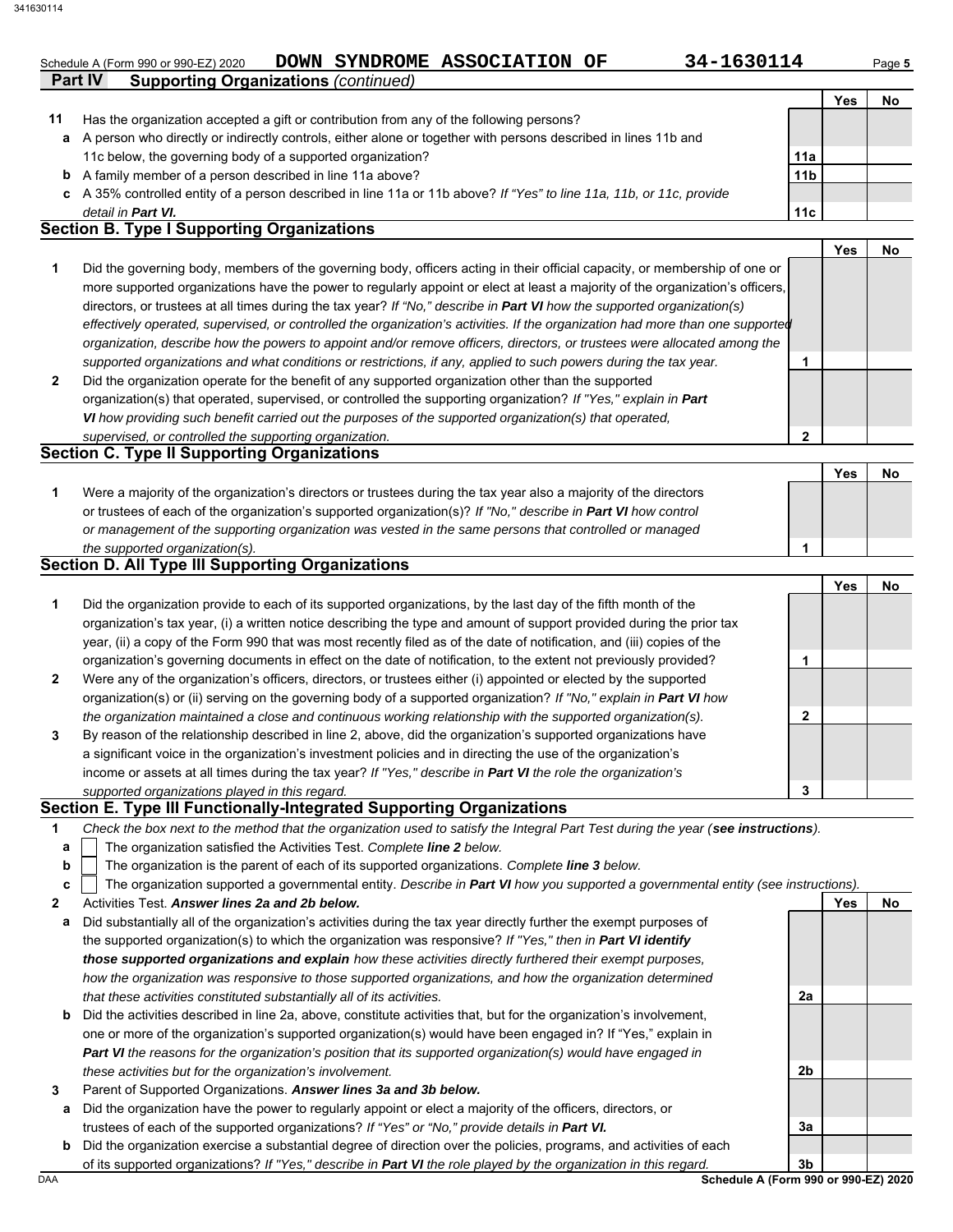| DOWN SYNDROME ASSOCIATION OF<br>Schedule A (Form 990 or 990-EZ) 2020                                                                  |                | 34-1630114     | Page 6                         |
|---------------------------------------------------------------------------------------------------------------------------------------|----------------|----------------|--------------------------------|
| Type III Non-Functionally Integrated 509(a)(3) Supporting Organizations<br><b>Part V</b>                                              |                |                |                                |
| Check here if the organization satisfied the Integral Part Test as a qualifying trust on Nov. 20, 1970 (explain in Part VI). See<br>1 |                |                |                                |
| instructions. All other Type III non-functionally integrated supporting organizations must complete Sections A through E.             |                |                |                                |
| Section A - Adjusted Net Income                                                                                                       |                | (A) Prior Year | (B) Current Year<br>(optional) |
| Net short-term capital gain<br>1                                                                                                      | 1              |                |                                |
| $\mathbf{2}$<br>Recoveries of prior-year distributions                                                                                | $\mathbf{2}$   |                |                                |
| 3<br>Other gross income (see instructions)                                                                                            | 3              |                |                                |
| 4<br>Add lines 1 through 3.                                                                                                           | 4              |                |                                |
| 5<br>Depreciation and depletion                                                                                                       | 5              |                |                                |
| Portion of operating expenses paid or incurred for production or collection of<br>6                                                   |                |                |                                |
| gross income or for management, conservation, or maintenance of property                                                              |                |                |                                |
| held for production of income (see instructions)                                                                                      | 6              |                |                                |
| $\overline{7}$<br>Other expenses (see instructions)                                                                                   | $\overline{7}$ |                |                                |
| Adjusted Net Income (subtract lines 5, 6, and 7 from line 4)<br>8                                                                     | 8              |                |                                |
| Section B - Minimum Asset Amount                                                                                                      |                | (A) Prior Year | (B) Current Year<br>(optional) |
| Aggregate fair market value of all non-exempt-use assets (see<br>1                                                                    |                |                |                                |
| instructions for short tax year or assets held for part of year):                                                                     |                |                |                                |
| a Average monthly value of securities                                                                                                 | 1a             |                |                                |
| <b>b</b> Average monthly cash balances                                                                                                | 1 <sub>b</sub> |                |                                |
| c Fair market value of other non-exempt-use assets                                                                                    | 1c             |                |                                |
| <b>d Total</b> (add lines 1a, 1b, and 1c)                                                                                             | 1d             |                |                                |
| e Discount claimed for blockage or other factors                                                                                      |                |                |                                |
| (explain in detail in <b>Part VI</b> ):                                                                                               |                |                |                                |
| 2 Acquisition indebtedness applicable to non-exempt-use assets                                                                        | $\mathbf 2$    |                |                                |
| Subtract line 2 from line 1d.<br>3                                                                                                    | 3              |                |                                |
| Cash deemed held for exempt use. Enter 0.015 of line 3 (for greater amount,<br>4                                                      |                |                |                                |
| see instructions).                                                                                                                    | 4              |                |                                |
| Net value of non-exempt-use assets (subtract line 4 from line 3)<br>5                                                                 | 5              |                |                                |
| 6<br>Multiply line 5 by 0.035.                                                                                                        | 6              |                |                                |
| $\overline{7}$<br>Recoveries of prior-year distributions                                                                              | $\overline{7}$ |                |                                |
| 8<br>Minimum Asset Amount (add line 7 to line 6)                                                                                      | 8              |                |                                |
| Section C - Distributable Amount                                                                                                      |                |                | <b>Current Year</b>            |
| Adjusted net income for prior year (from Section A, line 8, column A)<br>1                                                            | 1              |                |                                |
| Enter 0.85 of line 1.<br>$\mathbf{2}$                                                                                                 | 2              |                |                                |
| Minimum asset amount for prior year (from Section B, line 8, column A)<br>3                                                           | 3              |                |                                |
| Enter greater of line 2 or line 3.<br>4                                                                                               | 4              |                |                                |
| Income tax imposed in prior year<br>5                                                                                                 | 5              |                |                                |
| 6<br>Distributable Amount. Subtract line 5 from line 4, unless subject to                                                             |                |                |                                |
| emergency temporary reduction (see instructions)                                                                                      | 6              |                |                                |

**7**  $\Box$  Check here if the current year is the organization's first as a non-functionally integrated Type III supporting organization (see instructions).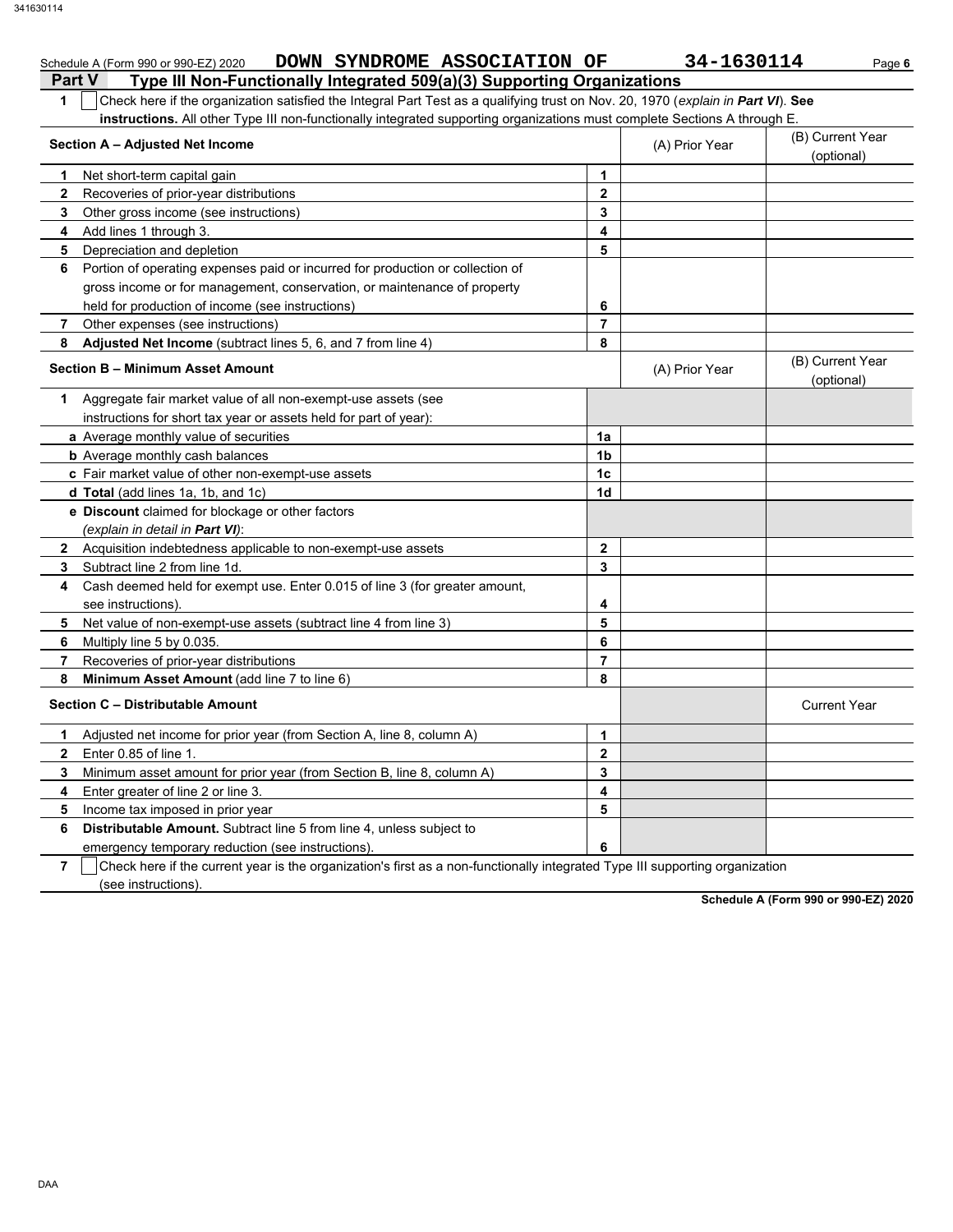#### Schedule A (Form 990 or 990-EZ) 2020 **DOWN SYNDROME ASSOCIATION OF 34-1630114** Page 7 **Part V Type III Non-Functionally Integrated 509(a)(3) Supporting Organizations** *(continued)* **Section D – Distributions Current Year 1 2 3 4 5 6 7 8 9 10** Amounts paid to supported organizations to accomplish exempt purposes Amounts paid to perform activity that directly furthers exempt purposes of supported organizations, in excess of income from activity Administrative expenses paid to accomplish exempt purposes of supported organizations Amounts paid to acquire exempt-use assets Qualified set-aside amounts (prior IRS approval required—*provide details in Part VI*) Other distributions (*describe in Part VI*). See instructions. **Total annual distributions.** Add lines 1 through 6. Distributions to attentive supported organizations to which the organization is responsive (*provide details in Part VI*). See instructions. Distributable amount for 2020 from Section C, line 6 Line 8 amount divided by line 9 amount **Section E – Distribution Allocations** (see instructions) **Excess Distributions (i) (ii) Underdistributions Pre-2020 (iii) Distributable Amount for 2020 8 7 6** Remaining underdistributions for 2020 Subtract lines 3h **5 4 3** Excess distributions carryover, if any, to 2020 **2 1 a** From 2015 . . . . . . . . . . . . . . . . . . . . . . . . . . . . . . . **b** From 2016 . . . . . . . . . . . . . . . . . . . . . . . . . . . . . . . **c** From 2017 . . . . . . . . . . . . . . . . . . . . . . . . . . . . . . . **d** From 2018 . . . . . . . . . . . . . . . . . . . . . . . . . . . . . . . . **e** From 2019 . . . . . . . . . . . . . . . . . . . . . . . . . . . . . . . . **f Total** of lines 3a through 3e **g** Applied to underdistributions of prior years **h** Applied to 2020 distributable amount **i** Carryover from 2015 not applied (see instructions) **j** Remainder. Subtract lines 3g, 3h, and 3i from line 3f. **a** Applied to underdistributions of prior years **b** Applied to 2020 distributable amount **c** Remainder. Subtract lines 4a and 4b from line 4. **a** Excess from 2016 . . . . . . . . . . . . . . . . . . . . . . . . **b** Excess from 2017 . . . . . . . . . . . . . . . . . . . . . . . . **c** Excess from 2018 . . . . . . . . . . . . . . . . . . . . . . . . . **d** Excess from 2019 . . . . . . . . . . . . . . . . . . . . . . . . . **e** Excess from 2020 . . . . . . . . . . . . . . . . . . . . . . . . . Distributable amount for 2020 from Section C, line 6 Underdistributions, if any, for years prior to 2020 (reasonable cause required–*explain in Part VI*). See Distributions for 2020 from Section D, line 7: \$ Remaining underdistributions for years prior to 2020, if any. Subtract lines 3g and 4a from line 2. For result greater than zero, *explain in Part VI*. See instructions. and 4b from line 1. For result greater than zero, *explain in Part VI.* See instructions. **Excess distributions carryover to 2021.** Add lines 3j and 4c. Breakdown of line 7: instructions.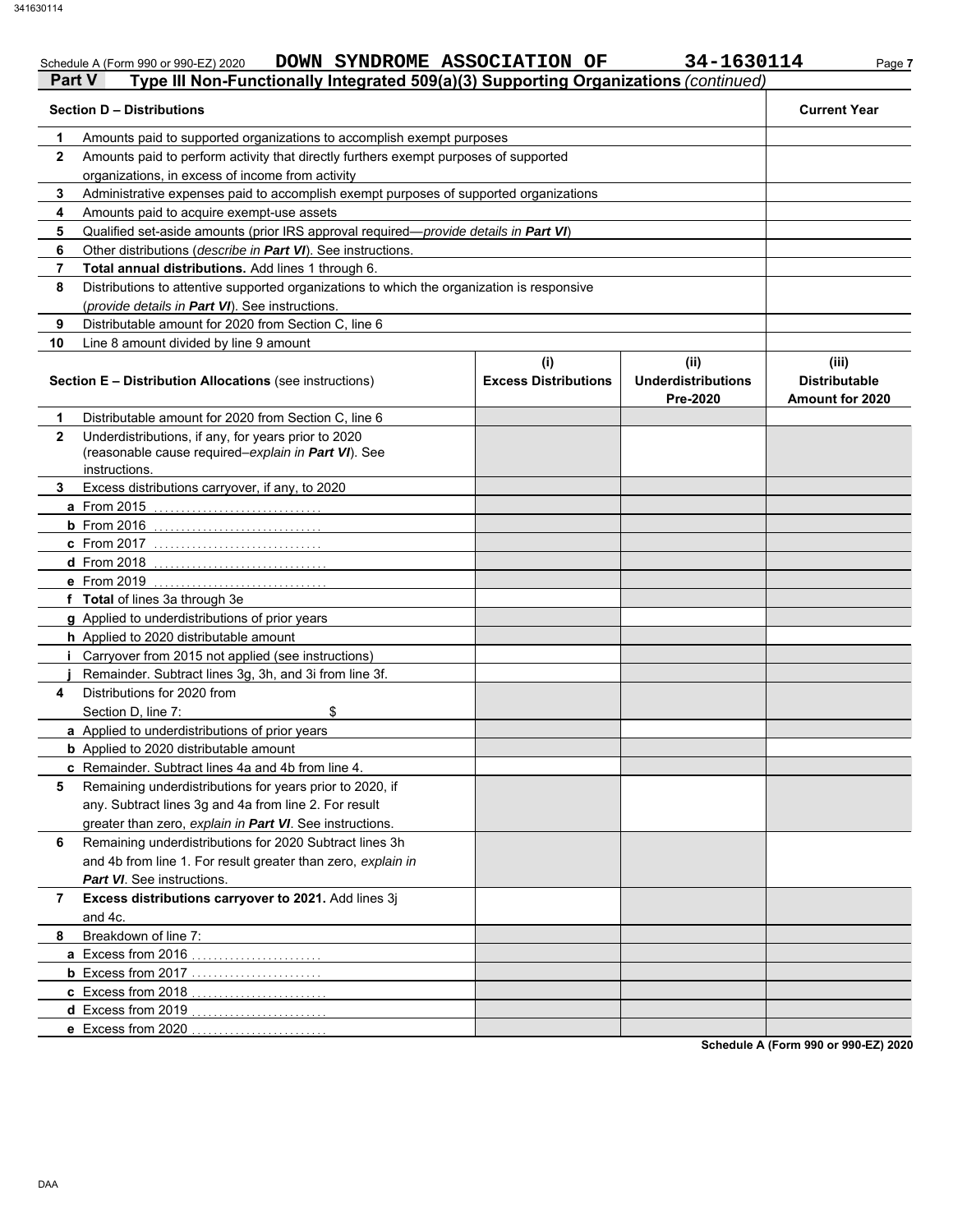|                | Schedule A (Form 990 or 990-EZ) 2020                                                                            | DOWN SYNDROME ASSOCIATION OF |  | 34-1630114                                                                                                                                                                                                                                                                                                                                                             | Page 8 |
|----------------|-----------------------------------------------------------------------------------------------------------------|------------------------------|--|------------------------------------------------------------------------------------------------------------------------------------------------------------------------------------------------------------------------------------------------------------------------------------------------------------------------------------------------------------------------|--------|
| <b>Part VI</b> | Supplemental Information. Provide the explanations required by Part II, line 10; Part II, line 17a or 17b; Part |                              |  | III, line 12; Part IV, Section A, lines 1, 2, 3b, 3c, 4b, 4c, 5a, 6, 9a, 9b, 9c, 11a, 11b, and 11c; Part IV, Section<br>B, lines 1 and 2; Part IV, Section C, line 1; Part IV, Section D, lines 2 and 3; Part IV, Section E, lines 1c, 2a, 2b,<br>3a, and 3b; Part V, line 1; Part V, Section B, line 1e; Part V, Section D, lines 5, 6, and 8; and Part V, Section E, |        |
|                | lines 2, 5, and 6. Also complete this part for any additional information. (See instructions.)                  |                              |  |                                                                                                                                                                                                                                                                                                                                                                        |        |
|                |                                                                                                                 |                              |  |                                                                                                                                                                                                                                                                                                                                                                        |        |
|                |                                                                                                                 |                              |  |                                                                                                                                                                                                                                                                                                                                                                        |        |
|                |                                                                                                                 |                              |  |                                                                                                                                                                                                                                                                                                                                                                        |        |
|                |                                                                                                                 |                              |  |                                                                                                                                                                                                                                                                                                                                                                        |        |
|                |                                                                                                                 |                              |  |                                                                                                                                                                                                                                                                                                                                                                        |        |
|                |                                                                                                                 |                              |  |                                                                                                                                                                                                                                                                                                                                                                        |        |
|                |                                                                                                                 |                              |  |                                                                                                                                                                                                                                                                                                                                                                        |        |
|                |                                                                                                                 |                              |  |                                                                                                                                                                                                                                                                                                                                                                        |        |
|                |                                                                                                                 |                              |  |                                                                                                                                                                                                                                                                                                                                                                        |        |
|                |                                                                                                                 |                              |  |                                                                                                                                                                                                                                                                                                                                                                        |        |
|                |                                                                                                                 |                              |  |                                                                                                                                                                                                                                                                                                                                                                        |        |
|                |                                                                                                                 |                              |  |                                                                                                                                                                                                                                                                                                                                                                        |        |
|                |                                                                                                                 |                              |  |                                                                                                                                                                                                                                                                                                                                                                        |        |
|                |                                                                                                                 |                              |  |                                                                                                                                                                                                                                                                                                                                                                        |        |
|                |                                                                                                                 |                              |  |                                                                                                                                                                                                                                                                                                                                                                        |        |
|                |                                                                                                                 |                              |  |                                                                                                                                                                                                                                                                                                                                                                        |        |
|                |                                                                                                                 |                              |  |                                                                                                                                                                                                                                                                                                                                                                        |        |
|                |                                                                                                                 |                              |  |                                                                                                                                                                                                                                                                                                                                                                        |        |
|                |                                                                                                                 |                              |  |                                                                                                                                                                                                                                                                                                                                                                        |        |
|                |                                                                                                                 |                              |  |                                                                                                                                                                                                                                                                                                                                                                        |        |
|                |                                                                                                                 |                              |  |                                                                                                                                                                                                                                                                                                                                                                        |        |
|                |                                                                                                                 |                              |  |                                                                                                                                                                                                                                                                                                                                                                        |        |
|                |                                                                                                                 |                              |  |                                                                                                                                                                                                                                                                                                                                                                        |        |
|                |                                                                                                                 |                              |  |                                                                                                                                                                                                                                                                                                                                                                        |        |
|                |                                                                                                                 |                              |  |                                                                                                                                                                                                                                                                                                                                                                        |        |
|                |                                                                                                                 |                              |  |                                                                                                                                                                                                                                                                                                                                                                        |        |
|                |                                                                                                                 |                              |  |                                                                                                                                                                                                                                                                                                                                                                        |        |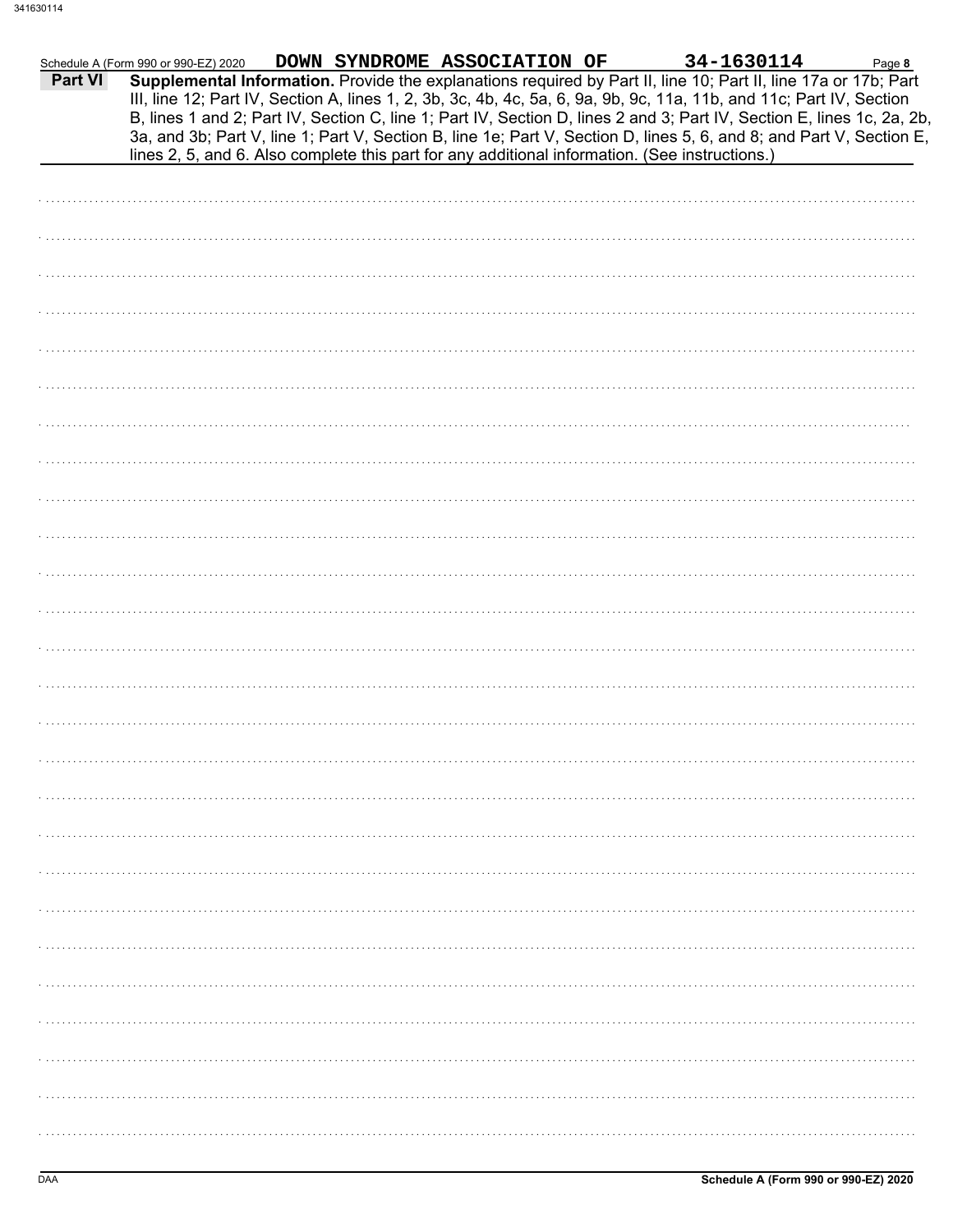| <b>Schedule B</b>  | <b>Schedule of Contributors</b> |
|--------------------|---------------------------------|
| /Earm 000, 000 EZ. |                                 |

**or 990-PF) Attach to Form 990, Form 990-EZ, or Form 990-PF.** ▶ Go to www.irs.gov/Form990 for the latest information. OMB No. 1545-0047

**2020**

**Employer identification number**

|  | <b>DOWN SYNDROME ASSOCIATION OF</b> |  |
|--|-------------------------------------|--|

**NORTHEAST OHIO 34-1630114**

| Organization type (check one): |  |  |
|--------------------------------|--|--|
|                                |  |  |

Department of the Treasury Internal Revenue Service Name of the organization

**(Form 990, 990-EZ,**

| Filers of:         | Section:                                                                    |
|--------------------|-----------------------------------------------------------------------------|
| Form 990 or 990-EZ | $ \mathbf{X} $ 501(c)( <b>3</b> ) (enter number) organization               |
|                    | $4947(a)(1)$ nonexempt charitable trust not treated as a private foundation |
|                    | 527 political organization                                                  |
| Form 990-PF        | $501(c)(3)$ exempt private foundation                                       |
|                    | $4947(a)(1)$ nonexempt charitable trust treated as a private foundation     |
|                    | $501(c)(3)$ taxable private foundation                                      |

Check if your organization is covered by the **General Rule** or a **Special Rule. Note:** Only a section 501(c)(7), (8), or (10) organization can check boxes for both the General Rule and a Special Rule. See instructions.

#### **General Rule**

 $\overline{\textbf{X}}$  For an organization filing Form 990, 990-EZ, or 990-PF that received, during the year, contributions totaling \$5,000 or more (in money or property) from any one contributor. Complete Parts I and II. See instructions for determining a contributor's total contributions.

#### **Special Rules**

For an organization described in section 501(c)(3) filing Form 990 or 990-EZ that met the 33<sup>1</sup>/<sub>3</sub>% support test of the regulations under sections 509(a)(1) and 170(b)(1)(A)(vi), that checked Schedule A (Form 990 or 990-EZ), Part II, line 13, 16a, or 16b, and that received from any one contributor, during the year, total contributions of the greater of **(1)** \$5,000; or **(2)** 2% of the amount on (i) Form 990, Part VIII, line 1h; or (ii) Form 990-EZ, line 1. Complete Parts I and II.

literary, or educational purposes, or for the prevention of cruelty to children or animals. Complete Parts I (entering For an organization described in section 501(c)(7), (8), or (10) filing Form 990 or 990-EZ that received from any one contributor, during the year, total contributions of more than \$1,000 *exclusively* for religious, charitable, scientific, "N/A" in column (b) instead of the contributor name and address), II, and III.

For an organization described in section 501(c)(7), (8), or (10) filing Form 990 or 990-EZ that received from any one contributor, during the year, contributions *exclusively* for religious, charitable, etc., purposes, but no such contributions totaled more than \$1,000. If this box is checked, enter here the total contributions that were received during the year for an *exclusively* religious, charitable, etc., purpose. Don't complete any of the parts unless the **General Rule** applies to this organization because it received *nonexclusively* religious, charitable, etc., contributions totaling \$5,000 or more during the year . . . . . . . . . . . . . . . . . . . . . . . . . . . . . . . . . . . . . . . . . . . . . . . . . . . . . . . . . . . . . . . . . . . . . . . . . . . . \$ . . . . . . . . . . . . . . . . . . . . . . . . . . .

990-EZ, or 990-PF), but it **must** answer "No" on Part IV, line 2, of its Form 990; or check the box on line H of its Form 990-EZ or on its Form 990-PF, Part I, line 2, to certify that it doesn't meet the filing requirements of Schedule B (Form 990, 990-EZ, or 990-PF). **Caution:** An organization that isn't covered by the General Rule and/or the Special Rules doesn't file Schedule B (Form 990,

**For Paperwork Reduction Act Notice, see the instructions for Form 990, 990-EZ, or 990-PF.**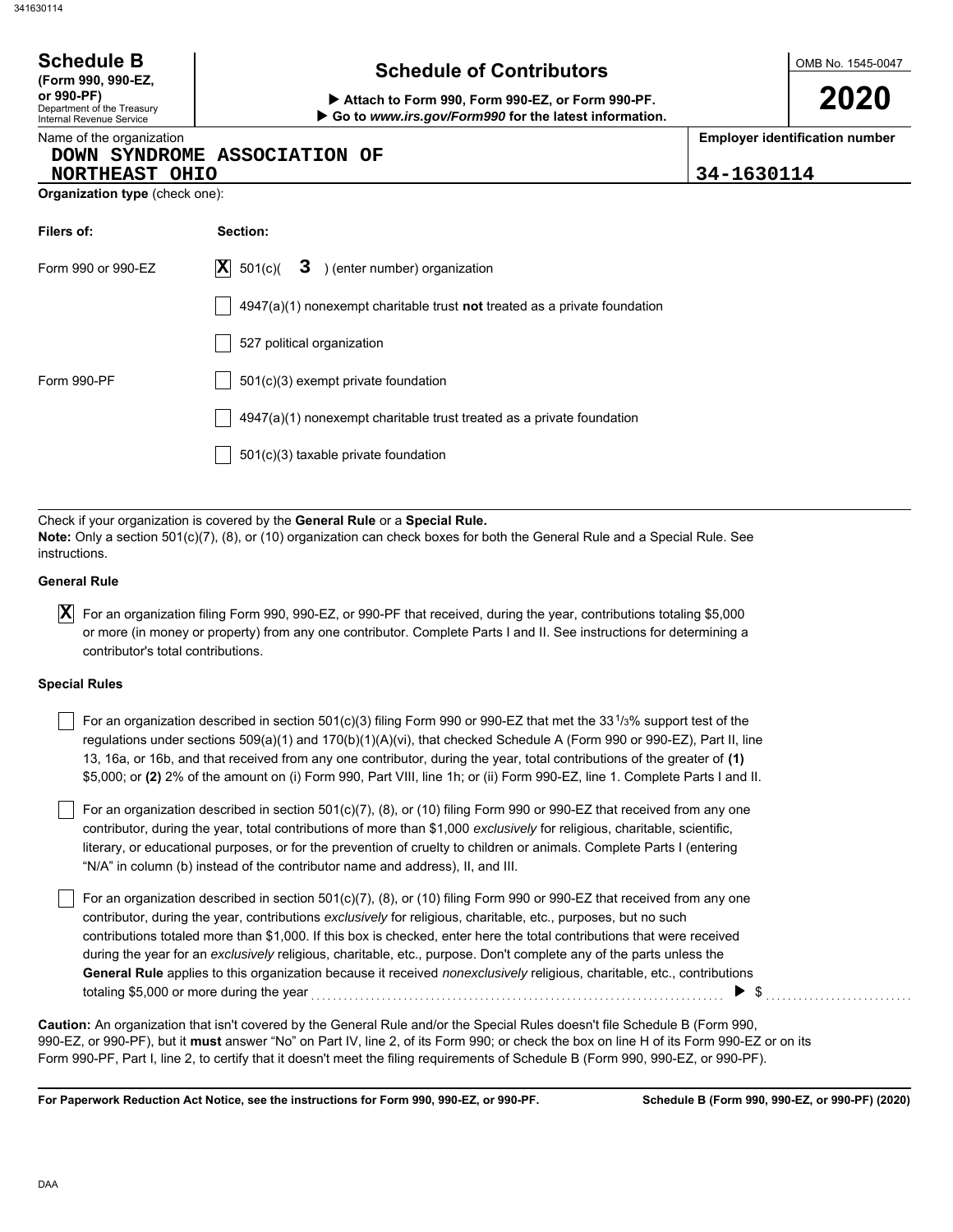|                  | Schedule B (Form 990, 990-EZ, or 990-PF) (2020)                                                                    |                                     | PAGE 1 OF<br>2<br>Page 2                                                                                                            |  |  |  |  |
|------------------|--------------------------------------------------------------------------------------------------------------------|-------------------------------------|-------------------------------------------------------------------------------------------------------------------------------------|--|--|--|--|
|                  | Name of organization<br>DOWN SYNDROME ASSOCIATION OF                                                               |                                     | <b>Employer identification number</b><br>34-1630114                                                                                 |  |  |  |  |
| Part I           | <b>Contributors</b> (see instructions). Use duplicate copies of Part I if additional space is needed.              |                                     |                                                                                                                                     |  |  |  |  |
| (a)<br>No.       | (b)<br>Name, address, and ZIP + 4                                                                                  | (c)<br><b>Total contributions</b>   | (d)<br>Type of contribution                                                                                                         |  |  |  |  |
| 1                | DEMPSEY SCHEIMAN & ASSOCIATES<br>5576 PEARL ROAD<br><b>CLEVELAND</b><br>OH 44129                                   | 7,600<br>\$                         | X<br>Person<br>Payroll<br><b>Noncash</b><br>(Complete Part II for<br>noncash contributions.)                                        |  |  |  |  |
| (a)<br>No.       | (b)<br>Name, address, and ZIP + 4                                                                                  | (c)<br><b>Total contributions</b>   | (d)<br>Type of contribution                                                                                                         |  |  |  |  |
| $\mathbf{2}$     | CLEVELAND FOUNDATION<br>1422 EUCLID AVENUE<br>SUITE 1300<br>OH 44115<br><b>CLEVELAND</b>                           | 30,000<br>\$                        | X<br><b>Person</b><br>Payroll<br><b>Noncash</b><br>(Complete Part II for<br>noncash contributions.)                                 |  |  |  |  |
| (a)<br>No.       | (b)<br>Name, address, and ZIP + 4                                                                                  | (c)<br><b>Total contributions</b>   | (d)<br>Type of contribution                                                                                                         |  |  |  |  |
| $\overline{3}$   | UNITED BROTHERHOOD OF CARPENTERS<br><b>3615 CHESTER AVENUE</b><br>OH 44114<br><b>CLEVELAND</b>                     | 5,000<br>\$                         | x<br><b>Person</b><br>Payroll<br><b>Noncash</b><br>(Complete Part II for<br>noncash contributions.)                                 |  |  |  |  |
| (a)              | (b)                                                                                                                | (c)                                 | (d)                                                                                                                                 |  |  |  |  |
| No.<br>4         | Name, address, and ZIP + 4<br>FOWLER FAMILY FOUNDATION<br>5885 LANDERBROOOK DRIVE #300<br>MAYFIELD HTS<br>OH 44124 | <b>Total contributions</b><br>5,000 | Type of contribution<br>$\overline{\mathbf{x}}$<br>Person<br>Payroll<br>Noncash<br>(Complete Part II for<br>noncash contributions.) |  |  |  |  |
| (a)<br>No.       | (b)<br>Name, address, and ZIP + 4                                                                                  | (c)<br><b>Total contributions</b>   | (d)<br>Type of contribution                                                                                                         |  |  |  |  |
| $\overline{5}$   | CATANZARITE FOUNDATION<br>20484 SCOTT DRIVE<br><b>STRONGSVILLE</b><br>OH 44149                                     | 7,500<br>$\frac{1}{2}$              | X<br>Person<br>Payroll<br>Noncash<br>(Complete Part II for<br>noncash contributions.)                                               |  |  |  |  |
| (a)<br>No.       | (b)<br>Name, address, and ZIP + 4                                                                                  | (c)<br><b>Total contributions</b>   | (d)<br>Type of contribution                                                                                                         |  |  |  |  |
| $6 \overline{6}$ | DOWN SYNDROME ASSOCIATION OF<br>GREATER CINCINNATI<br>4623 WESLEY AVENUE, SUITE A<br>OH 45212<br><b>CINCINNATI</b> | 14,915<br>$\frac{1}{2}$             | X<br>Person<br>Payroll<br>Noncash<br>(Complete Part II for<br>noncash contributions.)                                               |  |  |  |  |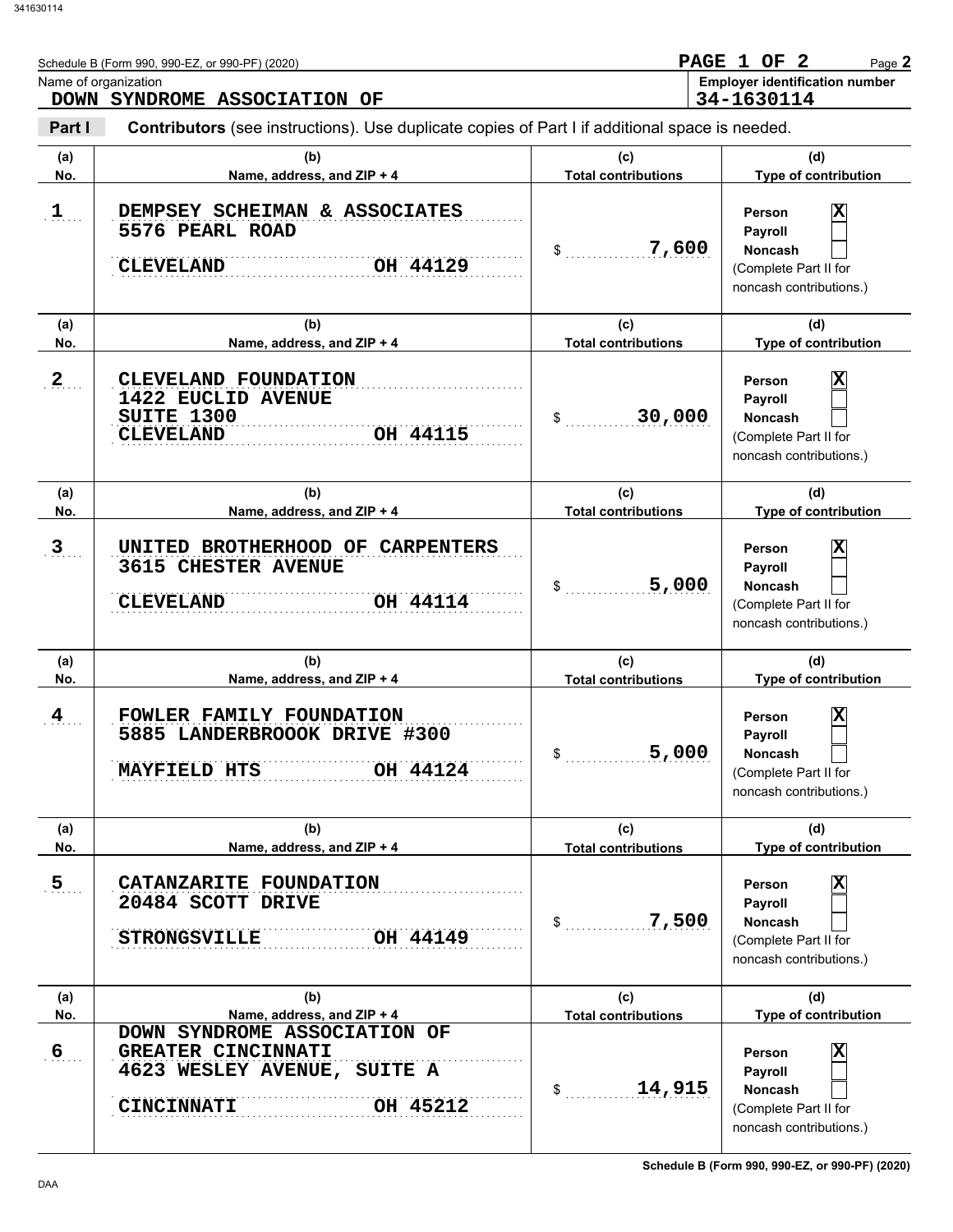|                | Schedule B (Form 990, 990-EZ, or 990-PF) (2020)<br>Name of organization                         |                                   | PAGE 2 OF 2<br>Page 2<br><b>Employer identification number</b>                                              |
|----------------|-------------------------------------------------------------------------------------------------|-----------------------------------|-------------------------------------------------------------------------------------------------------------|
|                | DOWN SYNDROME ASSOCIATION OF                                                                    |                                   | 34-1630114                                                                                                  |
| Part I         | Contributors (see instructions). Use duplicate copies of Part I if additional space is needed.  |                                   |                                                                                                             |
| (a)<br>No.     | (b)<br>Name, address, and ZIP + 4                                                               | (c)<br><b>Total contributions</b> | (d)<br>Type of contribution                                                                                 |
| $\overline{Z}$ | INDEPENDENCE KIWANIS FOUNDATION<br>6363 SELIG DRIVE<br><b>INDEPENDENCE</b><br>OH 44131          | 5,000<br>\$                       | X<br>Person<br>Payroll<br>Noncash<br>(Complete Part II for<br>noncash contributions.)                       |
| (a)<br>No.     | (b)<br>Name, address, and ZIP + 4                                                               | (c)<br><b>Total contributions</b> | (d)<br>Type of contribution                                                                                 |
| $\overline{8}$ | LOZICK FAMILY FOUNDATION<br>29425 CHARGRIN BLVD, SUITE 201<br>OH 44122-4602<br><b>CLEVELAND</b> | 5,000<br>\$                       | $\overline{\mathbf{x}}$<br>Person<br>Payroll<br>Noncash<br>(Complete Part II for<br>noncash contributions.) |
| (a)<br>No.     | (b)<br>Name, address, and ZIP + 4                                                               | (c)<br><b>Total contributions</b> | (d)<br>Type of contribution                                                                                 |
| 9              | SAM FRANKINO FOUNDATION<br>PO BOX 241487<br>OH 44124<br><b>CLEVELAND</b>                        | 5,000<br>\$                       | $\overline{\mathbf{x}}$<br>Person<br>Payroll<br>Noncash<br>(Complete Part II for<br>noncash contributions.) |
| (a)            | (b)                                                                                             | (c)                               | (d)                                                                                                         |
| No.            | Name, address, and ZIP + 4                                                                      | <b>Total contributions</b><br>\$  | Type of contribution<br>Person<br>Payroll<br>Noncash<br>(Complete Part II for<br>noncash contributions.)    |
| (a)<br>No.     | (b)<br>Name, address, and ZIP + 4                                                               | (c)<br><b>Total contributions</b> | (d)<br>Type of contribution                                                                                 |
|                |                                                                                                 | \$                                | Person<br>Payroll<br>Noncash<br>(Complete Part II for<br>noncash contributions.)                            |
| (a)<br>No.     | (b)<br>Name, address, and ZIP + 4                                                               | (c)<br><b>Total contributions</b> | (d)<br>Type of contribution                                                                                 |
|                |                                                                                                 | \$                                | Person<br>Payroll<br>Noncash<br>(Complete Part II for<br>noncash contributions.)                            |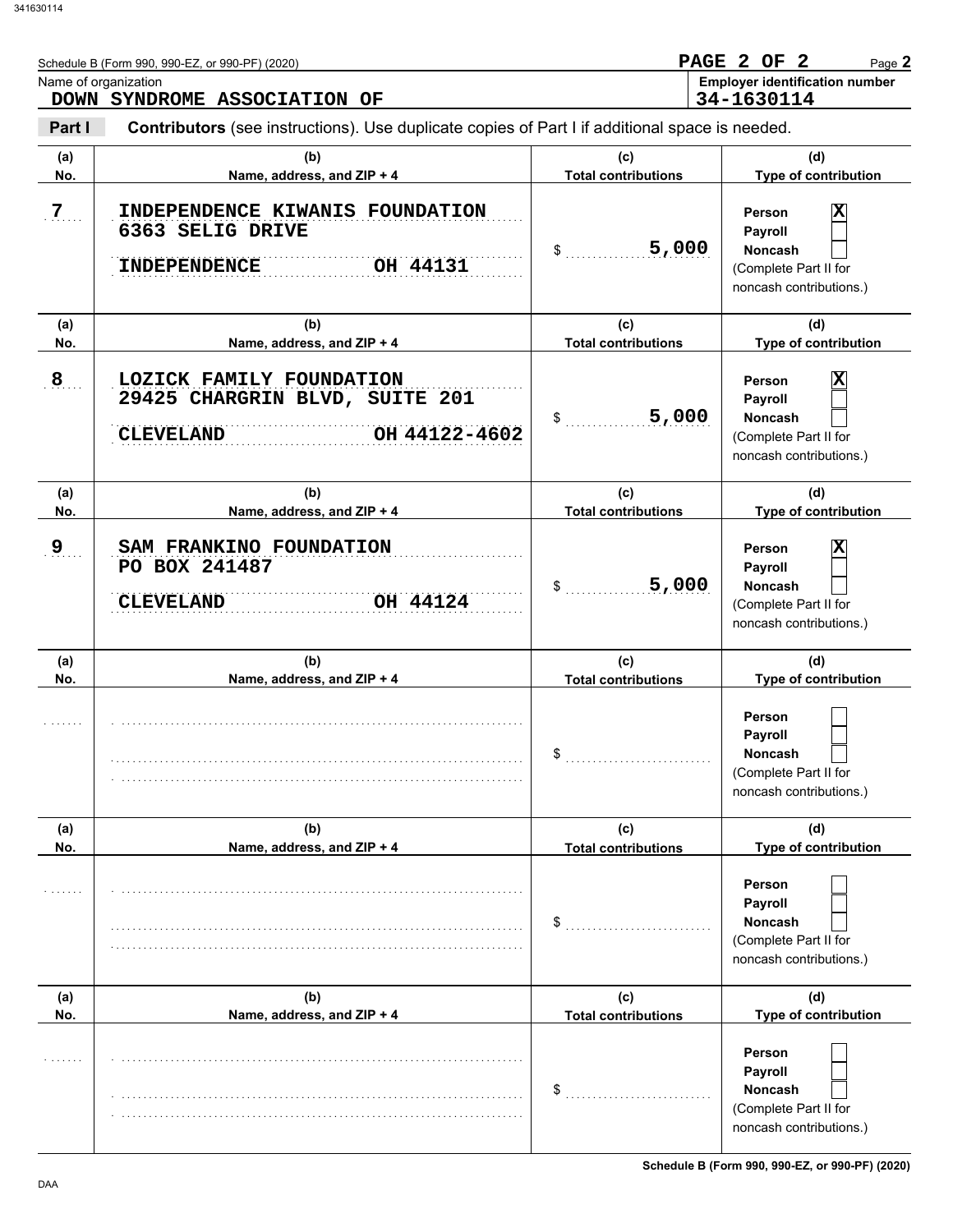|            | <b>SCHEDULE D</b>              |                                                                                                                                               |                     |                                                    |                |                                       | OMB No. 1545-0047       |
|------------|--------------------------------|-----------------------------------------------------------------------------------------------------------------------------------------------|---------------------|----------------------------------------------------|----------------|---------------------------------------|-------------------------|
| (Form 990) |                                |                                                                                                                                               |                     | Supplemental Financial Statements                  |                |                                       |                         |
|            | Department of the Treasury     | Part IV, line 6, 7, 8, 9, 10, 11a, 11b, 11c, 11d, 11e, 11f, 12a, or 12b.                                                                      | Attach to Form 990. |                                                    |                |                                       | <b>Open to Public</b>   |
|            | Internal Revenue Service       | Go to www.irs.gov/Form990 for instructions and the latest information.                                                                        |                     |                                                    |                | <b>Inspection</b>                     |                         |
|            | Name of the organization       |                                                                                                                                               |                     |                                                    |                | <b>Employer identification number</b> |                         |
|            |                                | DOWN SYNDROME ASSOCIATION OF                                                                                                                  |                     |                                                    |                |                                       |                         |
|            | <b>NORTHEAST OHIO</b>          | Organizations Maintaining Donor Advised Funds or Other Similar Funds or Accounts.                                                             |                     |                                                    |                | 34-1630114                            |                         |
| Part I     |                                | Complete if the organization answered "Yes" on Form 990, Part IV, line 6.                                                                     |                     |                                                    |                |                                       |                         |
|            |                                |                                                                                                                                               |                     | (a) Donor advised funds                            |                | (b) Funds and other accounts          |                         |
| 1          | Total number at end of year    |                                                                                                                                               |                     |                                                    |                |                                       |                         |
| 2          |                                |                                                                                                                                               |                     |                                                    |                |                                       |                         |
| 3          |                                |                                                                                                                                               |                     |                                                    |                |                                       |                         |
| 4          |                                |                                                                                                                                               |                     |                                                    |                |                                       |                         |
| 5          |                                | Did the organization inform all donors and donor advisors in writing that the assets held in donor advised                                    |                     |                                                    |                |                                       |                         |
|            |                                |                                                                                                                                               |                     |                                                    |                |                                       | <b>Yes</b><br><b>No</b> |
| 6          |                                | Did the organization inform all grantees, donors, and donor advisors in writing that grant funds can be used                                  |                     |                                                    |                |                                       |                         |
|            |                                | only for charitable purposes and not for the benefit of the donor or donor advisor, or for any other purpose                                  |                     |                                                    |                |                                       |                         |
| Part II    |                                | <b>Conservation Easements.</b>                                                                                                                |                     |                                                    |                |                                       | <b>Yes</b><br>No        |
|            |                                | Complete if the organization answered "Yes" on Form 990, Part IV, line 7.                                                                     |                     |                                                    |                |                                       |                         |
|            |                                | Purpose(s) of conservation easements held by the organization (check all that apply).                                                         |                     |                                                    |                |                                       |                         |
|            |                                | Preservation of land for public use (for example, recreation or education                                                                     |                     | Preservation of a historically important land area |                |                                       |                         |
|            | Protection of natural habitat  |                                                                                                                                               |                     | Preservation of a certified historic structure     |                |                                       |                         |
|            | Preservation of open space     |                                                                                                                                               |                     |                                                    |                |                                       |                         |
| 2          |                                | Complete lines 2a through 2d if the organization held a qualified conservation contribution in the form of a conservation                     |                     |                                                    |                |                                       |                         |
|            |                                | easement on the last day of the tax year.                                                                                                     |                     |                                                    |                | Held at the End of the Tax Year       |                         |
|            |                                | a Total number of conservation easements                                                                                                      |                     |                                                    | 2a             |                                       |                         |
| b          |                                |                                                                                                                                               |                     |                                                    | 2 <sub>b</sub> |                                       |                         |
| c          |                                | Number of conservation easements on a certified historic structure included in (a) [11] Number of conservation                                |                     |                                                    | 2c             |                                       |                         |
|            |                                | d Number of conservation easements included in (c) acquired after 7/25/06, and not on a<br>historic structure listed in the National Register |                     |                                                    | 2d             |                                       |                         |
| 3          |                                | Number of conservation easements modified, transferred, released, extinguished, or terminated by the organization during the                  |                     |                                                    |                |                                       |                         |
|            | tax year $\blacktriangleright$ |                                                                                                                                               |                     |                                                    |                |                                       |                         |
|            |                                | Number of states where property subject to conservation easement is located $\blacktriangleright$                                             |                     |                                                    |                |                                       |                         |
|            |                                | Does the organization have a written policy regarding the periodic monitoring, inspection, handling of                                        |                     |                                                    |                |                                       |                         |
|            |                                | violations, and enforcement of the conservation easements it holds?                                                                           |                     |                                                    |                |                                       | Yes<br>No               |
| 6          |                                | Staff and volunteer hours devoted to monitoring, inspecting, handling of violations, and enforcing conservation easements during the year     |                     |                                                    |                |                                       |                         |
|            |                                |                                                                                                                                               |                     |                                                    |                |                                       |                         |
| 7          |                                | Amount of expenses incurred in monitoring, inspecting, handling of violations, and enforcing conservation easements during the year           |                     |                                                    |                |                                       |                         |
| ▶ \$       |                                |                                                                                                                                               |                     |                                                    |                |                                       |                         |
| 8          |                                | Does each conservation easement reported on line 2(d) above satisfy the requirements of section 170(h)(4)(B)(i)                               |                     |                                                    |                |                                       | Yes<br><b>No</b>        |
| 9          |                                | In Part XIII, describe how the organization reports conservation easements in its revenue and expense statement and                           |                     |                                                    |                |                                       |                         |
|            |                                | balance sheet, and include, if applicable, the text of the footnote to the organization's financial statements that describes the             |                     |                                                    |                |                                       |                         |
|            |                                | organization's accounting for conservation easements.                                                                                         |                     |                                                    |                |                                       |                         |
| Part III   |                                | Organizations Maintaining Collections of Art, Historical Treasures, or Other Similar Assets.                                                  |                     |                                                    |                |                                       |                         |
|            |                                | Complete if the organization answered "Yes" on Form 990, Part IV, line 8.                                                                     |                     |                                                    |                |                                       |                         |
|            |                                | 1a If the organization elected, as permitted under FASB ASC 958, not to report in its revenue statement and balance sheet works               |                     |                                                    |                |                                       |                         |
|            |                                | of art, historical treasures, or other similar assets held for public exhibition, education, or research in furtherance of public             |                     |                                                    |                |                                       |                         |
|            |                                | service, provide in Part XIII the text of the footnote to its financial statements that describes these items.                                |                     |                                                    |                |                                       |                         |
|            |                                | b If the organization elected, as permitted under FASB ASC 958, to report in its revenue statement and balance sheet works of                 |                     |                                                    |                |                                       |                         |
|            |                                | art, historical treasures, or other similar assets held for public exhibition, education, or research in furtherance of public service,       |                     |                                                    |                |                                       |                         |
|            |                                | provide the following amounts relating to these items:<br>(i) Revenue included on Form 990, Part VIII, line 1                                 |                     |                                                    |                |                                       |                         |
|            |                                | (ii) Assets included in Form 990, Part X                                                                                                      |                     |                                                    |                |                                       |                         |
| 2          |                                | If the organization received or held works of art, historical treasures, or other similar assets for financial gain, provide the              |                     |                                                    |                |                                       |                         |
|            |                                | following amounts required to be reported under FASB ASC 958 relating to these items:                                                         |                     |                                                    |                |                                       |                         |
| а          |                                | Revenue included on Form 990, Part VIII, line 1                                                                                               |                     |                                                    |                |                                       |                         |
|            |                                |                                                                                                                                               |                     |                                                    |                |                                       |                         |

| For Paperwork Reduction Act Notice, see the Instructions for Form 990. |  |  |
|------------------------------------------------------------------------|--|--|
| DAA                                                                    |  |  |

341630114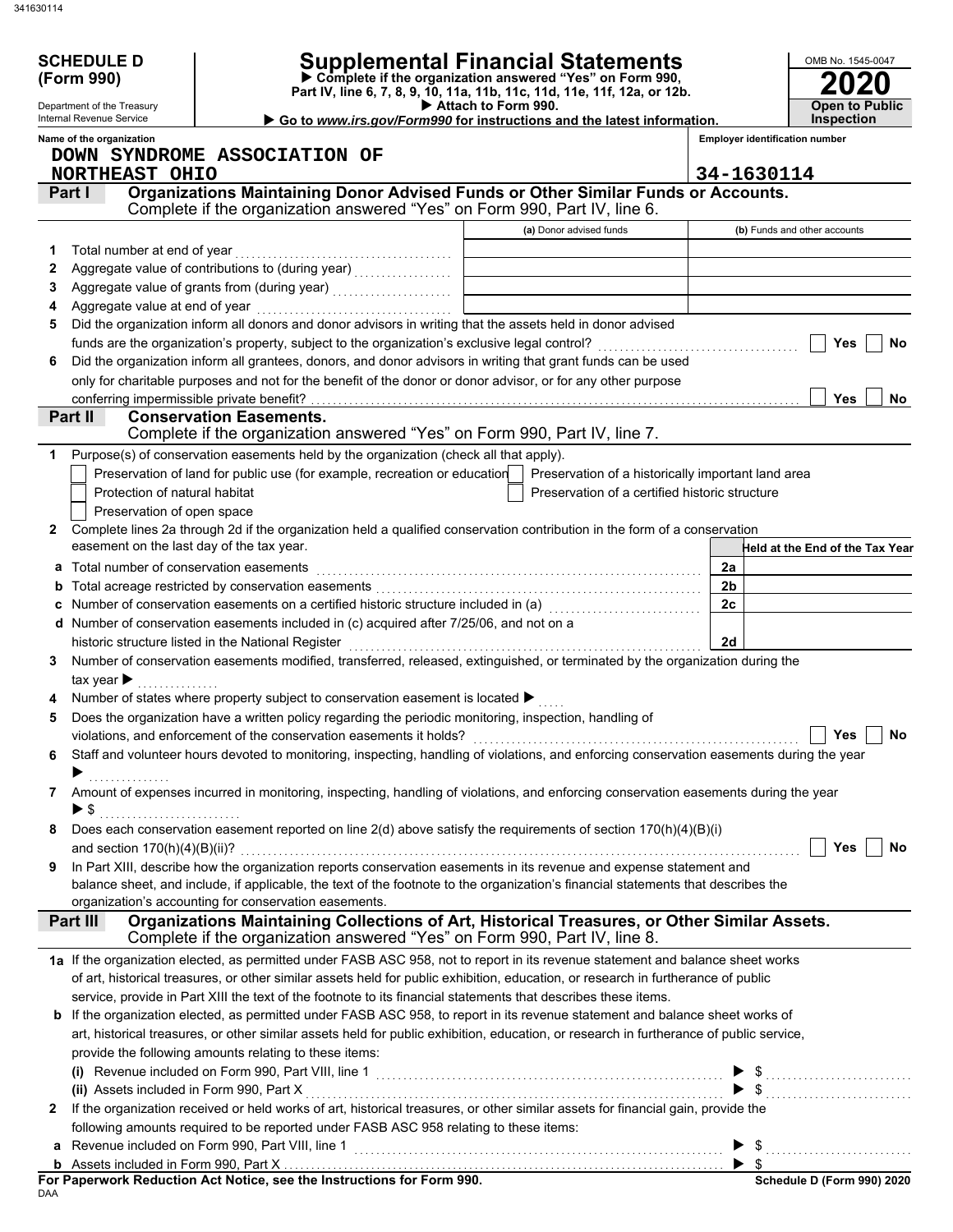| Schedule D (Form 990) 2020 DOWN SYNDROME ASSOCIATION OF                                                                                                                                                                        |                         |                          |                         | 34-1630114                                        | Page 2              |
|--------------------------------------------------------------------------------------------------------------------------------------------------------------------------------------------------------------------------------|-------------------------|--------------------------|-------------------------|---------------------------------------------------|---------------------|
| Organizations Maintaining Collections of Art, Historical Treasures, or Other Similar Assets (continued)<br><b>Part III</b>                                                                                                     |                         |                          |                         |                                                   |                     |
| Using the organization's acquisition, accession, and other records, check any of the following that make significant use of its<br>3<br>collection items (check all that apply):                                               |                         |                          |                         |                                                   |                     |
| Public exhibition<br>a                                                                                                                                                                                                         | d                       | Loan or exchange program |                         |                                                   |                     |
| Scholarly research<br>b                                                                                                                                                                                                        | е                       |                          |                         | Other <b>Other CONSERVING THE CONSERVING TERM</b> |                     |
| Preservation for future generations<br>c                                                                                                                                                                                       |                         |                          |                         |                                                   |                     |
| Provide a description of the organization's collections and explain how they further the organization's exempt purpose in Part<br>4                                                                                            |                         |                          |                         |                                                   |                     |
| XIII.                                                                                                                                                                                                                          |                         |                          |                         |                                                   |                     |
| During the year, did the organization solicit or receive donations of art, historical treasures, or other similar<br>5                                                                                                         |                         |                          |                         |                                                   |                     |
|                                                                                                                                                                                                                                |                         |                          |                         |                                                   | Yes<br>No.          |
| Part IV<br><b>Escrow and Custodial Arrangements.</b>                                                                                                                                                                           |                         |                          |                         |                                                   |                     |
| Complete if the organization answered "Yes" on Form 990, Part IV, line 9, or reported an amount on Form                                                                                                                        |                         |                          |                         |                                                   |                     |
| 990, Part X, line 21.                                                                                                                                                                                                          |                         |                          |                         |                                                   |                     |
| 1a Is the organization an agent, trustee, custodian or other intermediary for contributions or other assets not                                                                                                                |                         |                          |                         |                                                   |                     |
| included on Form 990, Part X?                                                                                                                                                                                                  |                         |                          |                         |                                                   | Yes<br>No           |
| b If "Yes," explain the arrangement in Part XIII and complete the following table:                                                                                                                                             |                         |                          |                         |                                                   |                     |
|                                                                                                                                                                                                                                |                         |                          |                         |                                                   | Amount              |
| c Beginning balance                                                                                                                                                                                                            |                         |                          |                         | 1c                                                |                     |
|                                                                                                                                                                                                                                |                         |                          |                         | 1 <sub>d</sub>                                    |                     |
|                                                                                                                                                                                                                                |                         |                          |                         |                                                   |                     |
|                                                                                                                                                                                                                                |                         |                          |                         | 1e                                                |                     |
| f Ending balance encourance and a series of the contract of the contract of the contract of the contract of the contract of the contract of the contract of the contract of the contract of the contract of the contract of th |                         |                          |                         | 1f                                                |                     |
| 2a Did the organization include an amount on Form 990, Part X, line 21, for escrow or custodial account liability?                                                                                                             |                         |                          |                         |                                                   | Yes<br>No           |
| <b>b</b> If "Yes," explain the arrangement in Part XIII. Check here if the explanation has been provided on Part XIII                                                                                                          |                         |                          |                         |                                                   |                     |
| Part V<br><b>Endowment Funds.</b>                                                                                                                                                                                              |                         |                          |                         |                                                   |                     |
| Complete if the organization answered "Yes" on Form 990, Part IV, line 10.                                                                                                                                                     |                         |                          |                         |                                                   |                     |
|                                                                                                                                                                                                                                | (a) Current year        | (b) Prior year           | (c) Two years back      | (d) Three years back                              | (e) Four years back |
| 1a Beginning of year balance                                                                                                                                                                                                   |                         |                          |                         |                                                   |                     |
| <b>b</b> Contributions <b>contributions</b>                                                                                                                                                                                    |                         |                          |                         |                                                   |                     |
| c Net investment earnings, gains, and                                                                                                                                                                                          |                         |                          |                         |                                                   |                     |
| losses                                                                                                                                                                                                                         |                         |                          |                         |                                                   |                     |
| d Grants or scholarships                                                                                                                                                                                                       |                         |                          |                         |                                                   |                     |
| e Other expenditures for facilities and                                                                                                                                                                                        |                         |                          |                         |                                                   |                     |
| programs                                                                                                                                                                                                                       |                         |                          |                         |                                                   |                     |
| f Administrative expenses                                                                                                                                                                                                      |                         |                          |                         |                                                   |                     |
|                                                                                                                                                                                                                                |                         |                          |                         |                                                   |                     |
| Provide the estimated percentage of the current year end balance (line 1g, column (a)) held as:<br>2                                                                                                                           |                         |                          |                         |                                                   |                     |
| a Board designated or quasi-endowment >                                                                                                                                                                                        | ℅                       |                          |                         |                                                   |                     |
| Permanent endowment ▶                                                                                                                                                                                                          |                         |                          |                         |                                                   |                     |
| $\%$<br>c Term endowment $\blacktriangleright$                                                                                                                                                                                 |                         |                          |                         |                                                   |                     |
| The percentages on lines 2a, 2b, and 2c should equal 100%.                                                                                                                                                                     |                         |                          |                         |                                                   |                     |
| 3a Are there endowment funds not in the possession of the organization that are held and administered for the                                                                                                                  |                         |                          |                         |                                                   |                     |
|                                                                                                                                                                                                                                |                         |                          |                         |                                                   | Yes                 |
| organization by:                                                                                                                                                                                                               |                         |                          |                         |                                                   | No.                 |
| (i) Unrelated organizations                                                                                                                                                                                                    |                         |                          |                         |                                                   | 3a(i)               |
| (ii) Related organizations                                                                                                                                                                                                     |                         |                          |                         |                                                   | 3a(ii)              |
| b If "Yes" on line 3a(ii), are the related organizations listed as required on Schedule R? [[[[[[[[[[[[[[[[[[[                                                                                                                 |                         |                          |                         |                                                   | 3b                  |
| Describe in Part XIII the intended uses of the organization's endowment funds.                                                                                                                                                 |                         |                          |                         |                                                   |                     |
| Land, Buildings, and Equipment.<br><b>Part VI</b>                                                                                                                                                                              |                         |                          |                         |                                                   |                     |
| Complete if the organization answered "Yes" on Form 990, Part IV, line 11a. See Form 990, Part X, line 10.                                                                                                                     |                         |                          |                         |                                                   |                     |
| Description of property                                                                                                                                                                                                        | (a) Cost or other basis |                          | (b) Cost or other basis | (c) Accumulated                                   | (d) Book value      |
|                                                                                                                                                                                                                                | (investment)            |                          | (other)                 | depreciation                                      |                     |
| 1a Land                                                                                                                                                                                                                        |                         |                          |                         |                                                   |                     |
|                                                                                                                                                                                                                                |                         |                          |                         |                                                   |                     |
|                                                                                                                                                                                                                                |                         |                          |                         |                                                   |                     |
|                                                                                                                                                                                                                                |                         |                          | 122,373                 | 101,908                                           | 20,465              |
|                                                                                                                                                                                                                                |                         |                          |                         |                                                   |                     |
|                                                                                                                                                                                                                                |                         |                          |                         |                                                   | 20,465<br>▶         |

**Schedule D (Form 990) 2020**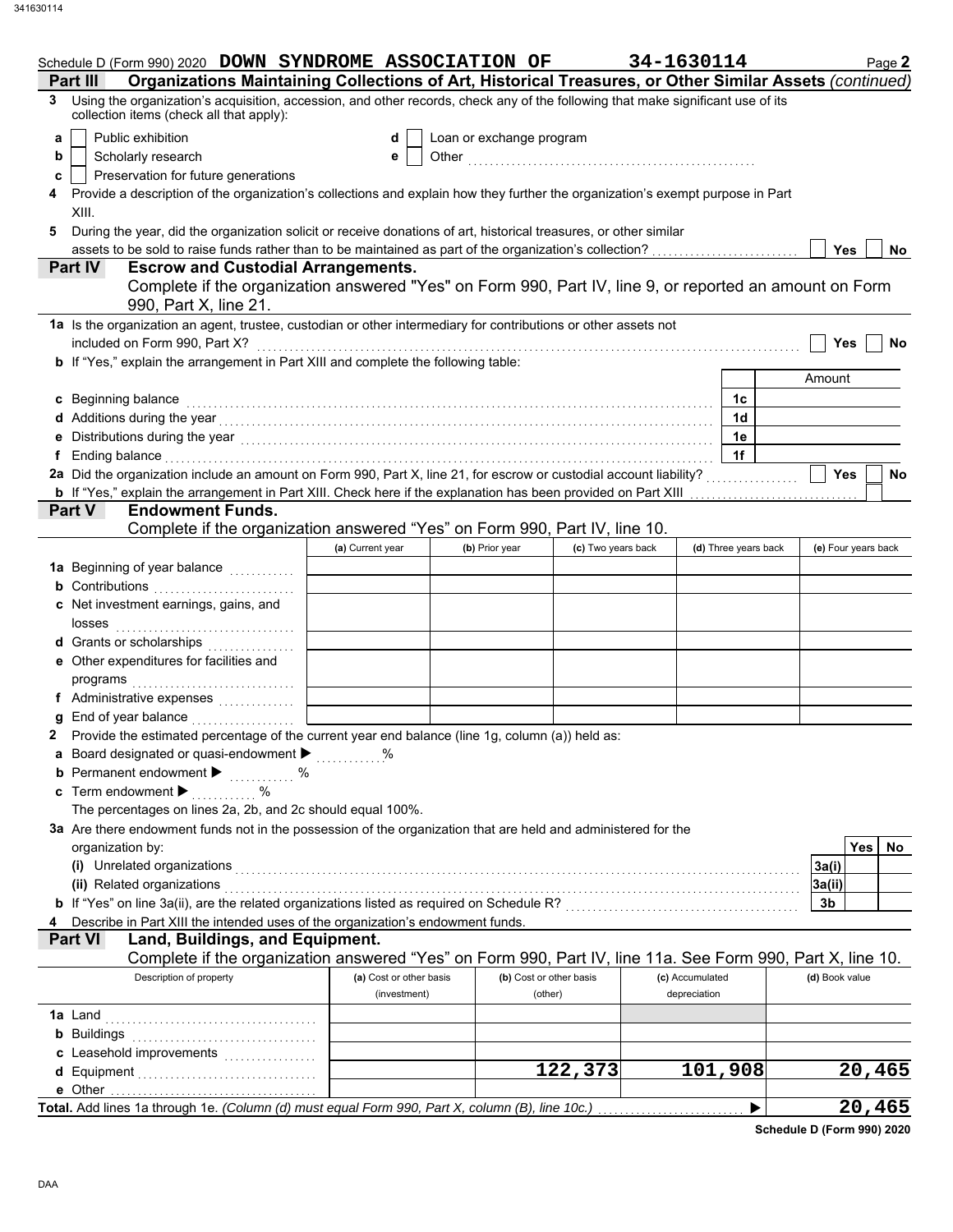| <b>Part VII</b>                        | Schedule D (Form 990) 2020 DOWN SYNDROME ASSOCIATION OF                                                                                              |                | 34-1630114                       | Page 3               |
|----------------------------------------|------------------------------------------------------------------------------------------------------------------------------------------------------|----------------|----------------------------------|----------------------|
|                                        | <b>Investments - Other Securities.</b><br>Complete if the organization answered "Yes" on Form 990, Part IV, line 11b. See Form 990, Part X, line 12. |                |                                  |                      |
|                                        | (a) Description of security or category                                                                                                              | (b) Book value | (c) Method of valuation:         |                      |
|                                        | (including name of security)                                                                                                                         |                | Cost or end-of-year market value |                      |
| (1) Financial derivatives              |                                                                                                                                                      |                |                                  |                      |
|                                        | (2) Closely held equity interests                                                                                                                    |                |                                  |                      |
| $(3)$ Other                            |                                                                                                                                                      |                |                                  |                      |
| (A)                                    |                                                                                                                                                      |                |                                  |                      |
|                                        |                                                                                                                                                      |                |                                  |                      |
| $(C)$ (C)                              |                                                                                                                                                      |                |                                  |                      |
| $\ldots$ (D) $\ldots$                  |                                                                                                                                                      |                |                                  |                      |
| $\ldots$ (E) $\ldots$                  |                                                                                                                                                      |                |                                  |                      |
| $\ldots$ (F) $\ldots$<br>(G)           |                                                                                                                                                      |                |                                  |                      |
| (H)                                    |                                                                                                                                                      |                |                                  |                      |
|                                        | Total. (Column (b) must equal Form 990, Part X, col. (B) line 12.)                                                                                   |                |                                  |                      |
| <b>Part VIII</b>                       | <b>Investments - Program Related.</b>                                                                                                                |                |                                  |                      |
|                                        | Complete if the organization answered "Yes" on Form 990, Part IV, line 11c. See Form 990, Part X, line 13.                                           |                |                                  |                      |
|                                        | (a) Description of investment                                                                                                                        | (b) Book value | (c) Method of valuation:         |                      |
|                                        |                                                                                                                                                      |                | Cost or end-of-year market value |                      |
| (1)                                    |                                                                                                                                                      |                |                                  |                      |
| (2)                                    |                                                                                                                                                      |                |                                  |                      |
| (3)                                    |                                                                                                                                                      |                |                                  |                      |
| (4)                                    |                                                                                                                                                      |                |                                  |                      |
| (5)                                    |                                                                                                                                                      |                |                                  |                      |
| (6)                                    |                                                                                                                                                      |                |                                  |                      |
| (7)                                    |                                                                                                                                                      |                |                                  |                      |
| (8)                                    |                                                                                                                                                      |                |                                  |                      |
| (9)                                    |                                                                                                                                                      |                |                                  |                      |
|                                        | Total. (Column (b) must equal Form 990, Part X, col. (B) line 13.)                                                                                   | ▶              |                                  |                      |
| Part IX                                | <b>Other Assets.</b><br>Complete if the organization answered "Yes" on Form 990, Part IV, line 11d. See Form 990, Part X, line 15.                   |                |                                  |                      |
|                                        | (a) Description                                                                                                                                      |                |                                  | (b) Book value       |
| (1)                                    | FUNDS HELD BY OTHERS                                                                                                                                 |                |                                  | 420,931              |
| (2)                                    | SECURITY DEPOSIT                                                                                                                                     |                |                                  |                      |
|                                        |                                                                                                                                                      |                |                                  |                      |
|                                        |                                                                                                                                                      |                |                                  |                      |
|                                        |                                                                                                                                                      |                |                                  |                      |
|                                        |                                                                                                                                                      |                |                                  |                      |
|                                        |                                                                                                                                                      |                |                                  |                      |
|                                        |                                                                                                                                                      |                |                                  |                      |
|                                        |                                                                                                                                                      |                |                                  |                      |
| (3)<br>(4)<br>(5)<br>(6)<br>(7)<br>(8) |                                                                                                                                                      |                |                                  | $\overline{2}$ ,000  |
| (9)                                    | Total. (Column (b) must equal Form 990, Part X, col. (B) line 15.)                                                                                   |                |                                  | $4\overline{22,931}$ |
| Part X                                 | <b>Other Liabilities.</b>                                                                                                                            |                |                                  |                      |
|                                        | Complete if the organization answered "Yes" on Form 990, Part IV, line 11e or 11f. See Form 990, Part X,                                             |                |                                  |                      |
|                                        | line 25.                                                                                                                                             |                |                                  |                      |
|                                        | (a) Description of liability                                                                                                                         |                |                                  | (b) Book value       |
|                                        | Federal income taxes                                                                                                                                 |                |                                  |                      |
|                                        |                                                                                                                                                      |                |                                  |                      |
| 1.<br>(1)<br>(2)<br>(3)                |                                                                                                                                                      |                |                                  |                      |
|                                        |                                                                                                                                                      |                |                                  |                      |
| (4)<br>(5)                             |                                                                                                                                                      |                |                                  |                      |
| (6)                                    |                                                                                                                                                      |                |                                  |                      |
|                                        |                                                                                                                                                      |                |                                  |                      |
| (7)<br>(8)<br>(9)                      |                                                                                                                                                      |                |                                  |                      |

Liability for uncertain tax positions. In Part XIII, provide the text of the footnote to the organization's financial statements that reports the **2.** organization's liability for uncertain tax positions under FASB ASC 740. Check here if the text of the footnote has been provided in Part XIII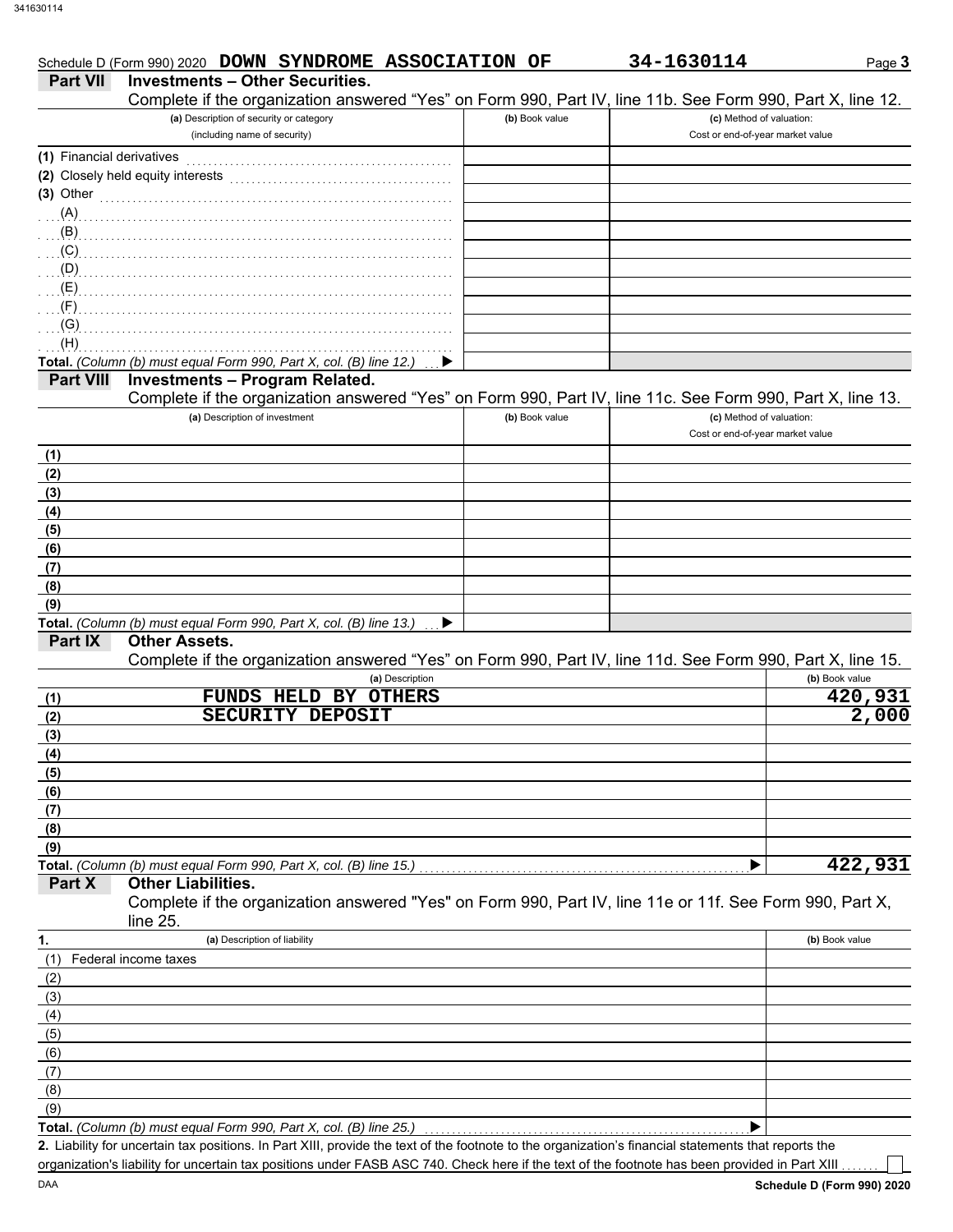| Schedule D (Form 990) 2020 DOWN SYNDROME ASSOCIATION OF<br>Reconciliation of Revenue per Audited Financial Statements With Revenue per Return.<br>Part XI                                                                           |                      | 34-1630114 |         | Page 4                   |
|-------------------------------------------------------------------------------------------------------------------------------------------------------------------------------------------------------------------------------------|----------------------|------------|---------|--------------------------|
| Complete if the organization answered "Yes" on Form 990, Part IV, line 12a.                                                                                                                                                         |                      |            |         |                          |
| Total revenue, gains, and other support per audited financial statements                                                                                                                                                            |                      |            | 1       | 591,395                  |
| Amounts included on line 1 but not on Form 990, Part VIII, line 12:<br>$\mathbf{2}$                                                                                                                                                 |                      |            |         |                          |
| Net unrealized gains (losses) on investments [11] with the uncontraction of the uncontraction of the uncontraction of the uncontraction of the uncontraction of the uncontraction of the uncontraction of the uncontraction of<br>a | 2a                   | 52,052     |         |                          |
|                                                                                                                                                                                                                                     | 2 <sub>b</sub>       |            |         |                          |
| c Recoveries of prior year grants [11] resonance contracts and resonance contracts and resonance contracts are resonance contracts and resonance contracts are resonance contracts and resonance contracts are resonance contr      | 2c                   |            |         |                          |
|                                                                                                                                                                                                                                     | 2d                   |            |         |                          |
| Add lines 2a through 2d [[[[[[[[[[[[[[[[[[[[[[[[[]]]]]]]]]] Add lines 2a through 2d                                                                                                                                                 |                      |            | 2e      | $\frac{52,052}{539,343}$ |
| 3                                                                                                                                                                                                                                   |                      |            | 3       |                          |
| Amounts included on Form 990, Part VIII, line 12, but not on line 1:                                                                                                                                                                |                      |            |         |                          |
| Investment expenses not included on Form 990, Part VIII, line 7b [[[[[[[[[[[[[[[[[[[[[[[[[]]]]]]]]]                                                                                                                                 | 4a                   |            |         |                          |
|                                                                                                                                                                                                                                     | 4 <sub>b</sub>       |            |         |                          |
| c Add lines 4a and 4b                                                                                                                                                                                                               |                      |            | 4с      |                          |
|                                                                                                                                                                                                                                     |                      |            | 5       | 539,343                  |
| Reconciliation of Expenses per Audited Financial Statements With Expenses per Return.<br>Part XII                                                                                                                                   |                      |            |         |                          |
| Complete if the organization answered "Yes" on Form 990, Part IV, line 12a.                                                                                                                                                         |                      |            |         |                          |
| Total expenses and losses per audited financial statements                                                                                                                                                                          |                      |            | 1.      | 585,529                  |
| Amounts included on line 1 but not on Form 990, Part IX, line 25:<br>2                                                                                                                                                              |                      |            |         |                          |
| Donated services and use of facilities<br>a                                                                                                                                                                                         | 2a                   |            |         |                          |
| b Prior year adjustments <b>contained</b> and the contained and the contained and contained and prior of the contained and contained and contained and contained and contained and contained and contained and contained and contai | 2 <sub>b</sub>       |            |         |                          |
| c Other losses                                                                                                                                                                                                                      | 2c                   |            |         |                          |
|                                                                                                                                                                                                                                     | 2d                   |            |         |                          |
| Add lines 2a through 2d [11, 12] Add lines 2a through 2d [11, 12] Add lines 2a through 2d [11, 12] Add lines 2                                                                                                                      |                      |            | 2e      |                          |
| 3                                                                                                                                                                                                                                   |                      |            | 3       | 585,529                  |
| Amounts included on Form 990, Part IX, line 25, but not on line 1:                                                                                                                                                                  |                      |            |         |                          |
| a Investment expenses not included on Form 990, Part VIII, line 7b                                                                                                                                                                  | 4a<br>4 <sub>b</sub> |            |         |                          |
| c Add lines 4a and 4b                                                                                                                                                                                                               |                      |            |         |                          |
| 5 Total expenses. Add lines 3 and 4c. (This must equal Form 990, Part I, line 18.)                                                                                                                                                  |                      |            | 4c<br>5 | 585,529                  |
| Part XIII Supplemental Information.                                                                                                                                                                                                 |                      |            |         |                          |
| 2; Part XI, lines 2d and 4b; and Part XII, lines 2d and 4b. Also complete this part to provide any additional information.                                                                                                          |                      |            |         |                          |
|                                                                                                                                                                                                                                     |                      |            |         |                          |
|                                                                                                                                                                                                                                     |                      |            |         |                          |
|                                                                                                                                                                                                                                     |                      |            |         |                          |
|                                                                                                                                                                                                                                     |                      |            |         |                          |
|                                                                                                                                                                                                                                     |                      |            |         |                          |
|                                                                                                                                                                                                                                     |                      |            |         |                          |
|                                                                                                                                                                                                                                     |                      |            |         |                          |
|                                                                                                                                                                                                                                     |                      |            |         |                          |
|                                                                                                                                                                                                                                     |                      |            |         |                          |
|                                                                                                                                                                                                                                     |                      |            |         |                          |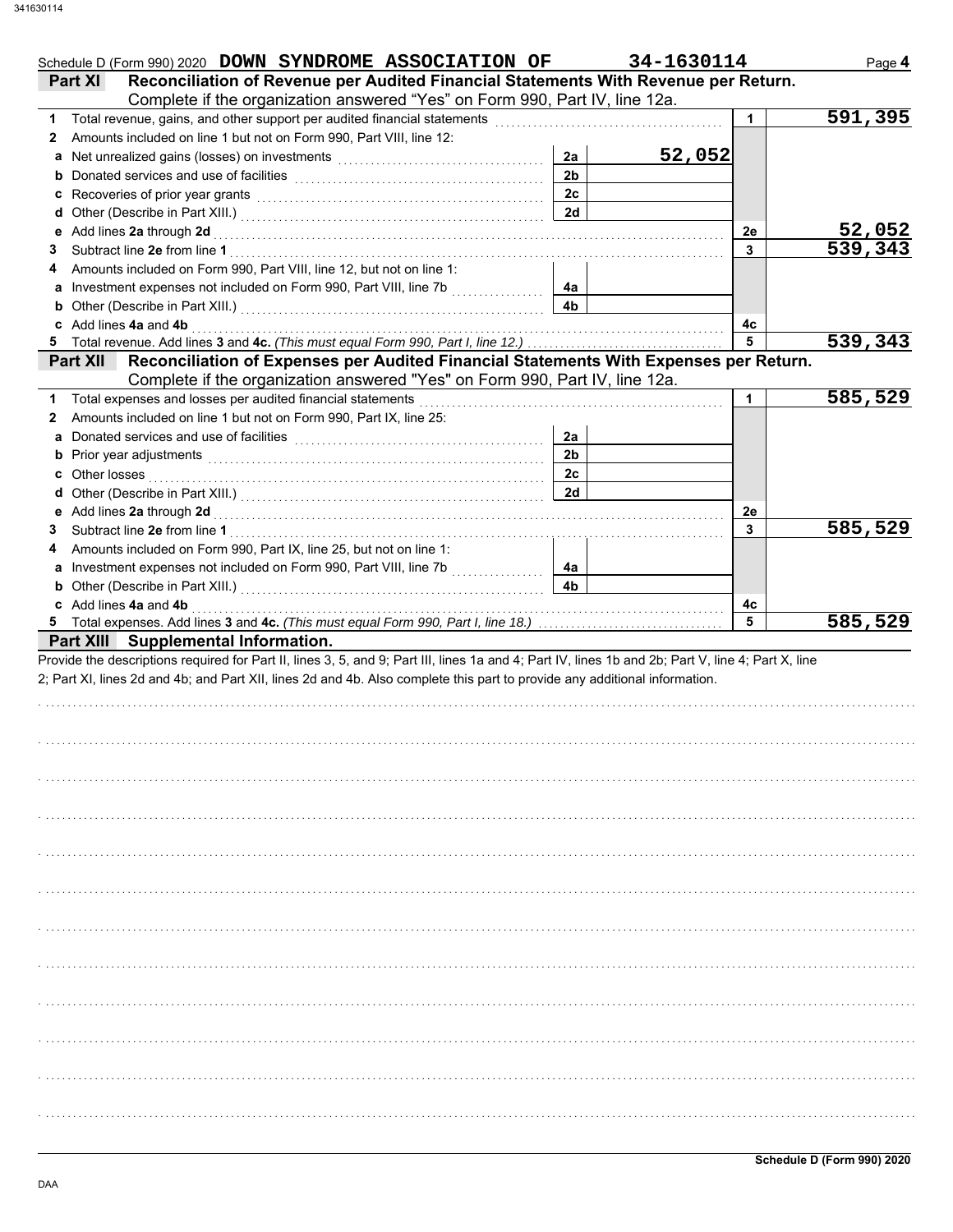| Schedule D (Form 990) 2020 DOWN SYNDROME ASSOCIATION OF Part XIII Supplemental Information (continued) | 34-1630114 | Page 5 |
|--------------------------------------------------------------------------------------------------------|------------|--------|
|                                                                                                        |            |        |
|                                                                                                        |            |        |
|                                                                                                        |            |        |
|                                                                                                        |            |        |
|                                                                                                        |            |        |
|                                                                                                        |            |        |
|                                                                                                        |            |        |
|                                                                                                        |            |        |
|                                                                                                        |            |        |
|                                                                                                        |            |        |
|                                                                                                        |            |        |
|                                                                                                        |            |        |
|                                                                                                        |            |        |
|                                                                                                        |            |        |
|                                                                                                        |            |        |
|                                                                                                        |            |        |
|                                                                                                        |            |        |
|                                                                                                        |            |        |
|                                                                                                        |            |        |
|                                                                                                        |            |        |
|                                                                                                        |            |        |
|                                                                                                        |            |        |
|                                                                                                        |            |        |
|                                                                                                        |            |        |
|                                                                                                        |            |        |
|                                                                                                        |            |        |
|                                                                                                        |            |        |
|                                                                                                        |            |        |
|                                                                                                        |            |        |
|                                                                                                        |            |        |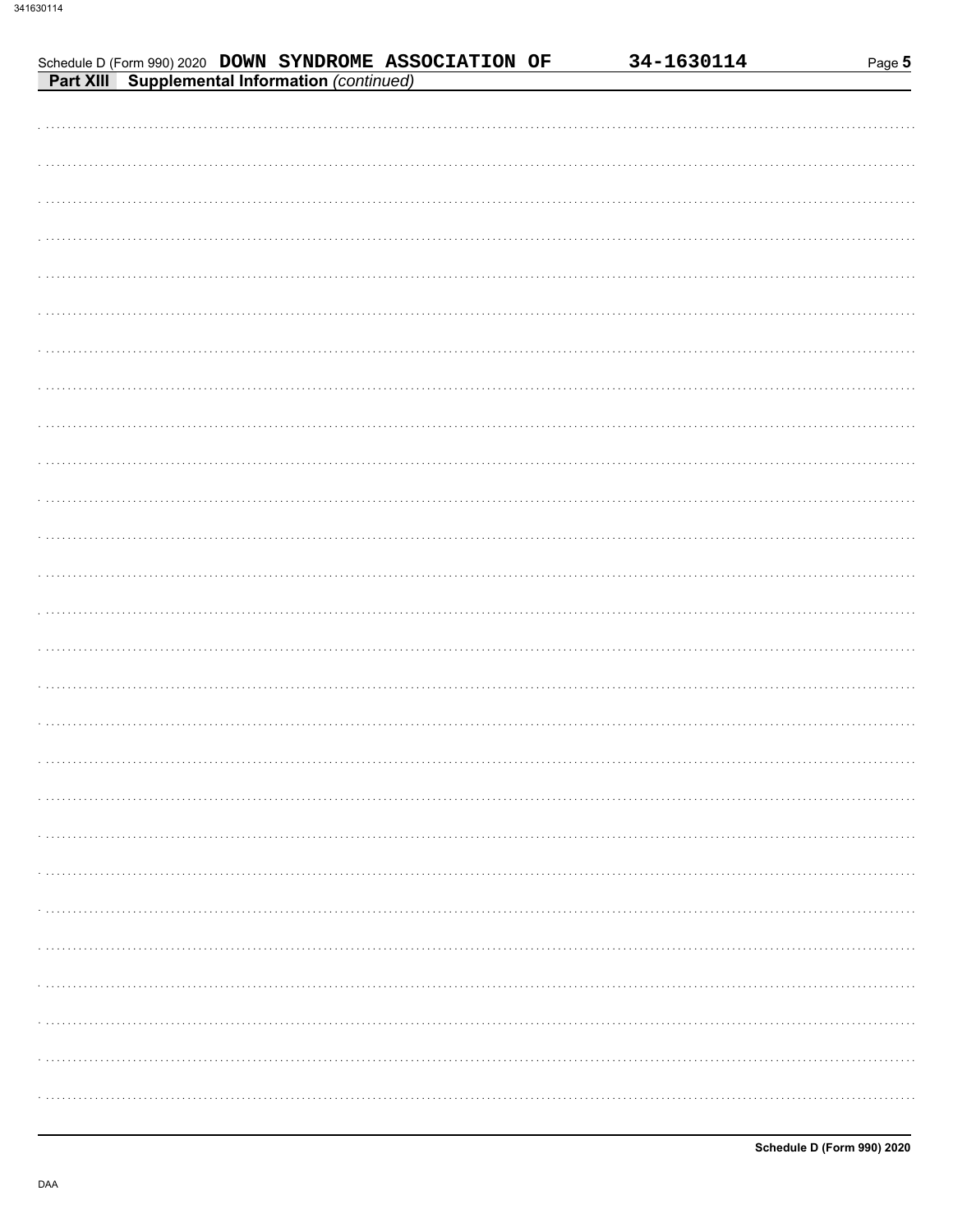| <b>SCHEDULE G</b><br><b>Supplemental Information Regarding Fundraising or Gaming Activities</b><br>Complete if the organization answered "Yes" on Form 990, Part IV, line 17, 18, or 19, or if the<br>(Form 990 or 990-EZ)               |                                    |                              |                                                                        |                                                     | OMB No. 1545-0047                       |
|------------------------------------------------------------------------------------------------------------------------------------------------------------------------------------------------------------------------------------------|------------------------------------|------------------------------|------------------------------------------------------------------------|-----------------------------------------------------|-----------------------------------------|
|                                                                                                                                                                                                                                          | Attach to Form 990 or Form 990-EZ. |                              | organization entered more than \$15,000 on Form 990-EZ, line 6a.       |                                                     |                                         |
| Department of the Treasury<br>Internal Revenue Service                                                                                                                                                                                   |                                    |                              | Go to www.irs.gov/Form990 for instructions and the latest information. |                                                     | <b>Open to Public</b><br>Inspection     |
| DOWN SYNDROME ASSOCIATION OF<br>Name of the organization<br><b>NORTHEAST OHIO</b>                                                                                                                                                        |                                    |                              |                                                                        | <b>Employer identification number</b><br>34-1630114 |                                         |
| Fundraising Activities. Complete if the organization answered "Yes" on Form 990, Part IV, line 17.<br>Part I                                                                                                                             |                                    |                              |                                                                        |                                                     |                                         |
| Form 990-EZ filers are not required to complete this part.                                                                                                                                                                               |                                    |                              |                                                                        |                                                     |                                         |
| Indicate whether the organization raised funds through any of the following activities. Check all that apply.<br>1                                                                                                                       |                                    |                              |                                                                        |                                                     |                                         |
| Mail solicitations<br>a                                                                                                                                                                                                                  | e                                  |                              | Solicitation of non-government grants                                  |                                                     |                                         |
| Internet and email solicitations<br>b                                                                                                                                                                                                    | f                                  |                              | Solicitation of government grants                                      |                                                     |                                         |
| Phone solicitations<br>c                                                                                                                                                                                                                 | Special fundraising events<br>a    |                              |                                                                        |                                                     |                                         |
| In-person solicitations<br>d                                                                                                                                                                                                             |                                    |                              |                                                                        |                                                     |                                         |
| 2a Did the organization have a written or oral agreement with any individual (including officers, directors, trustees,<br>or key employees listed in Form 990, Part VII) or entity in connection with professional fundraising services? |                                    |                              |                                                                        |                                                     | Yes<br>No                               |
| b If "Yes," list the 10 highest paid individuals or entities (fundraisers) pursuant to agreements under which the fundraiser is to be                                                                                                    |                                    |                              |                                                                        |                                                     |                                         |
| compensated at least \$5,000 by the organization.                                                                                                                                                                                        |                                    | (iii) Did fund-              |                                                                        |                                                     |                                         |
| (i) Name and address of individual                                                                                                                                                                                                       |                                    | raiser have<br>custody or    | (iv) Gross receipts                                                    | (v) Amount paid to<br>(or retained by)              | (vi) Amount paid to<br>(or retained by) |
| or entity (fundraiser)                                                                                                                                                                                                                   | (ii) Activity                      | control of<br>contributions? | from activity                                                          | fundraiser listed in                                | organization                            |
|                                                                                                                                                                                                                                          |                                    | Yes No                       |                                                                        | col. (i)                                            |                                         |
| 1                                                                                                                                                                                                                                        |                                    |                              |                                                                        |                                                     |                                         |
|                                                                                                                                                                                                                                          |                                    |                              |                                                                        |                                                     |                                         |
| $\mathbf{2}$                                                                                                                                                                                                                             |                                    |                              |                                                                        |                                                     |                                         |
|                                                                                                                                                                                                                                          |                                    |                              |                                                                        |                                                     |                                         |
| 3                                                                                                                                                                                                                                        |                                    |                              |                                                                        |                                                     |                                         |
|                                                                                                                                                                                                                                          |                                    |                              |                                                                        |                                                     |                                         |
|                                                                                                                                                                                                                                          |                                    |                              |                                                                        |                                                     |                                         |
| 4                                                                                                                                                                                                                                        |                                    |                              |                                                                        |                                                     |                                         |
|                                                                                                                                                                                                                                          |                                    |                              |                                                                        |                                                     |                                         |
| 5                                                                                                                                                                                                                                        |                                    |                              |                                                                        |                                                     |                                         |
|                                                                                                                                                                                                                                          |                                    |                              |                                                                        |                                                     |                                         |
|                                                                                                                                                                                                                                          |                                    |                              |                                                                        |                                                     |                                         |
|                                                                                                                                                                                                                                          |                                    |                              |                                                                        |                                                     |                                         |
|                                                                                                                                                                                                                                          |                                    |                              |                                                                        |                                                     |                                         |
| 7                                                                                                                                                                                                                                        |                                    |                              |                                                                        |                                                     |                                         |
|                                                                                                                                                                                                                                          |                                    |                              |                                                                        |                                                     |                                         |
| 8                                                                                                                                                                                                                                        |                                    |                              |                                                                        |                                                     |                                         |
|                                                                                                                                                                                                                                          |                                    |                              |                                                                        |                                                     |                                         |
|                                                                                                                                                                                                                                          |                                    |                              |                                                                        |                                                     |                                         |
| 9                                                                                                                                                                                                                                        |                                    |                              |                                                                        |                                                     |                                         |
|                                                                                                                                                                                                                                          |                                    |                              |                                                                        |                                                     |                                         |
| 10                                                                                                                                                                                                                                       |                                    |                              |                                                                        |                                                     |                                         |
|                                                                                                                                                                                                                                          |                                    |                              |                                                                        |                                                     |                                         |
| Total                                                                                                                                                                                                                                    |                                    |                              |                                                                        |                                                     |                                         |
| List all states in which the organization is registered or licensed to solicit contributions or has been notified it is exempt from<br>3                                                                                                 |                                    |                              |                                                                        |                                                     |                                         |
| registration or licensing.                                                                                                                                                                                                               |                                    |                              |                                                                        |                                                     |                                         |
|                                                                                                                                                                                                                                          |                                    |                              |                                                                        |                                                     |                                         |
|                                                                                                                                                                                                                                          |                                    |                              |                                                                        |                                                     |                                         |
|                                                                                                                                                                                                                                          |                                    |                              |                                                                        |                                                     |                                         |
|                                                                                                                                                                                                                                          |                                    |                              |                                                                        |                                                     |                                         |
|                                                                                                                                                                                                                                          |                                    |                              |                                                                        |                                                     |                                         |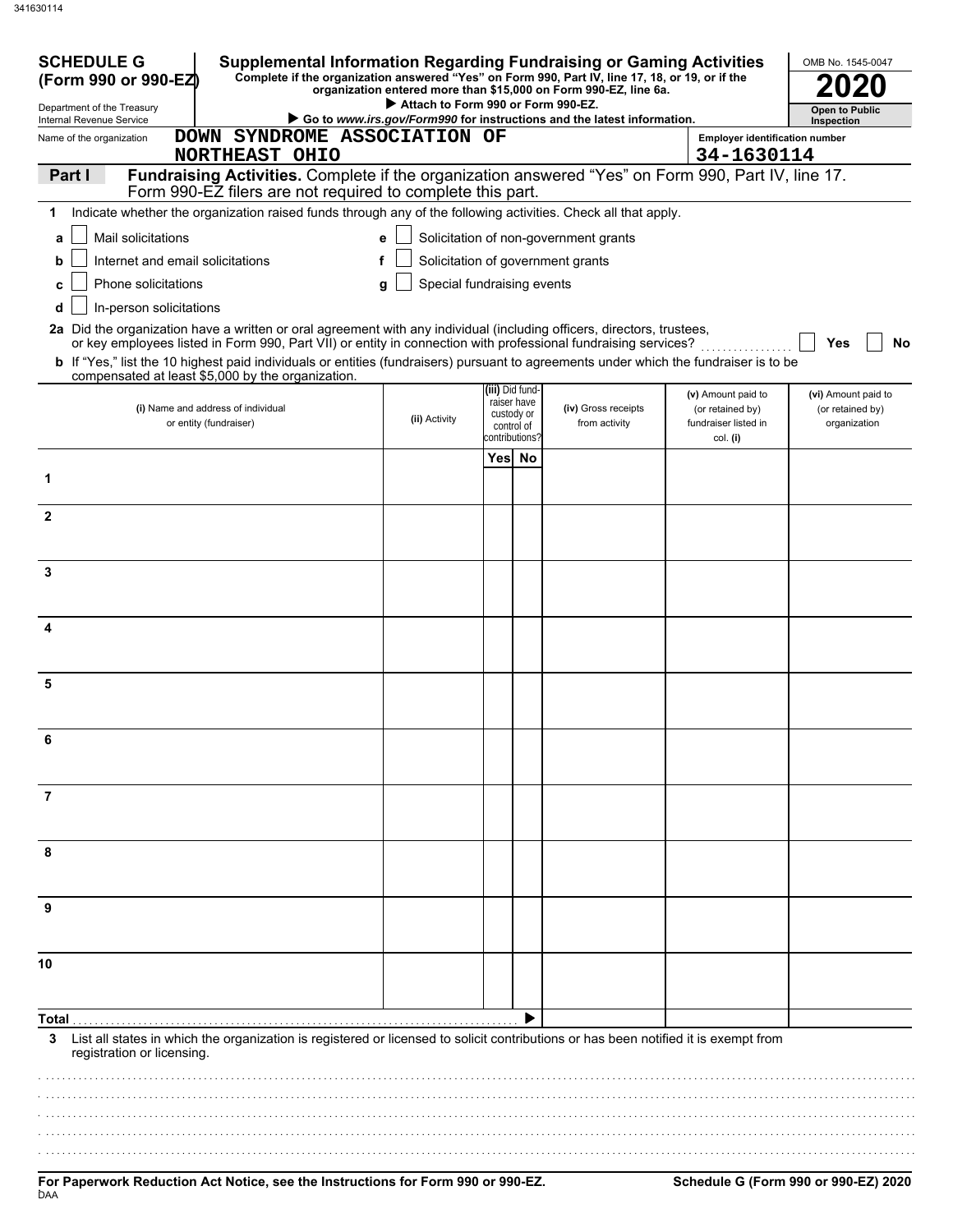# Schedule G (Form 990 or 990-EZ) 2020 **DOWN SYNDROME ASSOCIATION OF 34-1630114** Page 2

| Part II | <b>Fundraising Events.</b> Complete if the organization answered "Yes" on Form 990, Part IV, line 18, or reported more |
|---------|------------------------------------------------------------------------------------------------------------------------|
|         | than \$15,000 of fundraising event contributions and gross income on Form 990-EZ, lines 1 and 6b. List events with     |
|         | gross receipts greater than \$5,000.                                                                                   |

|                 |                                                       | gross receipts greater than \$0,000.                                                                           |                               |                               |                                   |
|-----------------|-------------------------------------------------------|----------------------------------------------------------------------------------------------------------------|-------------------------------|-------------------------------|-----------------------------------|
|                 |                                                       | (a) Event $#1$                                                                                                 | $(b)$ Event #2                | (c) Other events              |                                   |
|                 |                                                       |                                                                                                                |                               |                               | (d) Total events                  |
|                 |                                                       | <b>BUDDY WALK</b><br>(event type)                                                                              | SUNBURST GALA<br>(event type) | <b>NONE</b><br>(total number) | (add col. (a) through<br>col. (c) |
|                 |                                                       |                                                                                                                |                               |                               |                                   |
| Revenue         |                                                       | 238,341                                                                                                        | 104,075                       |                               | 342,416                           |
|                 | 1 Gross receipts                                      |                                                                                                                |                               |                               |                                   |
|                 |                                                       | 146,478                                                                                                        | 49,753                        |                               | 196,231                           |
|                 | 2 Less: Contributions<br>3 Gross income (line 1 minus |                                                                                                                |                               |                               |                                   |
|                 |                                                       | 91,863                                                                                                         | 54,322                        |                               | 146,185                           |
|                 | line 2) $\ldots$                                      |                                                                                                                |                               |                               |                                   |
|                 | 4 Cash prizes                                         |                                                                                                                |                               |                               |                                   |
|                 |                                                       |                                                                                                                |                               |                               |                                   |
|                 | 5 Noncash prizes                                      | 1,685                                                                                                          | 1,749                         |                               | 3,434                             |
|                 |                                                       |                                                                                                                |                               |                               |                                   |
|                 | 6 Rent/facility costs                                 |                                                                                                                |                               |                               |                                   |
|                 |                                                       |                                                                                                                |                               |                               |                                   |
|                 | 7 Food and beverages                                  | 242                                                                                                            | 71,523                        |                               | 71,765                            |
|                 |                                                       |                                                                                                                |                               |                               |                                   |
| Direct Expenses | 8 Entertainment                                       |                                                                                                                | 700                           |                               | 700                               |
|                 |                                                       |                                                                                                                |                               |                               |                                   |
|                 | <b>9</b> Other direct expenses                        | 20,232                                                                                                         | 9,142                         |                               | 29,374                            |
|                 |                                                       |                                                                                                                |                               |                               |                                   |
|                 |                                                       | 10 Direct expense summary. Add lines 4 through 9 in column (d) [11] content to content the summary of Direct P |                               | ▶                             | 105,273                           |
|                 |                                                       |                                                                                                                |                               |                               | 40,912                            |
|                 | Part III                                              | Gaming. Complete if the organization answered "Yes" on Form 990, Part IV, line 19, or reported more than       |                               |                               |                                   |
|                 |                                                       | \$15,000 on Form 990-EZ, line 6a.                                                                              |                               |                               |                                   |
|                 |                                                       | (a) Bingo                                                                                                      | (b) Pull tabs/instant         | (c) Other gaming              | (d) Total gaming (add             |
|                 |                                                       |                                                                                                                | bingo/progressive bingo       |                               | col. (a) through col. (c))        |
| Revenue         |                                                       |                                                                                                                |                               |                               |                                   |
|                 | 1 Gross revenue                                       |                                                                                                                |                               |                               |                                   |
|                 |                                                       |                                                                                                                |                               |                               |                                   |
|                 | 2 Cash prizes<br><u>.</u>                             |                                                                                                                |                               |                               |                                   |
| Direct Expenses |                                                       |                                                                                                                |                               |                               |                                   |
|                 | 3 Noncash prizes                                      |                                                                                                                |                               |                               |                                   |
|                 |                                                       |                                                                                                                |                               |                               |                                   |
|                 | 4 Rent/facility costs                                 |                                                                                                                |                               |                               |                                   |
|                 |                                                       |                                                                                                                |                               |                               |                                   |
|                 | 5 Other direct expenses                               |                                                                                                                |                               |                               |                                   |
|                 |                                                       | %<br>Yes                                                                                                       | %<br>Yes                      | $\%$<br>Yes                   |                                   |
|                 |                                                       |                                                                                                                |                               | No.                           |                                   |
|                 | 6 Volunteer labor                                     | No                                                                                                             | No                            |                               |                                   |
|                 |                                                       |                                                                                                                |                               |                               |                                   |
|                 |                                                       | 7 Direct expense summary. Add lines 2 through 5 in column (d)                                                  |                               |                               |                                   |
|                 |                                                       |                                                                                                                |                               |                               |                                   |
|                 |                                                       |                                                                                                                |                               |                               |                                   |
|                 |                                                       |                                                                                                                |                               |                               |                                   |
|                 |                                                       | Enter the state(s) in which the organization conducts gaming activities:                                       |                               |                               |                                   |
|                 |                                                       | a Is the organization licensed to conduct gaming activities in each of these states?                           |                               |                               | Yes<br>No                         |
|                 | b If "No," explain:                                   |                                                                                                                |                               |                               |                                   |
|                 |                                                       |                                                                                                                |                               |                               |                                   |
|                 |                                                       |                                                                                                                |                               |                               | Yes<br>No                         |
|                 | b If "Yes," explain:                                  | 10a Were any of the organization's gaming licenses revoked, suspended, or terminated during the tax year?      |                               |                               |                                   |
|                 |                                                       |                                                                                                                |                               |                               |                                   |

. . . . . . . . . . . . . . . . . . . . . . . . . . . . . . . . . . . . . . . . . . . . . . . . . . . . . . . . . . . . . . . . . . . . . . . . . . . . . . . . . . . . . . . . . . . . . . . . . . . . . . . . . . . . . . . . . . . . . . . . . . . . . . . . . . . . . . . . . . . . . . . . . . . . . . . . . . .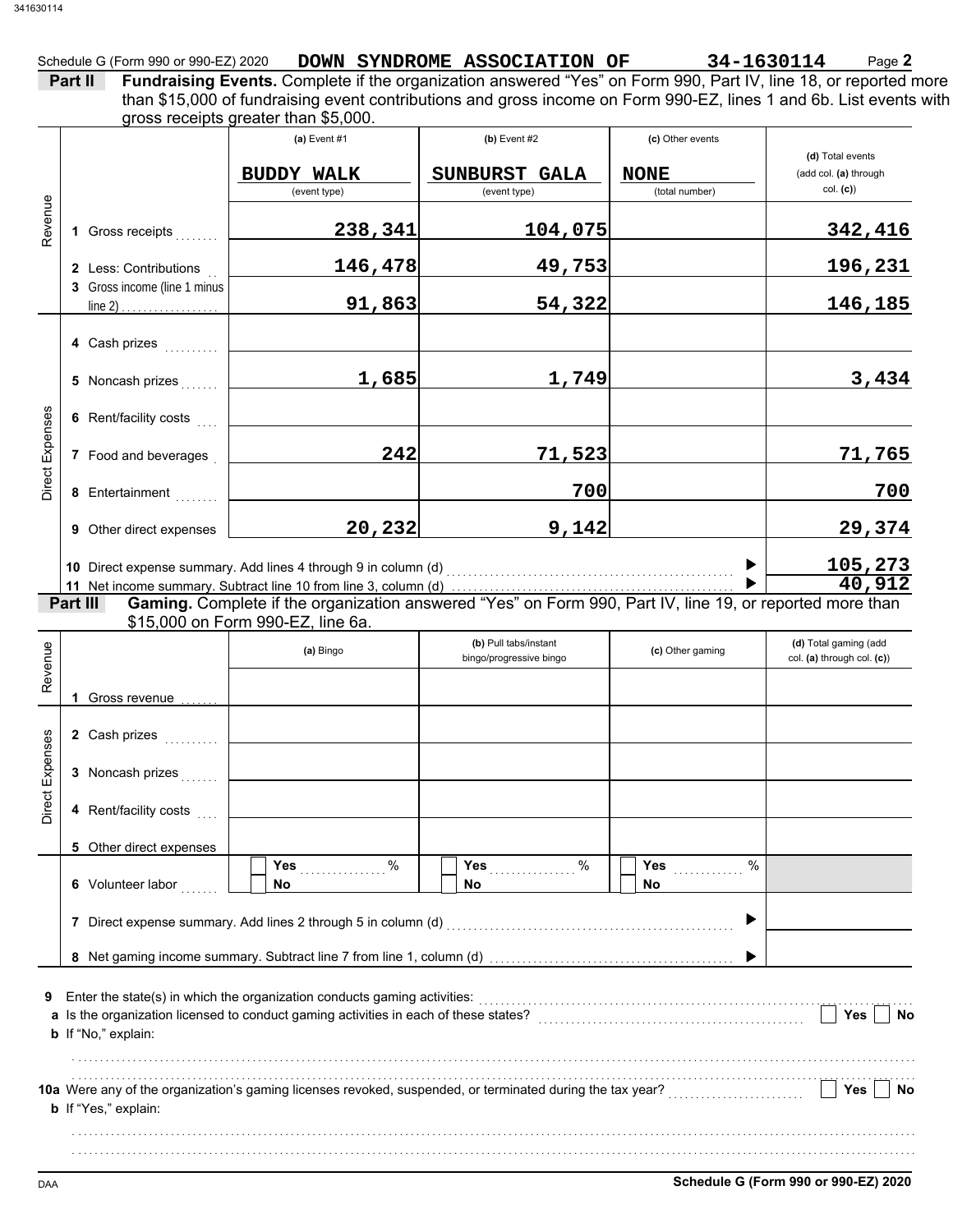|    | Schedule G (Form 990 or 990-EZ) 2020 DOWN SYNDROME ASSOCIATION OF                                                                                                                                                                                               | 34-1630114                           |                 |            | Page 3 |      |
|----|-----------------------------------------------------------------------------------------------------------------------------------------------------------------------------------------------------------------------------------------------------------------|--------------------------------------|-----------------|------------|--------|------|
| 11 | Does the organization conduct gaming activities with nonmembers?                                                                                                                                                                                                |                                      |                 | <b>Yes</b> |        | No   |
| 12 | Is the organization a grantor, beneficiary or trustee of a trust, or a member of a partnership or other entity                                                                                                                                                  |                                      |                 | Yes        |        | No   |
| 13 | Indicate the percentage of gaming activity conducted in:                                                                                                                                                                                                        |                                      |                 |            |        |      |
| a  | The organization's facility with the contract of the contract of the contract of the contract of the contract of the contract of the contract of the contract of the contract of the contract of the contract of the contract                                   |                                      | 13a             |            |        | %    |
| b  | An outside facility                                                                                                                                                                                                                                             |                                      | 13 <sub>b</sub> |            |        | $\%$ |
| 14 | Enter the name and address of the person who prepares the organization's gaming/special events books and<br>records:                                                                                                                                            |                                      |                 |            |        |      |
|    | Name $\blacktriangleright$                                                                                                                                                                                                                                      |                                      |                 |            |        |      |
|    | Address $\blacktriangleright$                                                                                                                                                                                                                                   |                                      |                 |            |        |      |
|    | 15a Does the organization have a contract with a third party from whom the organization receives gaming<br>revenue?                                                                                                                                             |                                      |                 | Yes        |        | No   |
| b  | If "Yes," enter the amount of gaming revenue received by the organization ▶ [ <i>[[[[[[[]]</i> ]]                                                                                                                                                               |                                      |                 |            |        |      |
|    | amount of gaming revenue retained by the third party ▶ \$                                                                                                                                                                                                       |                                      |                 |            |        |      |
| C  | If "Yes," enter name and address of the third party:                                                                                                                                                                                                            |                                      |                 |            |        |      |
|    |                                                                                                                                                                                                                                                                 |                                      |                 |            |        |      |
|    | Name > 2000 compared to the contract of the contract of the contract of the contract of the contract of the contract of the contract of the contract of the contract of the contract of the contract of the contract of the co                                  |                                      |                 |            |        |      |
|    |                                                                                                                                                                                                                                                                 |                                      |                 |            |        |      |
|    | Address ▶                                                                                                                                                                                                                                                       |                                      |                 |            |        |      |
| 16 | Gaming manager information:                                                                                                                                                                                                                                     |                                      |                 |            |        |      |
|    | Name $\blacktriangleright$                                                                                                                                                                                                                                      |                                      |                 |            |        |      |
|    |                                                                                                                                                                                                                                                                 |                                      |                 |            |        |      |
|    |                                                                                                                                                                                                                                                                 |                                      |                 |            |        |      |
|    | Director/officer<br>Employee<br>Independent contractor                                                                                                                                                                                                          |                                      |                 |            |        |      |
| 17 | Mandatory distributions:                                                                                                                                                                                                                                        |                                      |                 |            |        |      |
| a  | Is the organization required under state law to make charitable distributions from the gaming proceeds to                                                                                                                                                       |                                      |                 |            |        |      |
|    | retain the state gaming license?                                                                                                                                                                                                                                |                                      |                 | <b>Yes</b> |        | No   |
|    | <b>b</b> Enter the amount of distributions required under state law to be distributed to other exempt organizations or                                                                                                                                          |                                      |                 |            |        |      |
|    | spent in the organization's own exempt activities during the tax year $\blacktriangleright$                                                                                                                                                                     |                                      |                 |            |        |      |
|    | Supplemental Information. Provide the explanations required by Part I, line 2b, columns (iii) and (v); and<br><b>Part IV</b><br>Part III, lines 9, 9b, 10b, 15b, 15c, 16, and 17b, as applicable. Also provide any additional information.<br>See instructions. |                                      |                 |            |        |      |
|    |                                                                                                                                                                                                                                                                 |                                      |                 |            |        |      |
|    |                                                                                                                                                                                                                                                                 |                                      |                 |            |        |      |
|    |                                                                                                                                                                                                                                                                 |                                      |                 |            |        |      |
|    |                                                                                                                                                                                                                                                                 |                                      |                 |            |        |      |
|    |                                                                                                                                                                                                                                                                 |                                      |                 |            |        |      |
|    |                                                                                                                                                                                                                                                                 |                                      |                 |            |        |      |
|    |                                                                                                                                                                                                                                                                 |                                      |                 |            |        |      |
|    |                                                                                                                                                                                                                                                                 |                                      |                 |            |        |      |
|    |                                                                                                                                                                                                                                                                 |                                      |                 |            |        |      |
|    |                                                                                                                                                                                                                                                                 |                                      |                 |            |        |      |
|    |                                                                                                                                                                                                                                                                 |                                      |                 |            |        |      |
|    |                                                                                                                                                                                                                                                                 |                                      |                 |            |        |      |
|    |                                                                                                                                                                                                                                                                 | Schodule G (Form 990 or 990 F7) 2020 |                 |            |        |      |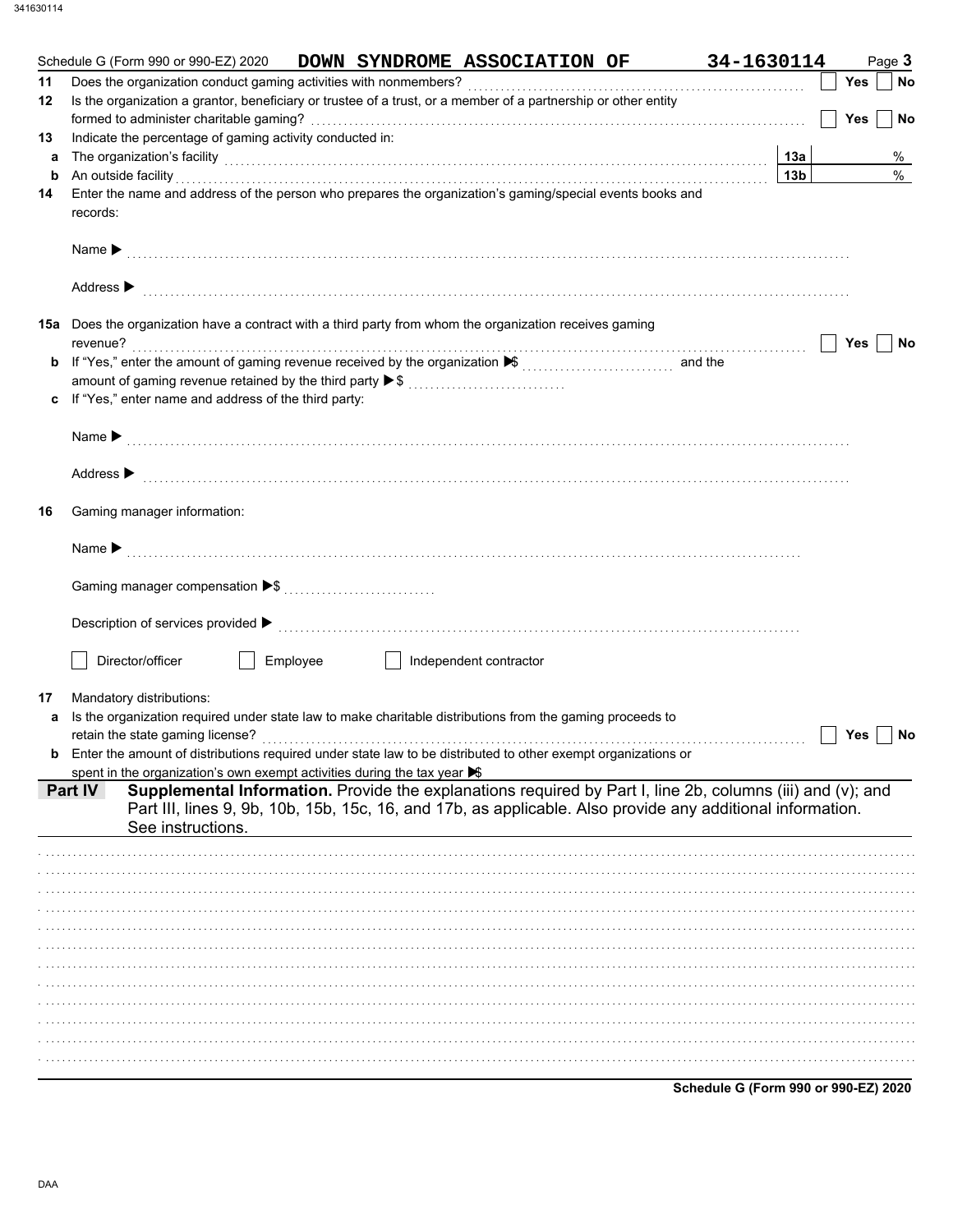341630114

| <b>SCHEDULE I</b><br>(Form 990)                        |                                                                                                                                                                                                                                                                                                                                                 |           |                                         | <b>Grants and Other Assistance to Organizations,</b><br>Governments, and Individuals in the United States<br>Complete if the organization answered "Yes" on Form 990, Part IV, line 21 or 22.<br>Attach to Form 990. |                                       |                                                             |                                          |                                       | OMB No. 1545-0047<br>2020<br><b>Open to Public</b> |    |
|--------------------------------------------------------|-------------------------------------------------------------------------------------------------------------------------------------------------------------------------------------------------------------------------------------------------------------------------------------------------------------------------------------------------|-----------|-----------------------------------------|----------------------------------------------------------------------------------------------------------------------------------------------------------------------------------------------------------------------|---------------------------------------|-------------------------------------------------------------|------------------------------------------|---------------------------------------|----------------------------------------------------|----|
| Department of the Treasury<br>Internal Revenue Service |                                                                                                                                                                                                                                                                                                                                                 |           |                                         | Go to www.irs.gov/Form990 for the latest information.                                                                                                                                                                |                                       |                                                             |                                          |                                       | <b>Inspection</b>                                  |    |
| Name of the organization                               | DOWN SYNDROME ASSOCIATION OF                                                                                                                                                                                                                                                                                                                    |           |                                         |                                                                                                                                                                                                                      |                                       |                                                             |                                          | <b>Employer identification number</b> |                                                    |    |
| Part I                                                 | NORTHEAST OHIO<br><b>General Information on Grants and Assistance</b>                                                                                                                                                                                                                                                                           |           |                                         |                                                                                                                                                                                                                      |                                       |                                                             |                                          | 34-1630114                            |                                                    |    |
| 1                                                      | Does the organization maintain records to substantiate the amount of the grants or assistance, the grantees' eligibility for the grants or assistance, and<br>The selection criteria used to award the grants or assistance?<br>2 Describe in Part IV the organization's procedures for monitoring the use of grant funds in the United States. |           |                                         |                                                                                                                                                                                                                      |                                       |                                                             |                                          |                                       | $ \mathbf{X} $ Yes                                 | No |
| Part II                                                | Grants and Other Assistance to Domestic Organizations and Domestic Governments. Complete if the organization answered "Yes" on Form 990,<br>Part IV, line 21, for any recipient that received more than \$5,000. Part II can be duplicated if additional space is needed.                                                                       |           |                                         |                                                                                                                                                                                                                      |                                       |                                                             |                                          |                                       |                                                    |    |
| $\mathbf{1}$                                           | (a) Name and address of organization<br>or government                                                                                                                                                                                                                                                                                           | $(b)$ EIN | $(c)$ IRC<br>section<br>(if applicable) | (d) Amount of cash<br>grant                                                                                                                                                                                          | (e) Amount of non-<br>cash assistance | (f) Method of valuation<br>(book, FMV, appraisal,<br>other) | (g) Description of<br>noncash assistance |                                       | (h) Purpose of grant<br>or assistance              |    |
| (1)                                                    |                                                                                                                                                                                                                                                                                                                                                 |           |                                         |                                                                                                                                                                                                                      |                                       |                                                             |                                          |                                       |                                                    |    |
|                                                        |                                                                                                                                                                                                                                                                                                                                                 |           |                                         |                                                                                                                                                                                                                      |                                       |                                                             |                                          |                                       |                                                    |    |
| (2)                                                    |                                                                                                                                                                                                                                                                                                                                                 |           |                                         |                                                                                                                                                                                                                      |                                       |                                                             |                                          |                                       |                                                    |    |
| (3)                                                    |                                                                                                                                                                                                                                                                                                                                                 |           |                                         |                                                                                                                                                                                                                      |                                       |                                                             |                                          |                                       |                                                    |    |
|                                                        |                                                                                                                                                                                                                                                                                                                                                 |           |                                         |                                                                                                                                                                                                                      |                                       |                                                             |                                          |                                       |                                                    |    |
| (4)                                                    |                                                                                                                                                                                                                                                                                                                                                 |           |                                         |                                                                                                                                                                                                                      |                                       |                                                             |                                          |                                       |                                                    |    |
|                                                        |                                                                                                                                                                                                                                                                                                                                                 |           |                                         |                                                                                                                                                                                                                      |                                       |                                                             |                                          |                                       |                                                    |    |
| (5)                                                    |                                                                                                                                                                                                                                                                                                                                                 |           |                                         |                                                                                                                                                                                                                      |                                       |                                                             |                                          |                                       |                                                    |    |
| (6)                                                    |                                                                                                                                                                                                                                                                                                                                                 |           |                                         |                                                                                                                                                                                                                      |                                       |                                                             |                                          |                                       |                                                    |    |
|                                                        |                                                                                                                                                                                                                                                                                                                                                 |           |                                         |                                                                                                                                                                                                                      |                                       |                                                             |                                          |                                       |                                                    |    |
| (7)                                                    |                                                                                                                                                                                                                                                                                                                                                 |           |                                         |                                                                                                                                                                                                                      |                                       |                                                             |                                          |                                       |                                                    |    |
|                                                        |                                                                                                                                                                                                                                                                                                                                                 |           |                                         |                                                                                                                                                                                                                      |                                       |                                                             |                                          |                                       |                                                    |    |
| (8)                                                    |                                                                                                                                                                                                                                                                                                                                                 |           |                                         |                                                                                                                                                                                                                      |                                       |                                                             |                                          |                                       |                                                    |    |
| (9)                                                    |                                                                                                                                                                                                                                                                                                                                                 |           |                                         |                                                                                                                                                                                                                      |                                       |                                                             |                                          |                                       |                                                    |    |
|                                                        |                                                                                                                                                                                                                                                                                                                                                 |           |                                         |                                                                                                                                                                                                                      |                                       |                                                             |                                          |                                       |                                                    |    |
| 2<br>3                                                 | Enter total number of section $501(c)(3)$ and government organizations listed in the line 1 table<br>Enter total number of other organizations listed in the line 1 table                                                                                                                                                                       |           |                                         |                                                                                                                                                                                                                      |                                       |                                                             |                                          |                                       |                                                    |    |
|                                                        | For Paperwork Reduction Act Notice, see the Instructions for Form 990.                                                                                                                                                                                                                                                                          |           |                                         |                                                                                                                                                                                                                      |                                       |                                                             |                                          |                                       | Schedule I (Form 990) (2020)                       |    |

DAA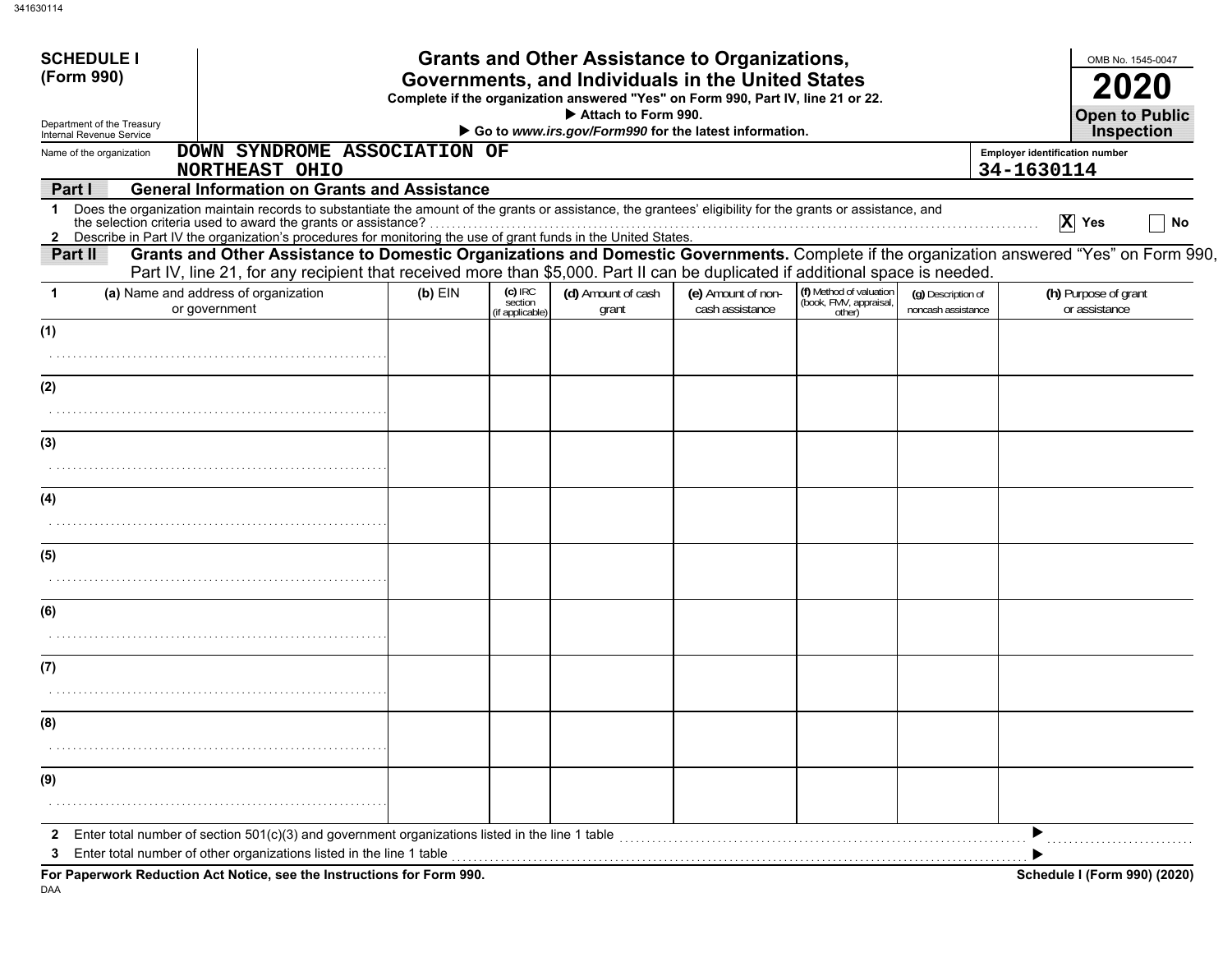$\frac{1}{2}$ 

|          | Schedule I (Form 990) (2020) DOWN SYNDROME ASSOCIATION OF                                                                       | 34-1630114 | Page $\angle$ |
|----------|---------------------------------------------------------------------------------------------------------------------------------|------------|---------------|
| Part III | Grants and Other Assistance to Domestic Individuals. Complete if the organization answered "Yes" on Form 990, Part IV, line 22. |            |               |
|          | David III, and has alcoholizated if additional appears in product                                                               |            |               |

| <b>GOOD TO A LOOK COLORED AND AND ADDUCTIVE TON OF</b>                                                                                    |               |               |               | ⊥auc z                                                                               |
|-------------------------------------------------------------------------------------------------------------------------------------------|---------------|---------------|---------------|--------------------------------------------------------------------------------------|
| rt III<br>Grants and Other Assistance to Domestic Individuals. Complete if the organization answered "Yes" on Form 990, Part IV, line 22. |               |               |               |                                                                                      |
| Part III can be duplicated if additional space is needed.                                                                                 |               |               |               |                                                                                      |
| (a) Type of grant or assistance                                                                                                           | (b) Number of | (c) Amount of | (d) Amount of | $\vert$ (e) Method of valuation (book, $\vert$ (f) Description of noncash assistance |

| (a) Type of grant or assistance                                                                                                                      | <b>INTIANIIINGI OI</b><br>recipients | $\mathbf{v}$ and $\mathbf{v}$<br>cash grant | $191$ Theorical Property of $\overline{a}$<br>noncash assistance | FMV, appraisal, other) | (C) McGIOG OF Valuation (DOOK, FIT) Description of Honcash assistance |
|------------------------------------------------------------------------------------------------------------------------------------------------------|--------------------------------------|---------------------------------------------|------------------------------------------------------------------|------------------------|-----------------------------------------------------------------------|
| 1 FAMILY GRANTS                                                                                                                                      | 54                                   | 20,647                                      |                                                                  | <b>CASH</b>            |                                                                       |
| - 2                                                                                                                                                  |                                      |                                             |                                                                  |                        |                                                                       |
|                                                                                                                                                      |                                      |                                             |                                                                  |                        |                                                                       |
|                                                                                                                                                      |                                      |                                             |                                                                  |                        |                                                                       |
|                                                                                                                                                      |                                      |                                             |                                                                  |                        |                                                                       |
| 6                                                                                                                                                    |                                      |                                             |                                                                  |                        |                                                                       |
|                                                                                                                                                      |                                      |                                             |                                                                  |                        |                                                                       |
| Supplemental Information. Provide the information required in Part I, line 2; Part III, column (b); and any other additional information.<br>Part IV |                                      |                                             |                                                                  |                        |                                                                       |
| PART I, LINE 2 - PROCEDURES FOR MONITORING THE USE OF GRANT FUNDS                                                                                    |                                      |                                             |                                                                  |                        |                                                                       |
| FAMILY GRANTS ARE MADE AVAILABLE TO THE MEMBERSHIP OF THE UP SIDE OF DOWNS                                                                           |                                      |                                             |                                                                  |                        |                                                                       |
| TO PROVIDE ASSISTANCE TO INDIVIDUALS WITH DOWN SYNDROME AND/OR THEIR                                                                                 |                                      |                                             |                                                                  |                        |                                                                       |
| PARENTS. THE PURPOSE OF THIS GRANT IS TO PROVIDE MONEY FOR ANYTHING THAT                                                                             |                                      |                                             |                                                                  |                        |                                                                       |
| DIRECTLY IMPROVES THE LIFE OF THE INDIVIDUAL WITH DOWN SYNDROME. GRANTS ARE                                                                          |                                      |                                             |                                                                  |                        |                                                                       |
| AWARDED BASED ON AVAILABILITY OF FUNDS; APPLICATIONS ARE REVIEWED BY THE                                                                             |                                      |                                             |                                                                  |                        |                                                                       |
| GRANT COMMITTEE. THE GRANTS ARE APPROVED ONCE PER CALENDAR YEAR PER                                                                                  |                                      |                                             |                                                                  |                        |                                                                       |
| INDIVIDUAL WITH DOWN SYNDROME.                                                                                                                       |                                      |                                             |                                                                  |                        |                                                                       |
|                                                                                                                                                      |                                      |                                             |                                                                  |                        |                                                                       |
|                                                                                                                                                      |                                      |                                             |                                                                  |                        |                                                                       |
|                                                                                                                                                      |                                      |                                             |                                                                  |                        |                                                                       |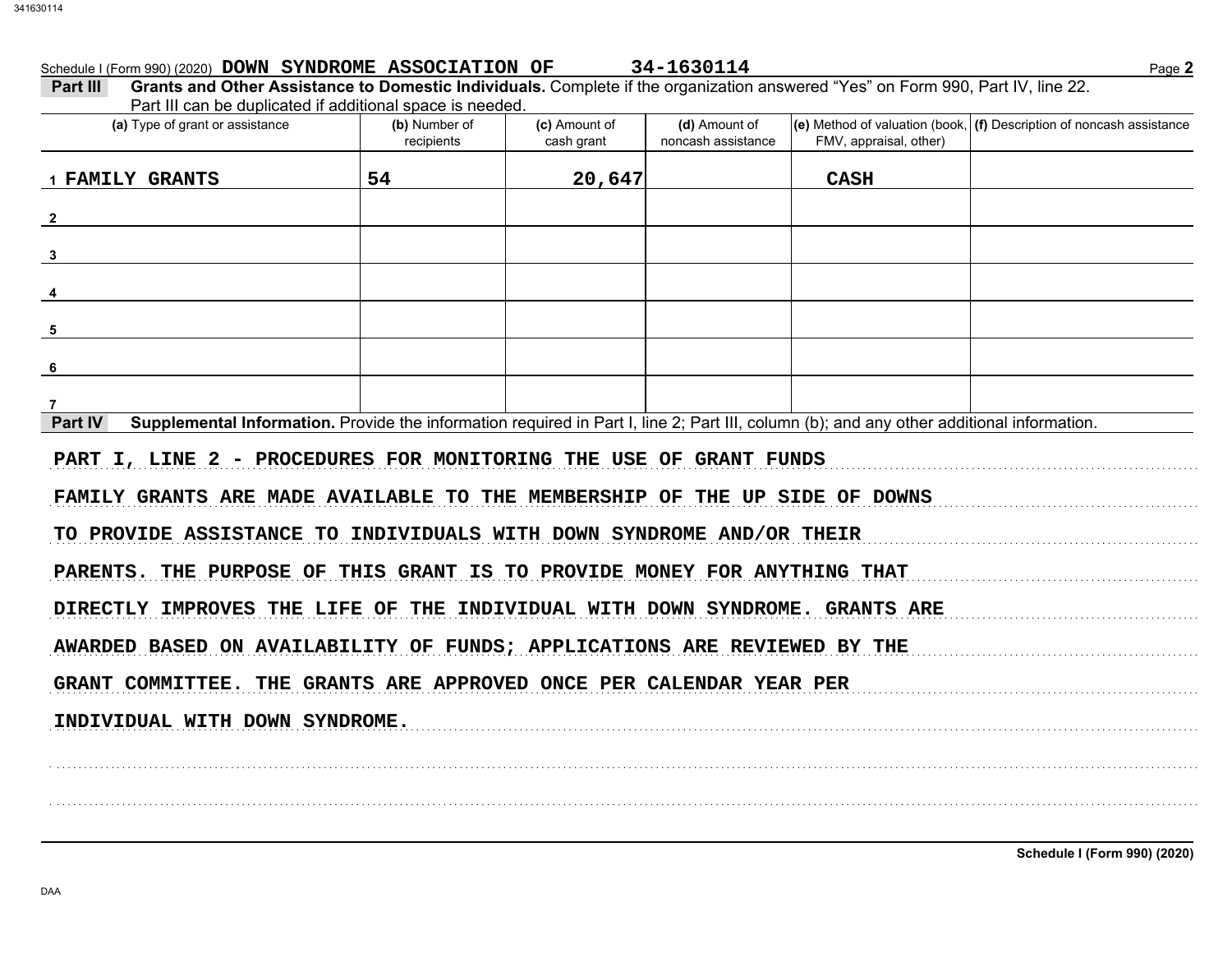341630114

| <b>Inspection</b><br>Internal Revenue Service<br>Go to www.irs.gov/Form990 for the latest information.<br>Name of the organization DOWN SYNDROME ASSOCIATION OF<br><b>Employer identification number</b><br>34-1630114<br>NORTHEAST OHIO<br>FORM 990, PART VI, LINE 11B - ORGANIZATION'S PROCESS<br>TO REVIEW FORM 990<br>FORM 990 IS<br>SENT ELECTRONICALLY TO THE<br><b>ORGANIZATION'S</b><br><b>GOVERNING BODY THAT</b><br>THE RETURN IS<br>SIGNED BY THE EXECUTIVE DIRECTOR OR<br><b>REVIEWS</b><br><b>THE</b><br><b>RETURN BEFORE</b><br>THE APPROPRIATE OFFICER OF THE BOARD.<br>FORM 990, PART VI, LINE 19 - GOVERNING DOCUMENTS DISCLOSURE EXPLANATION<br>ORGANIZATION'S BYLAWS ARE POSTED ON THE ORGANIZATION'S WEBSITE:<br>THE<br>HTTP://THEUPSIDEOFDOWNS.ORG. IN ADDITION, THE ORGANIZATION MAKES ITS |
|------------------------------------------------------------------------------------------------------------------------------------------------------------------------------------------------------------------------------------------------------------------------------------------------------------------------------------------------------------------------------------------------------------------------------------------------------------------------------------------------------------------------------------------------------------------------------------------------------------------------------------------------------------------------------------------------------------------------------------------------------------------------------------------------------------------|
|                                                                                                                                                                                                                                                                                                                                                                                                                                                                                                                                                                                                                                                                                                                                                                                                                  |
|                                                                                                                                                                                                                                                                                                                                                                                                                                                                                                                                                                                                                                                                                                                                                                                                                  |
|                                                                                                                                                                                                                                                                                                                                                                                                                                                                                                                                                                                                                                                                                                                                                                                                                  |
|                                                                                                                                                                                                                                                                                                                                                                                                                                                                                                                                                                                                                                                                                                                                                                                                                  |
|                                                                                                                                                                                                                                                                                                                                                                                                                                                                                                                                                                                                                                                                                                                                                                                                                  |
|                                                                                                                                                                                                                                                                                                                                                                                                                                                                                                                                                                                                                                                                                                                                                                                                                  |
|                                                                                                                                                                                                                                                                                                                                                                                                                                                                                                                                                                                                                                                                                                                                                                                                                  |
|                                                                                                                                                                                                                                                                                                                                                                                                                                                                                                                                                                                                                                                                                                                                                                                                                  |
|                                                                                                                                                                                                                                                                                                                                                                                                                                                                                                                                                                                                                                                                                                                                                                                                                  |
| GOVERNING DOCUMENTS AND FINANCIAL STATEMENTS AVAILABLE TO THE PUBLIC UPON                                                                                                                                                                                                                                                                                                                                                                                                                                                                                                                                                                                                                                                                                                                                        |
| WRITTEN REQUEST.                                                                                                                                                                                                                                                                                                                                                                                                                                                                                                                                                                                                                                                                                                                                                                                                 |
|                                                                                                                                                                                                                                                                                                                                                                                                                                                                                                                                                                                                                                                                                                                                                                                                                  |
|                                                                                                                                                                                                                                                                                                                                                                                                                                                                                                                                                                                                                                                                                                                                                                                                                  |
|                                                                                                                                                                                                                                                                                                                                                                                                                                                                                                                                                                                                                                                                                                                                                                                                                  |
|                                                                                                                                                                                                                                                                                                                                                                                                                                                                                                                                                                                                                                                                                                                                                                                                                  |
|                                                                                                                                                                                                                                                                                                                                                                                                                                                                                                                                                                                                                                                                                                                                                                                                                  |
|                                                                                                                                                                                                                                                                                                                                                                                                                                                                                                                                                                                                                                                                                                                                                                                                                  |
|                                                                                                                                                                                                                                                                                                                                                                                                                                                                                                                                                                                                                                                                                                                                                                                                                  |
|                                                                                                                                                                                                                                                                                                                                                                                                                                                                                                                                                                                                                                                                                                                                                                                                                  |
|                                                                                                                                                                                                                                                                                                                                                                                                                                                                                                                                                                                                                                                                                                                                                                                                                  |
|                                                                                                                                                                                                                                                                                                                                                                                                                                                                                                                                                                                                                                                                                                                                                                                                                  |
|                                                                                                                                                                                                                                                                                                                                                                                                                                                                                                                                                                                                                                                                                                                                                                                                                  |
|                                                                                                                                                                                                                                                                                                                                                                                                                                                                                                                                                                                                                                                                                                                                                                                                                  |
|                                                                                                                                                                                                                                                                                                                                                                                                                                                                                                                                                                                                                                                                                                                                                                                                                  |
|                                                                                                                                                                                                                                                                                                                                                                                                                                                                                                                                                                                                                                                                                                                                                                                                                  |
|                                                                                                                                                                                                                                                                                                                                                                                                                                                                                                                                                                                                                                                                                                                                                                                                                  |
|                                                                                                                                                                                                                                                                                                                                                                                                                                                                                                                                                                                                                                                                                                                                                                                                                  |
|                                                                                                                                                                                                                                                                                                                                                                                                                                                                                                                                                                                                                                                                                                                                                                                                                  |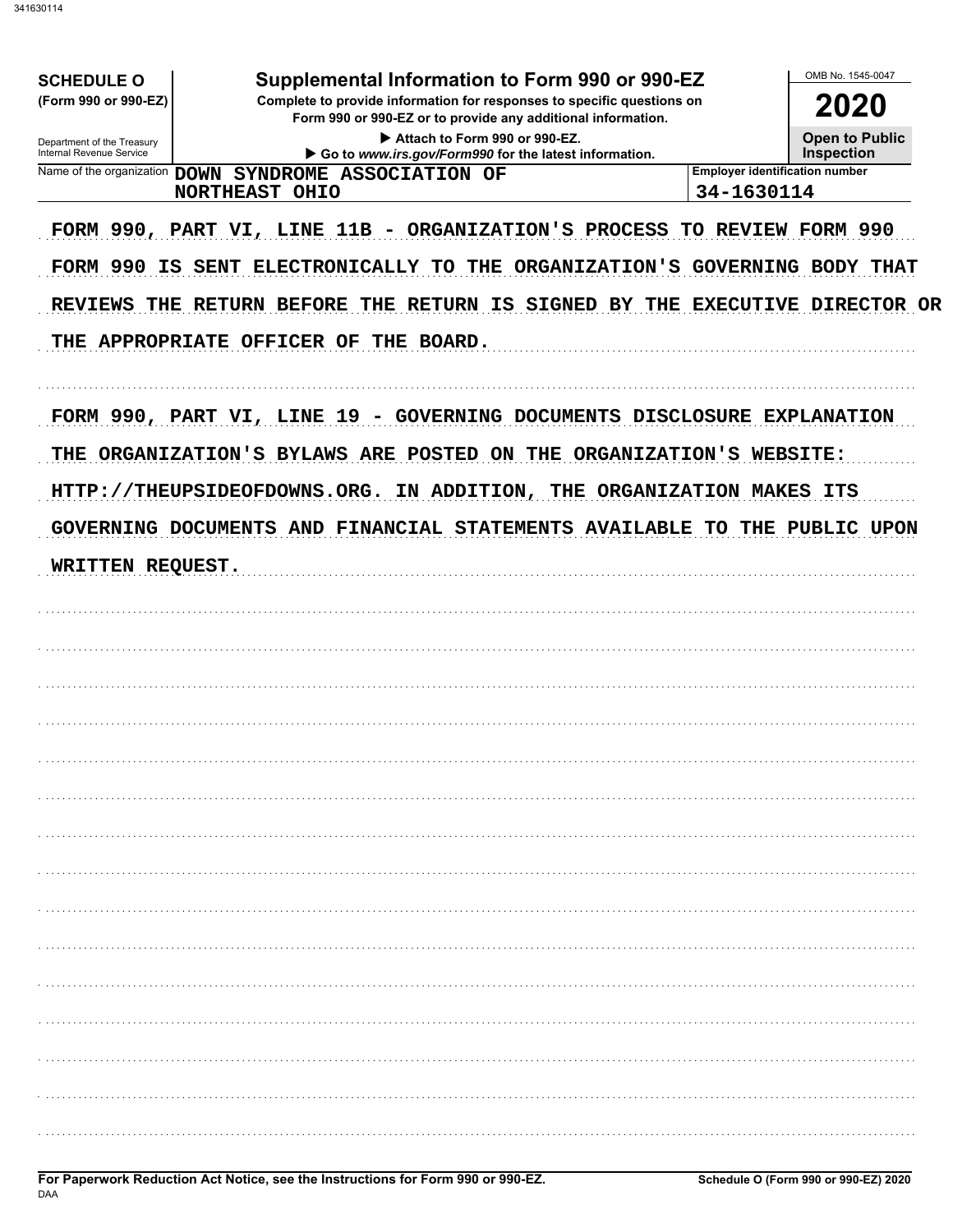341630114

|     | Form $4562$                                                                                                                                                                           | <b>Depreciation and Amortization</b><br>(Including Information on Listed Property)<br>Attach to your tax return. |                                                                                  |                              |                |                    |              | OMB No. 1545-0172          |
|-----|---------------------------------------------------------------------------------------------------------------------------------------------------------------------------------------|------------------------------------------------------------------------------------------------------------------|----------------------------------------------------------------------------------|------------------------------|----------------|--------------------|--------------|----------------------------|
|     | Department of the Treasury                                                                                                                                                            |                                                                                                                  | Go to www.irs.gov/Form4562 for instructions and the latest information.          |                              |                |                    |              | Attachment<br>179          |
|     | (99)<br>Internal Revenue Service<br>Name(s) shown on return                                                                                                                           | DOWN SYNDROME ASSOCIATION OF                                                                                     |                                                                                  |                              |                | Identifying number |              | Sequence No.               |
|     |                                                                                                                                                                                       | NORTHEAST OHIO                                                                                                   |                                                                                  |                              |                |                    |              | 34-1630114                 |
|     | Business or activity to which this form relates                                                                                                                                       |                                                                                                                  |                                                                                  |                              |                |                    |              |                            |
|     | INDIRECT DEPRECIATION                                                                                                                                                                 |                                                                                                                  |                                                                                  |                              |                |                    |              |                            |
|     | Part I                                                                                                                                                                                | <b>Election To Expense Certain Property Under Section 179</b>                                                    |                                                                                  |                              |                |                    |              |                            |
|     |                                                                                                                                                                                       | Note: If you have any listed property, complete Part V before you complete Part I.                               |                                                                                  |                              |                |                    |              |                            |
| 1   | Maximum amount (see instructions)                                                                                                                                                     |                                                                                                                  |                                                                                  |                              |                |                    | 1            | 1,040,000                  |
| 2   | Total cost of section 179 property placed in service (see instructions)                                                                                                               |                                                                                                                  |                                                                                  |                              |                |                    | $\mathbf{2}$ |                            |
| 3   | Threshold cost of section 179 property before reduction in limitation (see instructions)                                                                                              |                                                                                                                  |                                                                                  |                              |                |                    | $\mathbf{3}$ | 2,590,000                  |
| 4   | Reduction in limitation. Subtract line 3 from line 2. If zero or less, enter -0-                                                                                                      |                                                                                                                  |                                                                                  |                              |                |                    | 4            |                            |
| 5   | Dollar limitation for tax year. Subtract line 4 from line 1. If zero or less, enter -0-. If married filing separately, see instructions                                               |                                                                                                                  |                                                                                  |                              |                |                    | 5            |                            |
| 6   |                                                                                                                                                                                       | (a) Description of property                                                                                      |                                                                                  | (b) Cost (business use only) |                | (c) Elected cost   |              |                            |
|     |                                                                                                                                                                                       |                                                                                                                  |                                                                                  |                              |                |                    |              |                            |
|     |                                                                                                                                                                                       |                                                                                                                  |                                                                                  |                              |                |                    |              |                            |
| 7   | Listed property. Enter the amount from line 29                                                                                                                                        |                                                                                                                  |                                                                                  |                              | $\overline{7}$ |                    |              |                            |
| 8   | Total elected cost of section 179 property. Add amounts in column (c), lines 6 and 7                                                                                                  |                                                                                                                  |                                                                                  |                              |                |                    | 8            |                            |
| 9   | Tentative deduction. Enter the smaller of line 5 or line 8                                                                                                                            |                                                                                                                  |                                                                                  |                              |                |                    | 9            |                            |
| 10  | Carryover of disallowed deduction from line 13 of your 2019 Form 4562                                                                                                                 |                                                                                                                  |                                                                                  |                              |                |                    | 10           |                            |
| 11  | Business income limitation. Enter the smaller of business income (not less than zero) or line 5. See instructions                                                                     |                                                                                                                  |                                                                                  |                              |                |                    | 11           |                            |
| 12  | Section 179 expense deduction. Add lines 9 and 10, but don't enter more than line 11                                                                                                  |                                                                                                                  |                                                                                  |                              |                |                    | 12           |                            |
| 13  | Carryover of disallowed deduction to 2021. Add lines 9 and 10, less line 12                                                                                                           |                                                                                                                  |                                                                                  |                              | 13             |                    |              |                            |
|     | Note: Don't use Part II or Part III below for listed property. Instead, use Part V.                                                                                                   |                                                                                                                  |                                                                                  |                              |                |                    |              |                            |
|     | Part II                                                                                                                                                                               | Special Depreciation Allowance and Other Depreciation (Don't include listed property. See instructions.)         |                                                                                  |                              |                |                    |              |                            |
| 14  | Special depreciation allowance for qualified property (other than listed property) placed in service                                                                                  |                                                                                                                  |                                                                                  |                              |                |                    |              |                            |
|     | during the tax year. See instructions                                                                                                                                                 |                                                                                                                  |                                                                                  |                              |                |                    | 14           |                            |
| 15  | Property subject to section 168(f)(1) election                                                                                                                                        |                                                                                                                  |                                                                                  |                              |                |                    | 15           |                            |
| 16  |                                                                                                                                                                                       |                                                                                                                  |                                                                                  |                              |                |                    | 16           | 21,872                     |
|     | Part III                                                                                                                                                                              | MACRS Depreciation (Don't include listed property. See instructions.)                                            |                                                                                  |                              |                |                    |              |                            |
|     |                                                                                                                                                                                       |                                                                                                                  | <b>Section A</b>                                                                 |                              |                |                    |              |                            |
| 17  | MACRS deductions for assets placed in service in tax years beginning before 2020                                                                                                      |                                                                                                                  |                                                                                  |                              |                |                    | 17           | $\mathbf 0$                |
| 18  | If you are electing to group any assets placed in service during the tax year into one or more general asset accounts, check here                                                     |                                                                                                                  |                                                                                  |                              |                |                    |              |                            |
|     |                                                                                                                                                                                       | Section B-Assets Placed in Service During 2020 Tax Year Using the General Depreciation System                    |                                                                                  |                              |                |                    |              |                            |
|     | (a) Classification of property                                                                                                                                                        | (b) Month and year<br>placed in<br>service                                                                       | (c) Basis for depreciation<br>(business/investment use<br>only-see instructions) | (d) Recovery<br>period       | (e) Convention | (f) Method         |              | (g) Depreciation deduction |
| 19a | 3-year property                                                                                                                                                                       |                                                                                                                  |                                                                                  |                              |                |                    |              |                            |
| b   | 5-year property                                                                                                                                                                       |                                                                                                                  |                                                                                  |                              |                |                    |              |                            |
| c   | 7-year property                                                                                                                                                                       |                                                                                                                  |                                                                                  |                              |                |                    |              |                            |
|     | 10-year property                                                                                                                                                                      |                                                                                                                  |                                                                                  |                              |                |                    |              |                            |
| d   | 15-year property                                                                                                                                                                      |                                                                                                                  |                                                                                  |                              |                |                    |              |                            |
| е   |                                                                                                                                                                                       |                                                                                                                  |                                                                                  |                              |                |                    |              |                            |
| f   | 20-year property                                                                                                                                                                      |                                                                                                                  |                                                                                  |                              |                |                    |              |                            |
| g   | 25-year property                                                                                                                                                                      |                                                                                                                  |                                                                                  |                              |                | S/L                |              |                            |
|     |                                                                                                                                                                                       |                                                                                                                  |                                                                                  | 25 yrs.                      | <b>MM</b>      | S/L                |              |                            |
|     | h Residential rental<br>property                                                                                                                                                      |                                                                                                                  |                                                                                  | 27.5 yrs.                    | <b>MM</b>      | S/L                |              |                            |
|     |                                                                                                                                                                                       |                                                                                                                  |                                                                                  | 27.5 yrs.<br>39 yrs.         | <b>MM</b>      | S/L                |              |                            |
|     | <i>i</i> Nonresidential real<br>property                                                                                                                                              |                                                                                                                  |                                                                                  |                              | <b>MM</b>      | S/L                |              |                            |
|     |                                                                                                                                                                                       | Section C-Assets Placed in Service During 2020 Tax Year Using the Alternative Depreciation System                |                                                                                  |                              |                |                    |              |                            |
| 20a | Class life                                                                                                                                                                            |                                                                                                                  |                                                                                  |                              |                | S/L                |              |                            |
| b   | 12-year                                                                                                                                                                               |                                                                                                                  |                                                                                  | 12 yrs.                      |                | S/L                |              |                            |
| c   | 30-year                                                                                                                                                                               |                                                                                                                  |                                                                                  | 30 yrs.                      | MМ             | S/L                |              |                            |
|     | $d$ 40-year                                                                                                                                                                           |                                                                                                                  |                                                                                  | 40 yrs.                      | MМ             | S/L                |              |                            |
|     | Part IV                                                                                                                                                                               |                                                                                                                  |                                                                                  |                              |                |                    |              |                            |
| 21  | <b>Summary (See instructions.)</b><br>Listed property. Enter amount from line 28                                                                                                      |                                                                                                                  |                                                                                  |                              |                |                    | 21           |                            |
| 22  | Total. Add amounts from line 12, lines 14 through 17, lines 19 and 20 in column (g), and line 21. Enter                                                                               |                                                                                                                  |                                                                                  |                              |                |                    |              |                            |
| 23  | here and on the appropriate lines of your return. Partnerships and S corporations-see instructions<br>For assets shown above and placed in service during the current year, enter the |                                                                                                                  |                                                                                  |                              |                |                    | 22           | 21,872                     |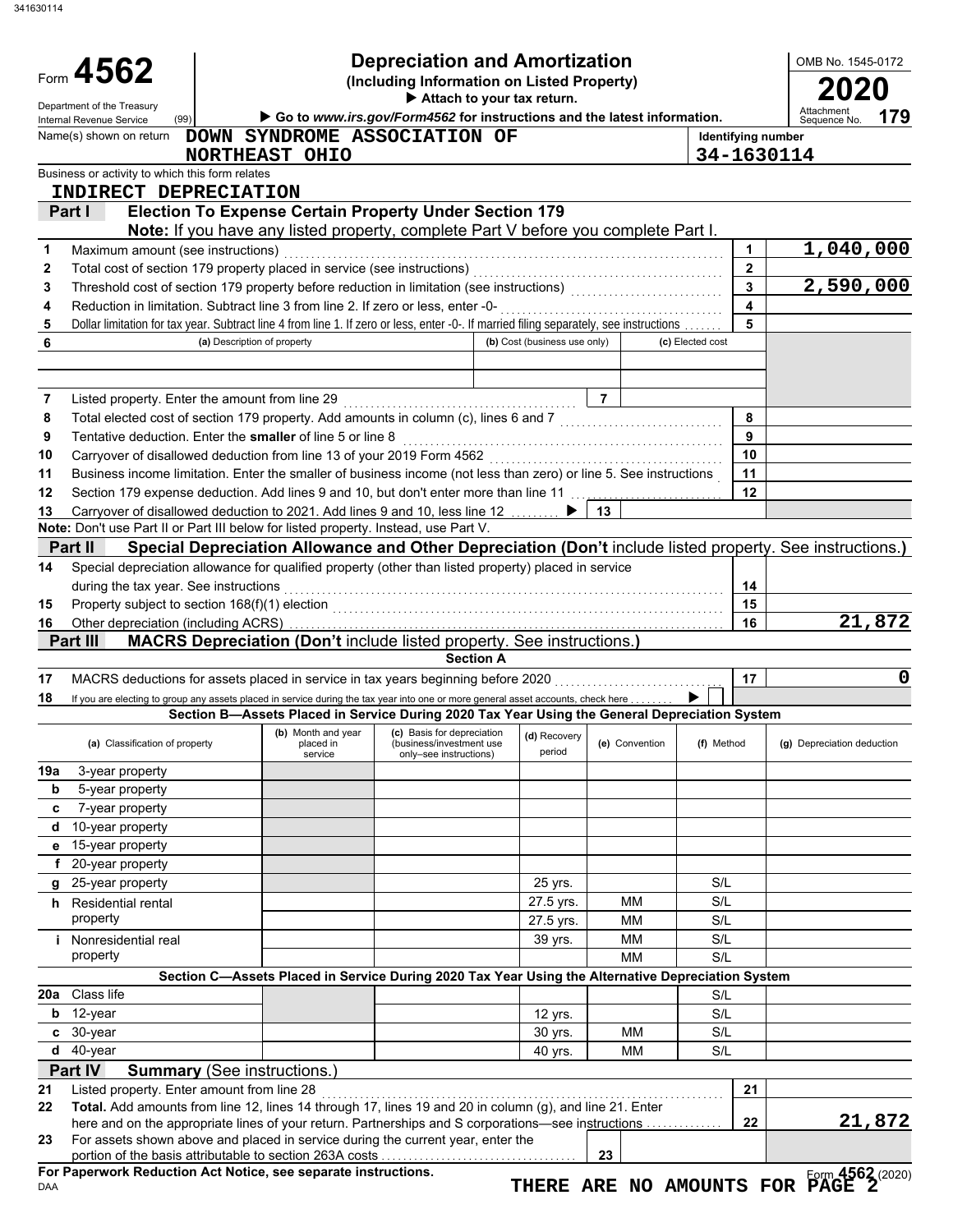| 341630114 DOWN SYNDROME ASSOCIATION OF<br>34-1630114<br>FYE: 12/31/2020 |                                                                     | <b>Federal Statements</b> |   |                    |                         |                 |
|-------------------------------------------------------------------------|---------------------------------------------------------------------|---------------------------|---|--------------------|-------------------------|-----------------|
|                                                                         | Form 990, Part IX, Line 11g - Other Fees for Service (Non-employee) |                           |   |                    |                         |                 |
| <b>Description</b>                                                      |                                                                     | Total<br><b>Expenses</b>  |   | Program<br>Service | Management &<br>General | Fund<br>Raising |
| PROFESSIONAL<br>FEE                                                     |                                                                     | 344                       | S | 344                |                         |                 |
| TOTAL                                                                   |                                                                     | 344                       |   | 344                |                         |                 |
|                                                                         | Form 990, Part IX, Line 24e - All Other Expenses                    |                           |   |                    |                         |                 |
| <b>Description</b>                                                      |                                                                     | Total<br><b>Expenses</b>  |   | Program<br>Service | Management &<br>General | Fund<br>Raising |
| OTHER EXPENSES                                                          |                                                                     | 491                       |   | 152                | 339                     |                 |
| TOTAL                                                                   |                                                                     | 491                       |   | 152                | 339                     |                 |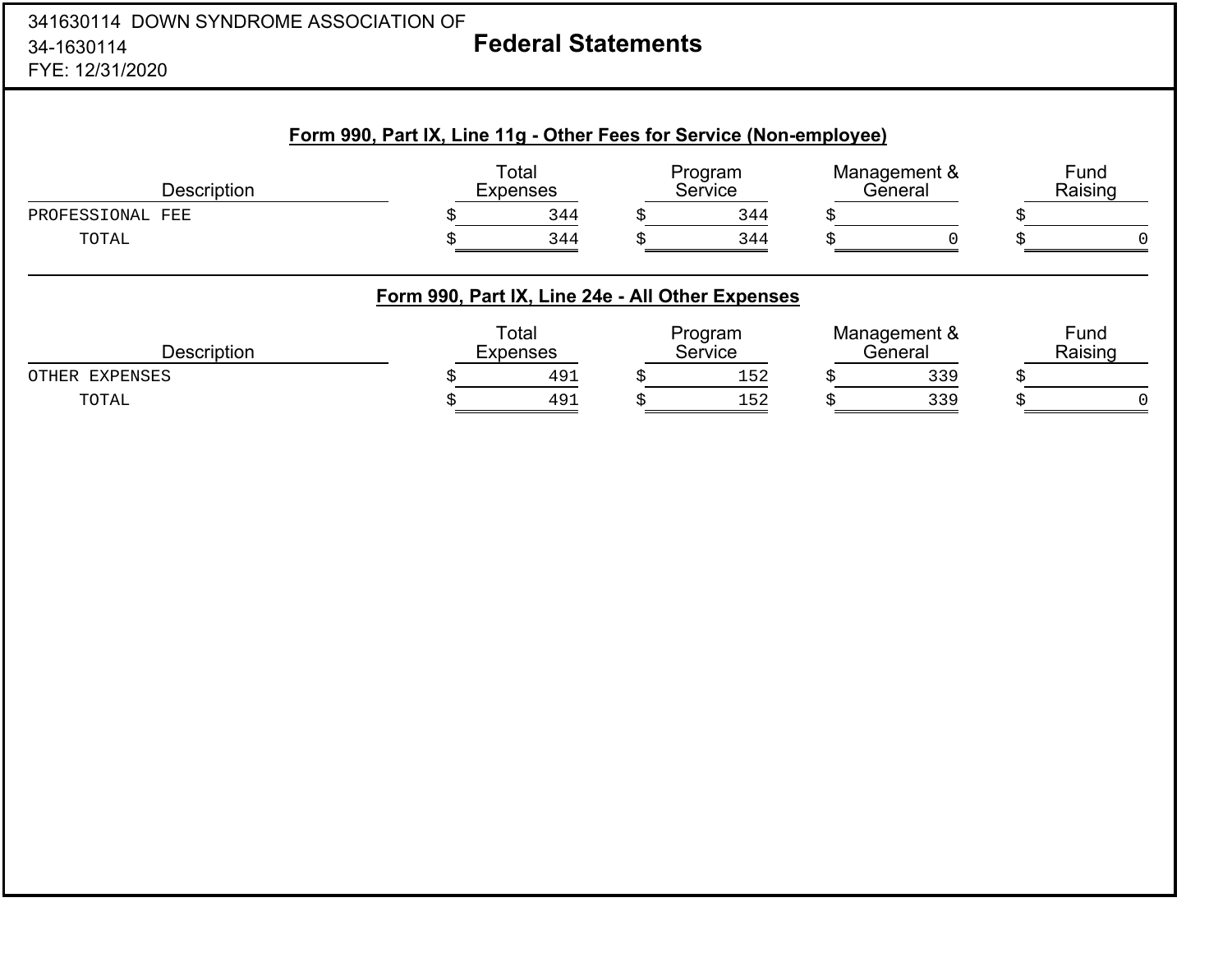#### 341630114 DOWN SYNDROME ASSOCIATION OF 34-1630114 **Federal Statements** FYE: 12/31/2020

# **Schedule A, Part III, Line 1(e)**

| <b>Description</b>                          | Amount        |
|---------------------------------------------|---------------|
| OTHER CONTRIBUTIONS                         | \$<br>152,134 |
| DEMPSEY SCHEIMAN & ASSOCIATES               |               |
| CASH CONTRIBUTION                           | 7,600         |
| CLEVELAND FOUNDATION                        |               |
| CASH CONTRIBUTION                           | 30,000        |
| UNITED BROTHERHOOD OF<br>CARPENTERS         |               |
| CASH CONTRIBUTION                           | 5,000         |
| FOWLER FAMILY FOUNDATION                    |               |
| CASH CONTRIBUTION                           | 5,000         |
| CATANZARITE FOUNDATION<br>CASH CONTRIBUTION | 7,500         |
| DOWN SYNDROME ASSOCIATION OF                |               |
| CASH CONTRIBUTION                           | 14,915        |
| INDEPENDENCE KIWANIS FOUNDATION             |               |
| CASH CONTRIBUTION                           | 5,000         |
| LOZICK FAMILY FOUNDATION                    |               |
| CASH CONTRIBUTION                           | 5,000         |
| SAM FRANKINO FOUNDATION                     |               |
| CASH CONTRIBUTION                           | 5,000         |
| SUNBURST GALA                               |               |
| CASH CONTRIBUTION                           | 49,753        |
| BUDDY WALK                                  |               |
| CASH CONTRIBUTION                           | 146,478       |
| TOTAL                                       | 433,380       |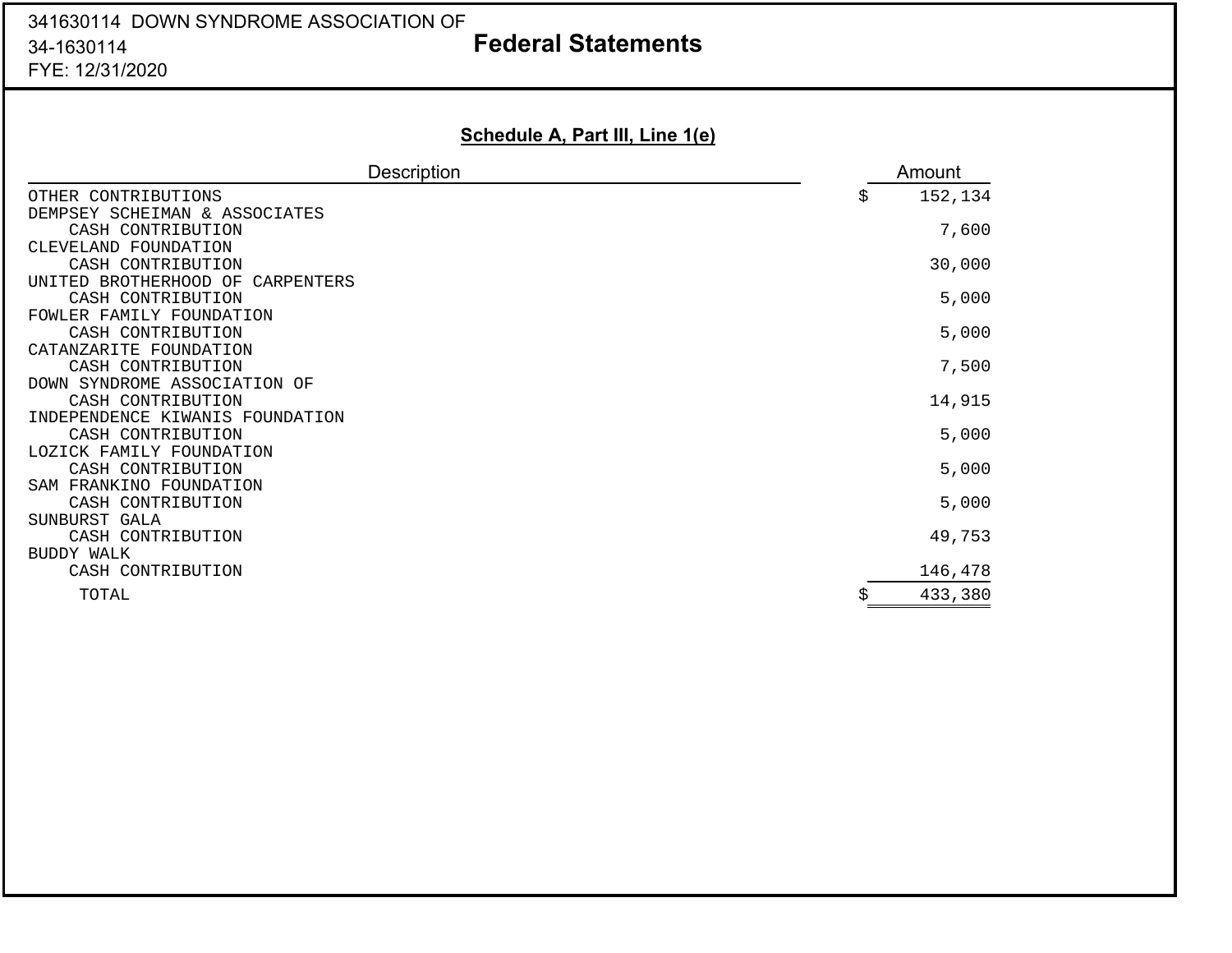#### 341630114 DOWN SYNDROME ASSOCIATION OF 34-1630114 **Federal Statements** FYE: 12/31/2020

# **Schedule A, Part III, Line 2(e)**

| Description                                                | Amount  |
|------------------------------------------------------------|---------|
| PROGRAMMING INCOME                                         | 9,866   |
| TAXABLE INTEREST ON SAVINGS AND TEMPORARY CASH INVESTMENTS | 10,367  |
| REALIZED GAIN                                              | 918     |
| PPP LOAN FORGIVENESS                                       | 43,900  |
| SUNBURST GALA                                              | 54,322  |
| BUDDY WALK                                                 | 91,863  |
| TOTAL                                                      | 211,236 |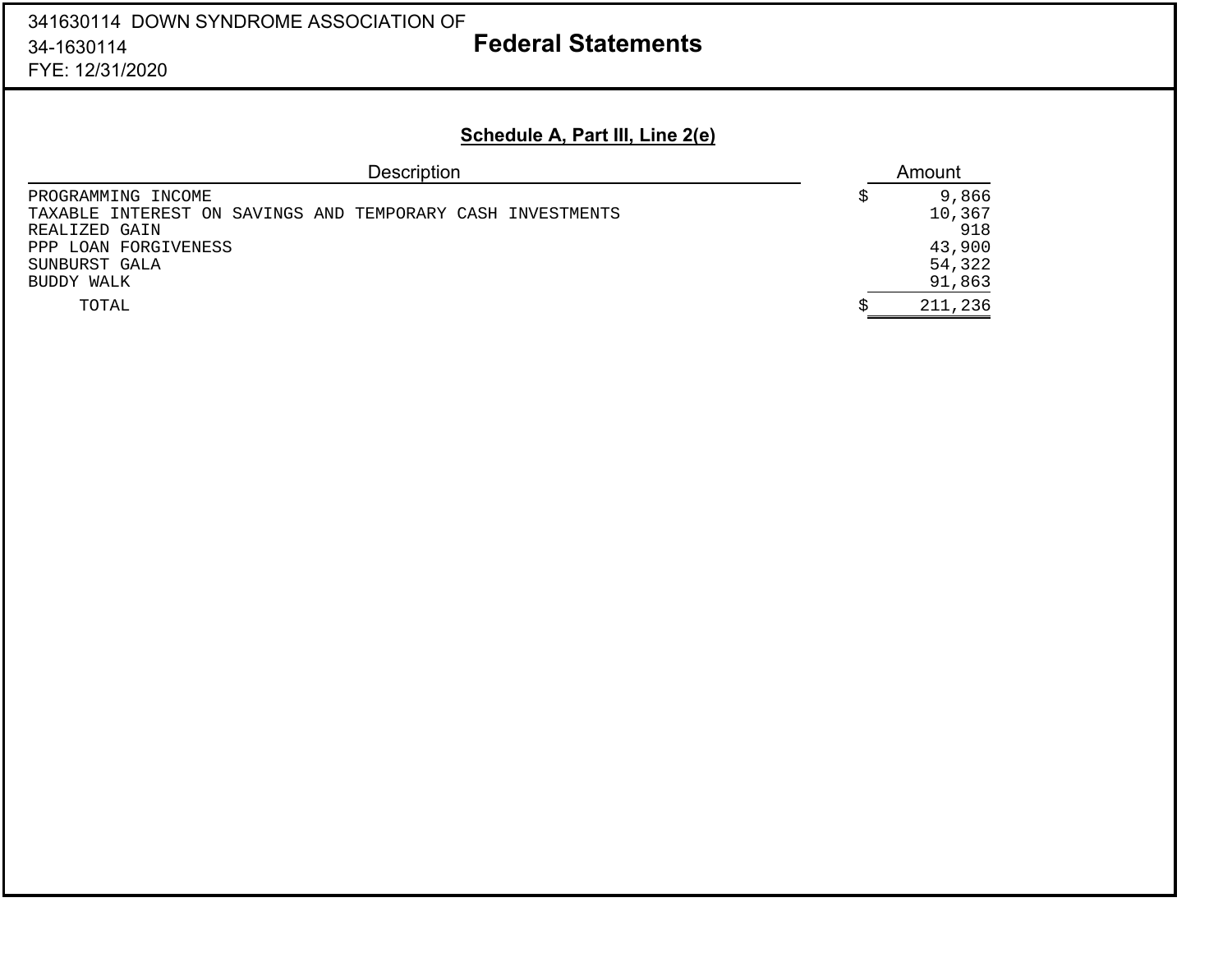# **SUNBURST GALA**

# **Other Direct Fundraising or Gaming Expenses**

| <b>Description</b>  | Amount |  |  |
|---------------------|--------|--|--|
| SUPPLIES            | 2,016  |  |  |
| PRINTING            | 2,179  |  |  |
| POSTAGE             |        |  |  |
| CONTRACTED SERVICES | 2,449  |  |  |
| REGISTRATION FEES   | 2,495  |  |  |
| TOTAL.              | 142    |  |  |